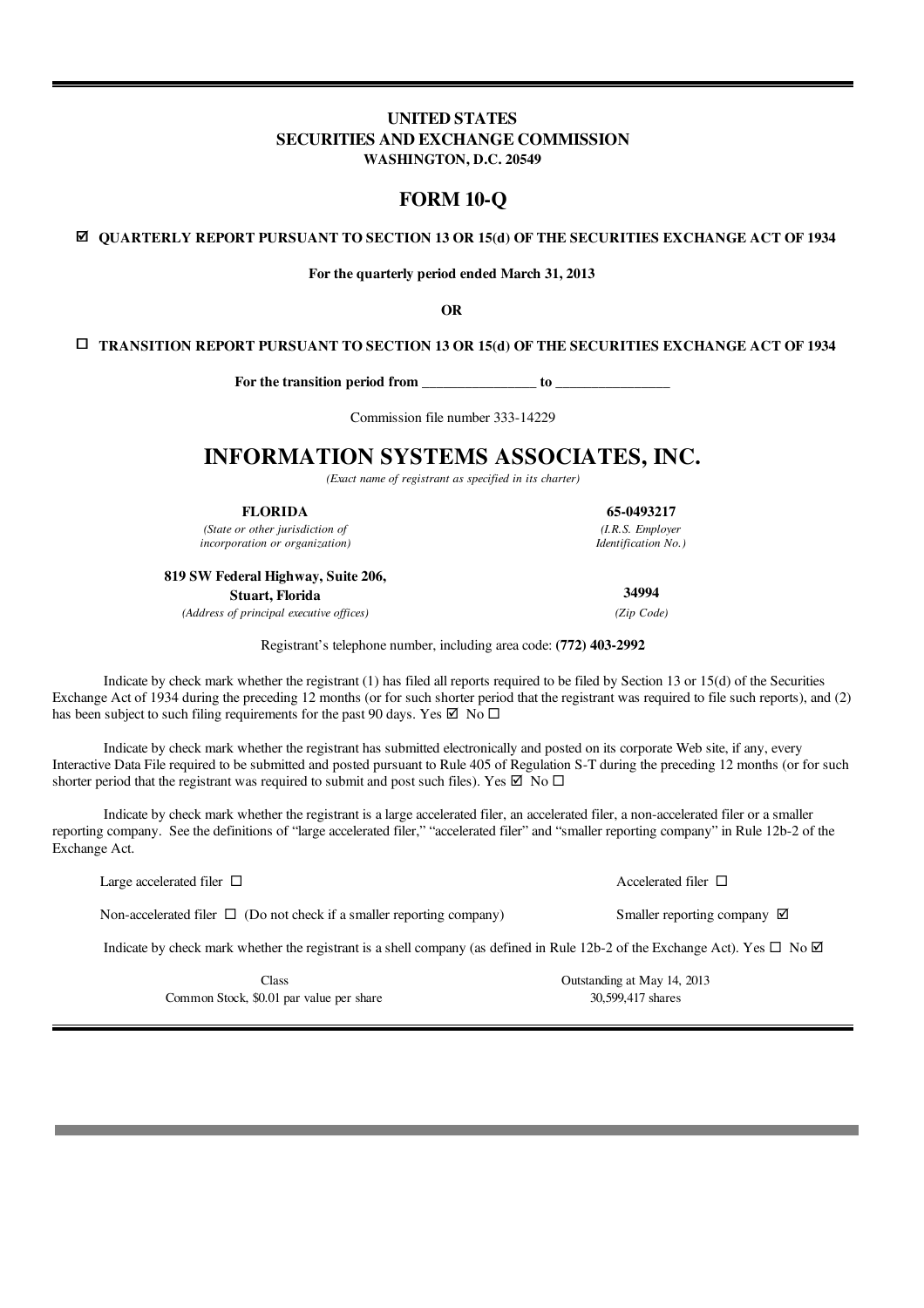# Table of Contents

# PART I – FINANCIAL INFORMATION

| Item 1.           | <b>Condensed Financial Statements (unaudited)</b>                                     | $\mathbf{1}$            |
|-------------------|---------------------------------------------------------------------------------------|-------------------------|
|                   | Condensed Balance Sheets (unaudited)                                                  | $\mathbf{1}$            |
|                   | Condensed Statements of Operations (unaudited)                                        | $\overline{2}$          |
|                   | Condensed Statements of Cash Flows (unaudited)                                        | $\overline{\mathbf{3}}$ |
|                   | Notes to Condensed Financial Statements (unaudited)                                   | $\overline{4}$          |
| Item 2.           | Management's Discussion and Analysis of Financial Condition and Results of Operations | 13                      |
| Item 3.           | Qualitative and Quantitative Disclosures about Market Risk                            | 17                      |
| Item 4.           | <b>Controls and Procedures</b>                                                        | 17                      |
|                   | <b>PART II - OTHER INFORMATION</b>                                                    |                         |
| Item 1.           | <b>Legal Proceedings</b>                                                              | 18                      |
| Item 1A.          | <b>Risk Factors</b>                                                                   | 18                      |
| Item 2.           | Unregistered Sales of Equity Securities and Use of Proceeds                           | 23                      |
| Item 3.           | <b>Defaults Upon Senior Securities</b>                                                | 25                      |
| Item 4.           | <b>Mine Safety Disclosures</b>                                                        | 25                      |
| Item 5.           | Other Information                                                                     | 25                      |
| Item 6.           | Exhibits                                                                              | 24                      |
| <b>SIGNATURES</b> |                                                                                       | 25                      |

a series and the series of the series of the series of the series of the series of the series of the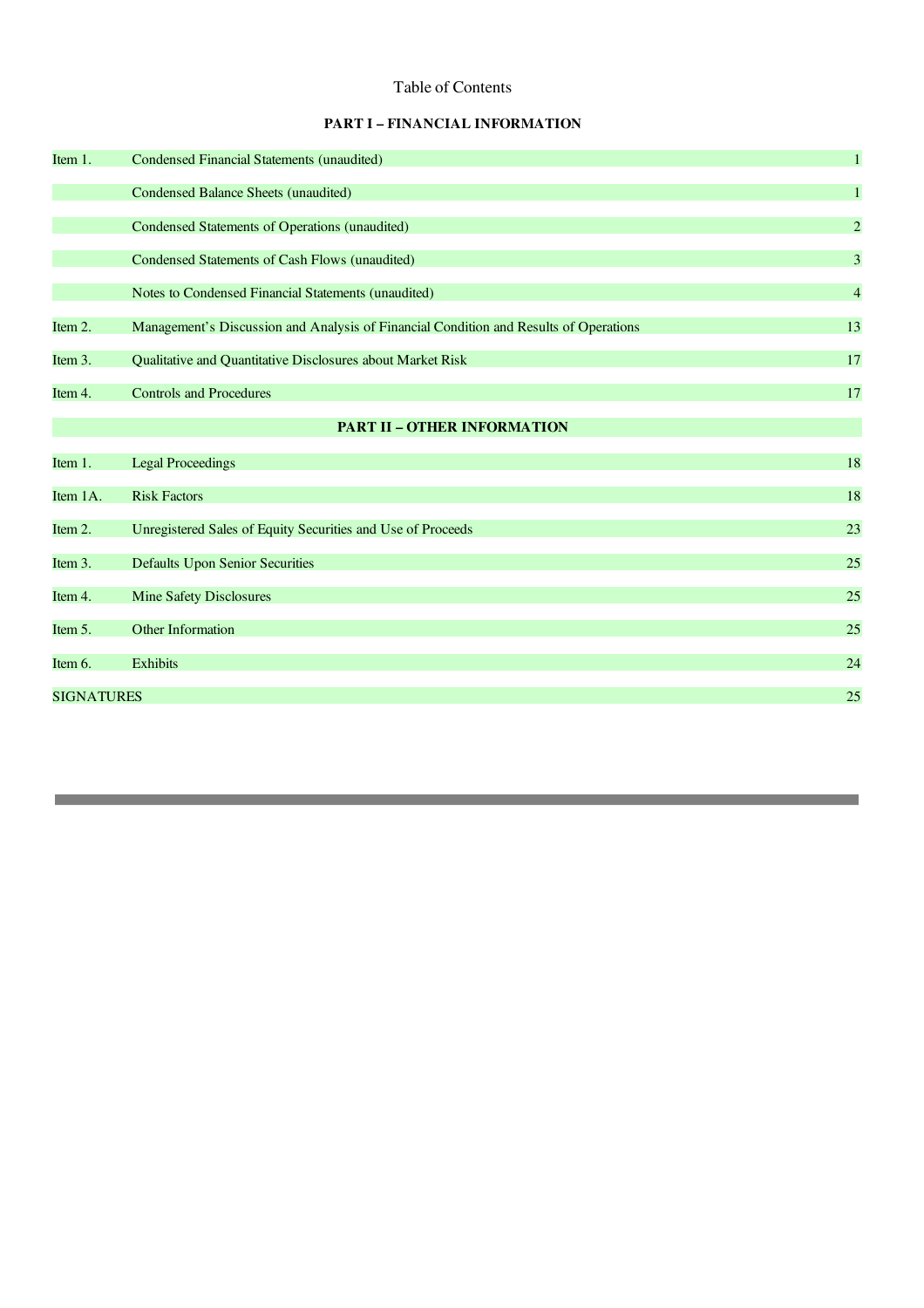# PART I – FINANCIAL INFORMATION

# Item 1. Financial Statements

# INFORMATION SYSTEMS ASSOCIATES, INC. BALANCE SHEETS AS OF MARCH 31, 2013 AND DECEMBER 31, 2012

|                                                                                                   | March 31,<br>2013 |                  |               | December 31,<br>2012 |
|---------------------------------------------------------------------------------------------------|-------------------|------------------|---------------|----------------------|
|                                                                                                   |                   | (Unaudited)      |               |                      |
| <b>ASSETS</b>                                                                                     |                   |                  |               |                      |
| <b>Current Assets</b>                                                                             |                   |                  |               |                      |
| Cash and cash equivalents                                                                         | \$                | 1,624            | - \$          |                      |
| Accounts receivable                                                                               |                   | 126,081<br>2,981 |               | 35,708               |
| Prepaid expenses                                                                                  |                   | 130,686          |               | 5,439                |
| <b>Total Current Assets</b>                                                                       |                   |                  |               | 41,147               |
| Property and equipment, net                                                                       |                   | 16,877           |               | 18,306               |
| Other assets                                                                                      |                   | 4,690            |               | 4,690                |
|                                                                                                   |                   |                  |               |                      |
| <b>TOTAL ASSETS</b>                                                                               | \$                | 152,253          | \$            | 64,143               |
|                                                                                                   |                   |                  |               |                      |
| <b>LIABILITIES AND STOCKHOLDERS' EQUITY (DEFICIT)</b><br><b>Current Liabilities</b>               |                   |                  |               |                      |
| Checks written in excess of cash balance                                                          | $\mathsf{\$}$     |                  | $\mathcal{S}$ | 3,880                |
| Accounts payable                                                                                  |                   | 170,368          |               | 175,265              |
| Accounts payable - related parties                                                                |                   | 9.939            |               | 6.158                |
| Accrued payroll                                                                                   |                   | 87,283           |               |                      |
| Notes payable - related parties                                                                   |                   | 290,841          |               | 229,025              |
| Notes payable - shareholder                                                                       |                   | 50,000           |               | 50,000               |
| Notes payable (Convertible), net of discounts - related parties                                   |                   | 40,513           |               | 24,953               |
| Notes payable (Convertible), net of discounts - shareholders                                      |                   | 81,607           |               | 69,542               |
| Loan payable to factor                                                                            |                   | 36,503           |               | 24,587               |
| Loans payable - insurance                                                                         |                   | 2,414            |               | 4,612                |
| Line of credit                                                                                    |                   | 40,000           |               | 37.028               |
| Deferred revenue                                                                                  |                   | 80,570           |               | 38,445               |
| <b>Accrued</b> interest                                                                           |                   | 17,172           |               | 11,508               |
| <b>Total Current Liabilities</b>                                                                  |                   | 907,210          |               | 675,003              |
|                                                                                                   |                   |                  |               |                      |
| Long-term liabilities                                                                             |                   |                  |               |                      |
| Notes payable (OID) - net of discounts, shareholders                                              |                   | 145,917          |               | 143,866              |
| <b>Total Liabilities</b>                                                                          |                   | 1,053,127        |               | 818.869              |
|                                                                                                   |                   |                  |               |                      |
| Commitments and contingencies (Note 12)                                                           |                   |                  |               |                      |
| Stockholders' Equity (Deficit)                                                                    |                   |                  |               |                      |
| Common stock-\$.001 par value, 50,000,000 shares authorized, 30,599,417 and 30,599,417 issued and |                   |                  |               |                      |
| outstanding at March 31, 2013 and December 31, 2012, respectively                                 |                   | 30,599           |               | 30,599               |
| Additional paid in capital                                                                        |                   | 3,921,645        |               | 3,918,394            |
| Accumulated deficit                                                                               |                   | (4,853,118)      |               | (4,703,719)          |
| <b>Total Stockholders' Equity (Deficit)</b>                                                       |                   | (900, 874)       |               | (754, 726)           |
| TOTAL LIABILITIES AND STOCKHOLDERS' EQUITY (DEFICIT)                                              | \$                | 152,253          | \$            | 64,143               |
| The ecomponing notes are an integral part of these financial statements                           |                   |                  |               |                      |

The accompanying notes are an integral part of these financial statements.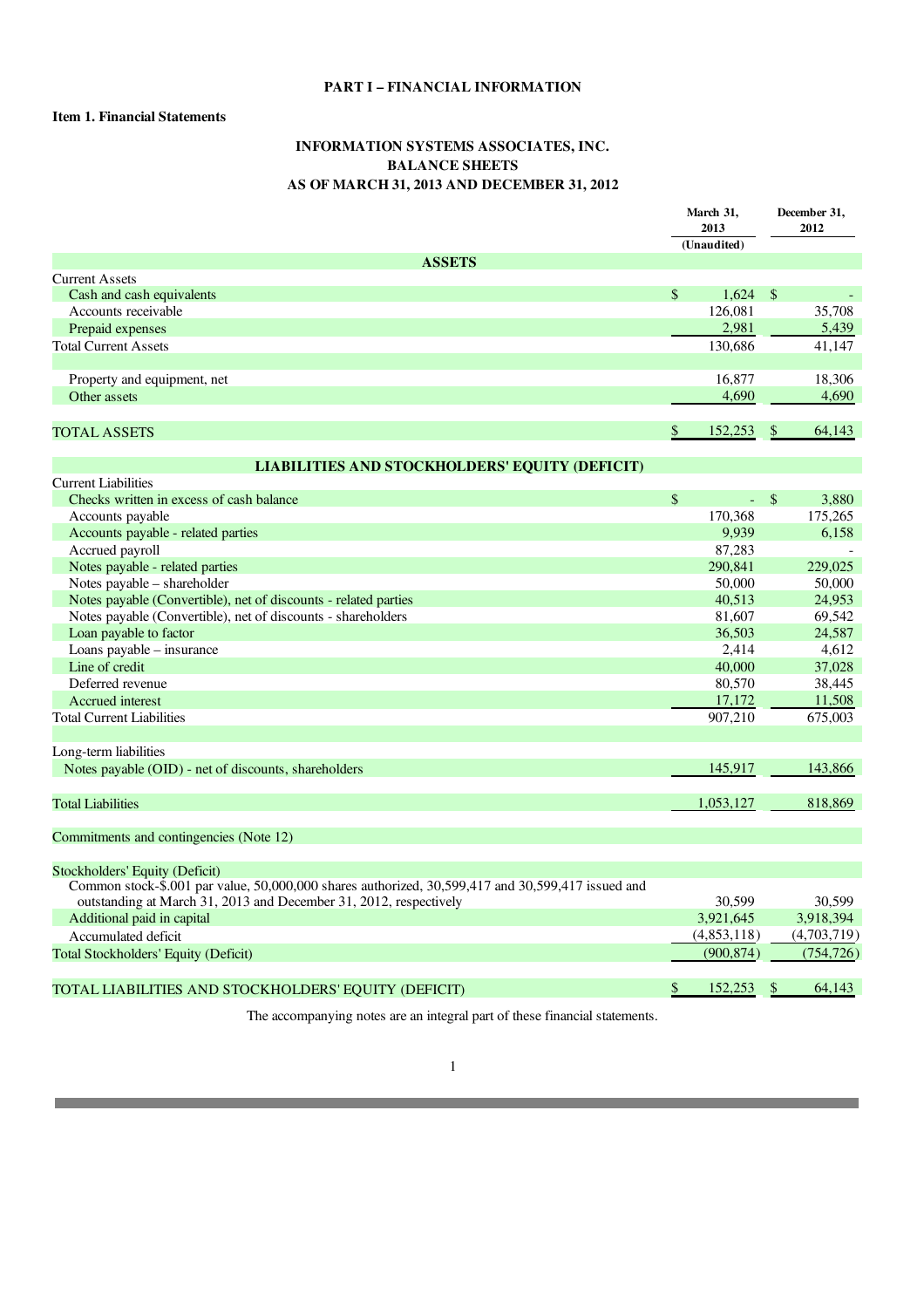# INFORMATION SYSTEM ASSOCIATES, INC. STATEMENTS OF OPERATIONS (Unaudited)

|                                            |                      | For the three months ended<br>March 31, |
|--------------------------------------------|----------------------|-----------------------------------------|
|                                            | 2013                 | 2012                                    |
| Revenue                                    |                      |                                         |
| Software and hardware sales                | \$<br>72,085         | - \$<br>10,998                          |
| <b>Services</b>                            | 136,777              | 64,597                                  |
| <b>Total Revenue</b>                       | 208,862              | 75,595                                  |
| Cost of Revenue                            |                      |                                         |
| Software and hardware                      | 5,515                | 5.900                                   |
| <b>Services</b>                            | 93,021               | 39,207                                  |
| <b>Total Cost of Revenue</b>               | 98,536               | 45,107                                  |
| <b>Gross Profit</b>                        | 110,326              | 30,488                                  |
| <b>Operating Expenses</b>                  |                      |                                         |
| Administrative and general                 | 55,195               | 74,090                                  |
| Salaries and employee benefits             | 128,563              | 127,772                                 |
| Professional fees                          | 25,948               | 19,990                                  |
| <b>Total Operating Expenses</b>            | 209,706              | 221,852                                 |
| (Loss) Before Other Income (Expense)       | (99, 380)            | (191, 364)                              |
| Other Income (Expense)                     |                      |                                         |
| Factoring fees                             | (5,755)              | (3,783)                                 |
| Interest expense                           | (44,264)             | (127, 840)                              |
| Loss on property and equipment             |                      |                                         |
| <b>Total Other Income (Expense)</b>        | (50,019)             | (131, 623)                              |
| Net (Loss)                                 | $(149,399)$ \$<br>\$ | (322, 987)                              |
| Basic and Fully Diluted (Loss) per Share:  |                      |                                         |
| Basic and fully diluted                    | $(0.00)$ \$<br>\$    | (0.01)                                  |
| Weighted average common shares outstanding | 30,599,417           | 30,268,816                              |

The accompanying notes are an integral part of these financial statements.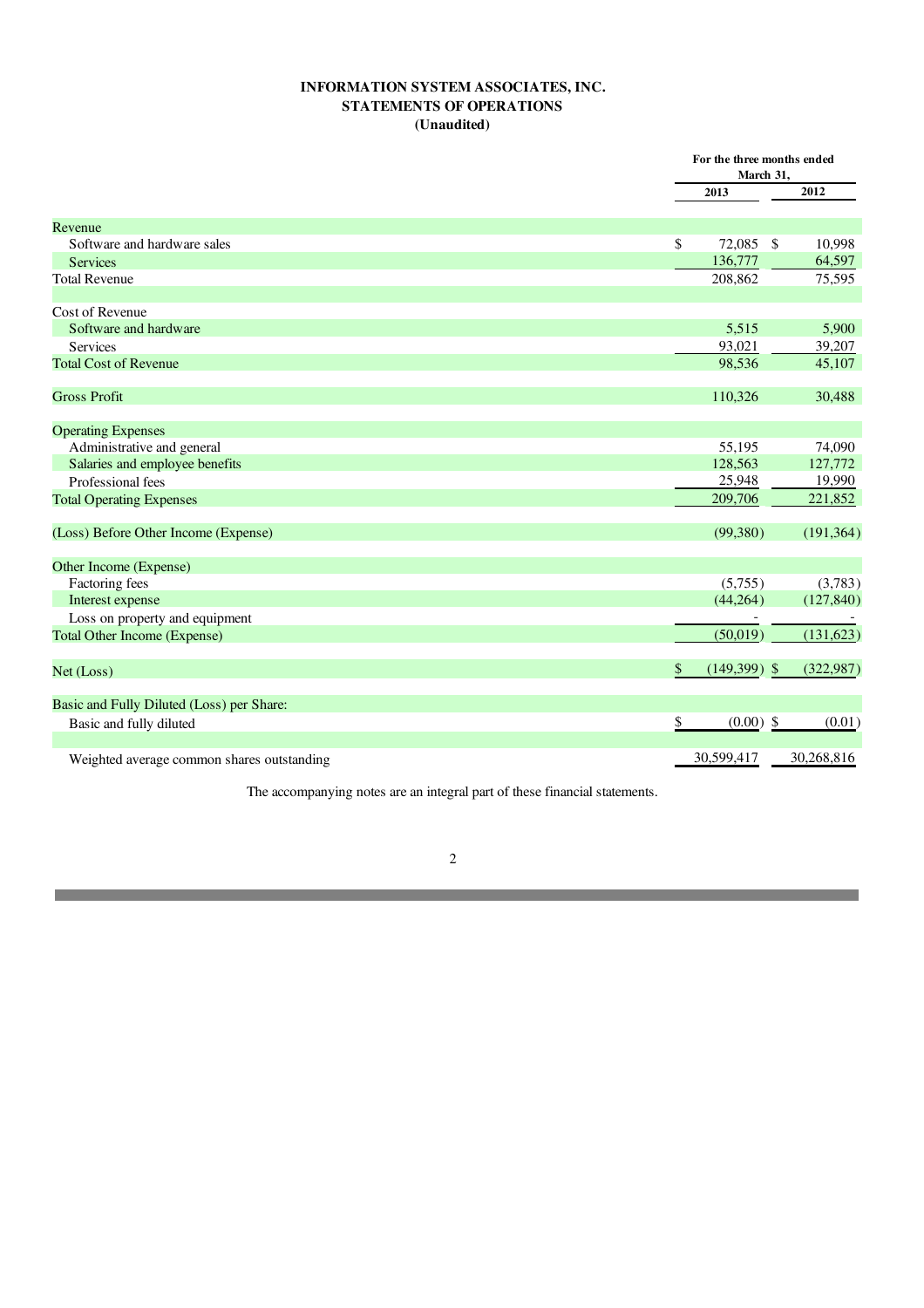# INFORMATION SYSTEMS ASSOCIATES, INC. STATEMENTS OF CASH FLOWS (Unaudited)

|                                                                                     |                | For the three months ended<br>March 31, |                        |  |
|-------------------------------------------------------------------------------------|----------------|-----------------------------------------|------------------------|--|
|                                                                                     |                | 2013                                    | 2012                   |  |
| <b>Cash Flows from Operating Activities</b>                                         |                |                                         |                        |  |
| Net (Loss)                                                                          | \$             | $(149,399)$ \$                          | (322, 987)             |  |
| Adjustments to reconcile net (loss) to net cash provided from operating activities: |                |                                         |                        |  |
| Depreciation                                                                        |                | 1,429                                   | 2,702                  |  |
| Amortization of software                                                            |                |                                         | 9,006                  |  |
| Amortization of prepaids                                                            |                | 2,458                                   |                        |  |
| Amortization of prepaid consulting                                                  |                |                                         | 17,500                 |  |
| Amortization of original issue discount                                             |                | 6,044                                   | 11,287                 |  |
| Amortization of beneficial conversion feature value                                 |                | 10,556                                  | 55,330                 |  |
| Amortization of warrant discounts                                                   |                | 14,378                                  | 57,536                 |  |
| Options issued for services                                                         |                | 3,250                                   |                        |  |
| Changes in operating assets and liabilities:                                        |                |                                         |                        |  |
| Accounts receivable                                                                 |                | (90, 374)                               | 122,885                |  |
| Accounts payable                                                                    |                | (4, 897)                                | 22,496                 |  |
| Accounts payable - related party                                                    |                | 3,781                                   |                        |  |
| Accrued expenses                                                                    |                | 87,284                                  |                        |  |
| Accrued interest                                                                    |                | 5,663                                   | 1,029                  |  |
| Deferred revenue                                                                    |                | 42,125                                  |                        |  |
| Net Cash (Used in) Operating Activities                                             |                | (67,702)                                | (23, 216)              |  |
| <b>Cash Flows from Investing Activities</b>                                         |                |                                         |                        |  |
| Net Cash (Used In) Investing Activities                                             |                |                                         |                        |  |
|                                                                                     |                |                                         |                        |  |
| Cash Flows from Financing Activities                                                |                |                                         |                        |  |
| Proceeds from line of credit facility                                               |                | 35,385                                  | 1,675                  |  |
| Repayments of line of credit facility                                               |                | (32, 422)                               | (200)                  |  |
| Insurance premium proceeds                                                          |                |                                         | 227                    |  |
| Insurance premium repayments                                                        |                | (2,198)                                 |                        |  |
| Proceeds from factor, net of repayments                                             |                | 11,916                                  |                        |  |
| Repayments to factor, net of proceeds                                               |                |                                         | (71, 499)              |  |
| Repayment for checks written in excess of cash balances                             |                | (3,880)                                 |                        |  |
| Proceeds from shareholder                                                           |                |                                         | 35,000                 |  |
| Repayment to shareholder                                                            |                | (1,302)                                 |                        |  |
| Proceeds from convertible notes, shareholders                                       |                |                                         | 62,500                 |  |
| Proceed from notes related parties                                                  |                | 86,210                                  |                        |  |
| Repayment to related parties                                                        |                | (24, 383)                               |                        |  |
| Net Cash Provided by Financing Activities                                           |                | 69,326                                  | 27,703                 |  |
| Net Change in Cash and Cash Equivalents                                             |                | 1,624                                   | 4,487                  |  |
| Cash and Cash Equivalents at Beginning of period                                    |                |                                         | 988                    |  |
| Cash and Cash Equivalents at End of Period                                          | $\mathbb{S}^-$ | 1,624                                   | $\frac{1}{2}$<br>5,475 |  |
|                                                                                     |                |                                         |                        |  |
| Supplemental disclosure of cash flow information:                                   |                |                                         |                        |  |
| Cash paid for interest                                                              | \$             | 9,497 \$                                |                        |  |
| Cash paid for taxes                                                                 | $\,$           | $-$ \$                                  |                        |  |

The accompanying notes are an integral part of these financial statements.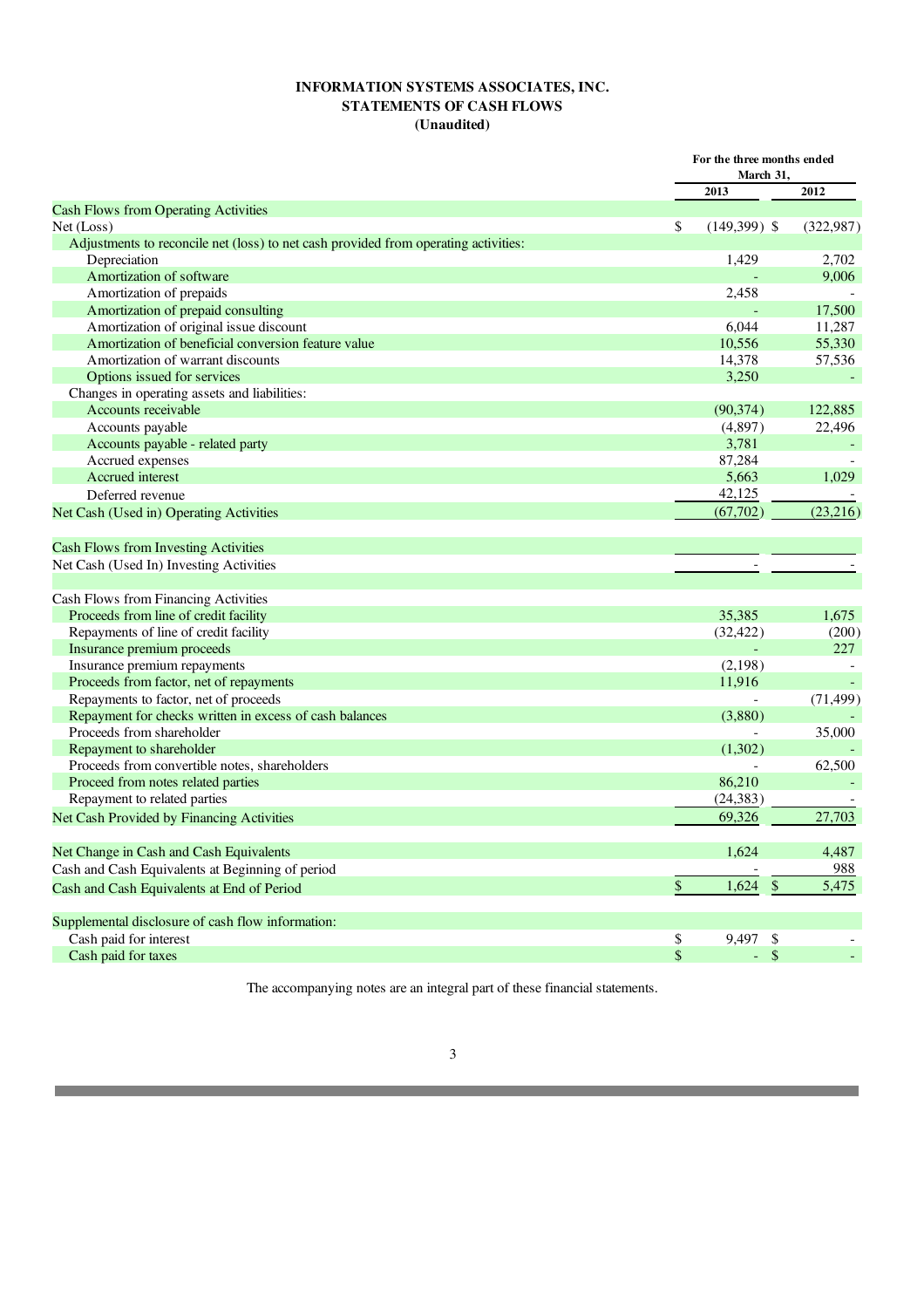# NOTE 1 – NATURE OF OPERATIONS AND SUMMARY OF SIGNIFICANT ACCOUNTING POLICIES

#### Nature of Operations

Information Systems Associates, Inc. (Company) was incorporated under the laws of the State of Florida on May 31, 1994. The Company provides Mobile Data Center Management™ systems and turnkey data center management solutions to customers. Our products and services include data center asset/inventory management, data center management software and data center data collection. Utilizing its proprietary and patented technology, OSPI® (On Site Physical Inventory®), customers are able to manage data centers on a mobile basis, bringing data center management out of the office and into the data center.

#### Cash and Cash Equivalents

For the purposes of the Statement of Cash Flows, the Company considers liquid investments with an original maturity of three months or less to be a cash equivalent.

#### Use of Estimates

The preparation of financial statements in conformity with accounting principles generally accepted in the United States of America requires management to make estimates and assumptions that affect the reported amounts of assets and liabilities and disclosures of contingent assets and liabilities at the date of the financial statements and the reported amounts of revenues and expenses during the reporting period. Most significant estimates in the accompanying financial statements include the allowance on accounts receivable, valuation of deferred tax assets, valuation of warrants issued with debt, valuation of beneficial conversion features in convertible debt, valuation of stock-based awards, valuation of long-lived assets for impairment and the measurement and useful lives of property and equipment. We base our estimates on historical experience and on various other assumptions that we believe are reasonable under the circumstances, the results of which form the basis for making judgments about the carrying values of assets and liabilities that are not readily apparent from other sources. Actual results may differ from these estimates.

# **Concentrations**

# Cash Concentrations

Cash and cash equivalents are maintained at financial institutions and, at times, balances may exceed federally insured limits. We have not experienced any losses related to these balances. There were no amounts on deposit in excess of federally insured limits at the date of this report.

#### Significant Customers and Concentration of Credit Risk

A significant portion of revenues is derived from certain customer relationships. The following is a summary of customers that each represents greater than 10% of total revenues for the three months ended March 31, 2013 and total accounts receivable at March 31, 2013:

| Revenue    |     | <b>Accounts Receivable</b> |     |
|------------|-----|----------------------------|-----|
| Customer A | 50% | Customer A                 | 88% |
| Customer B | 40% | <b>Others</b>              | 12% |
| Other      | 10% |                            |     |

# Fair Value of Financial Instruments and Fair Value Measurements

We measure our financial assets and liabilities in accordance with generally accepted accounting principles. For certain of our financial instruments, including cash and cash equivalents, accounts receivable, accounts payable and accrued liabilities, the carrying amounts approximate fair value due to their short maturities. Amounts recorded for subordinated notes payable, net of discount, and loans payable also approximate fair value because current interest rates available to us for debt with similar terms and maturities are substantially the same.

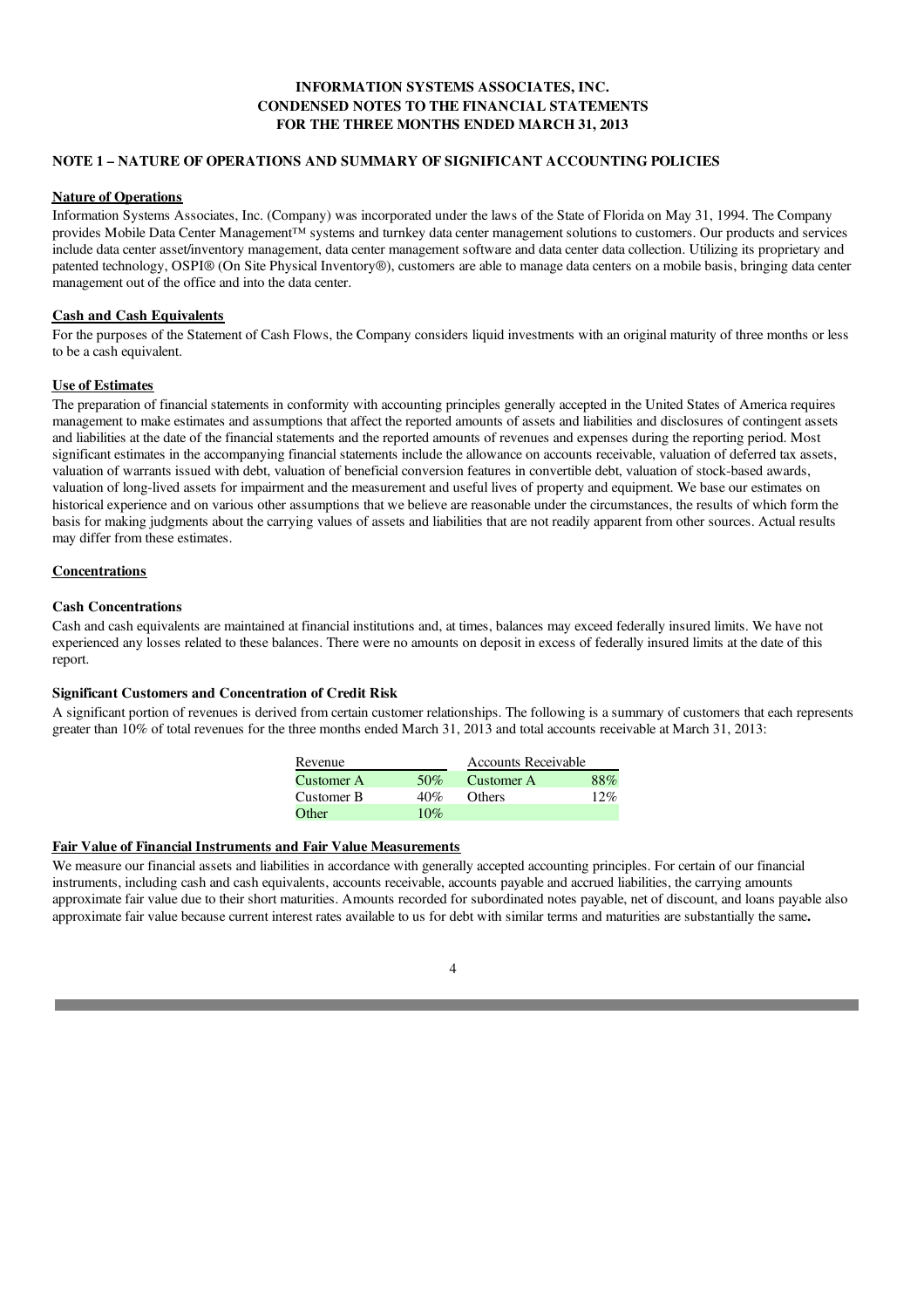We follow accounting guidance for financial assets and liabilities. This standard defines fair value, provides guidance for measuring fair value and requires certain disclosures. This standard does not require any new fair value measurements, but rather applies to all other accounting pronouncements that require or permit fair value measurements. This guidance does not apply to measurements related to share-based payments. This guidance discusses valuation techniques, such as the market approach (comparable market prices), the income approach (present value of future income or cash flow), and the cost approach (cost to replace the service capacity of an asset or replacement cost).

The guidance utilizes a fair value hierarchy that prioritizes the inputs to valuation techniques used to measure fair value into three broad levels. The following is a brief description of those three levels:

- Level 1: Observable inputs such as quoted prices (unadjusted) in active markets for identical assets or liabilities.
- Level  $2^{\cdot}$ Inputs, other than quoted prices that are observable, either directly or indirectly. These include quoted prices for similar assets or liabilities in active markets and quoted prices for identical or similar assets or liabilities in markets that are not active.
- Level  $3$ . Unobservable inputs in which little or no market data exists, therefore developed using estimates and assumptions developed by us, which reflect those that a market participant would use.

#### Earnings (Loss) Per Share

Basic earnings per share (EPS) are computed by dividing net (loss) by the weighted average number of common shares outstanding. The dilutive EPS adds the dilutive effect of stock options, warrants and other stock equivalents. As of the date of this report, outstanding warrants to purchase an aggregate of 5,020,000 shares of stock and outstanding options to purchase 1,000,000 shares of stock were excluded from the computation of dilutive earnings per share because the inclusion would have been anti-dilutive. These warrants and options may dilute future earnings per share.

#### Reclassification

Certain reclassifications have been made to the 2012 Financial Statements to conform to current 2013 presentation. The reclassifications include labor costs for services and amortization of capitalized software costs which were formerly recorded in general and administrative expenses and are now recorded in cost of sales.

#### Recent Issued Accounting Standards

We have implemented all new accounting standards that are in effect and that may impact our consolidated financial statements and do not believe that there are any other new accounting pronouncements that have been issued that might have a material impact on our consolidated financial position or results of operations.

#### NOTE 2 – GOING CONCERN

As reflected in the accompanying financial statements, the Company had a net operating loss and cash used in operations for the quarter ended March 31, 2013 of \$149,399 and \$67,702 and the working capital deficit, stockholders' deficit and accumulated deficit as of March 31, 2013 was \$776,524, \$ 900,874 and \$4,853,118 respectively. These matters raise substantial doubt about the Company's ability to continue as a going concern.

The ability of the Company to continue as a going concern is dependent on the Company's ability to further implement its business plan and raise capital. During 2013 the management has arranged with a related party for working capital up to \$200,000 to finance on-going projects. Our management is also currently engaged in discussions with the capital markets to raise additional funds for expansion including software development and marketing. These financial statements do not include any adjustments related to the recoverability and classification of recorded assets and classification of liabilities that might be necessary should the Company be unable to continue as a going concern.

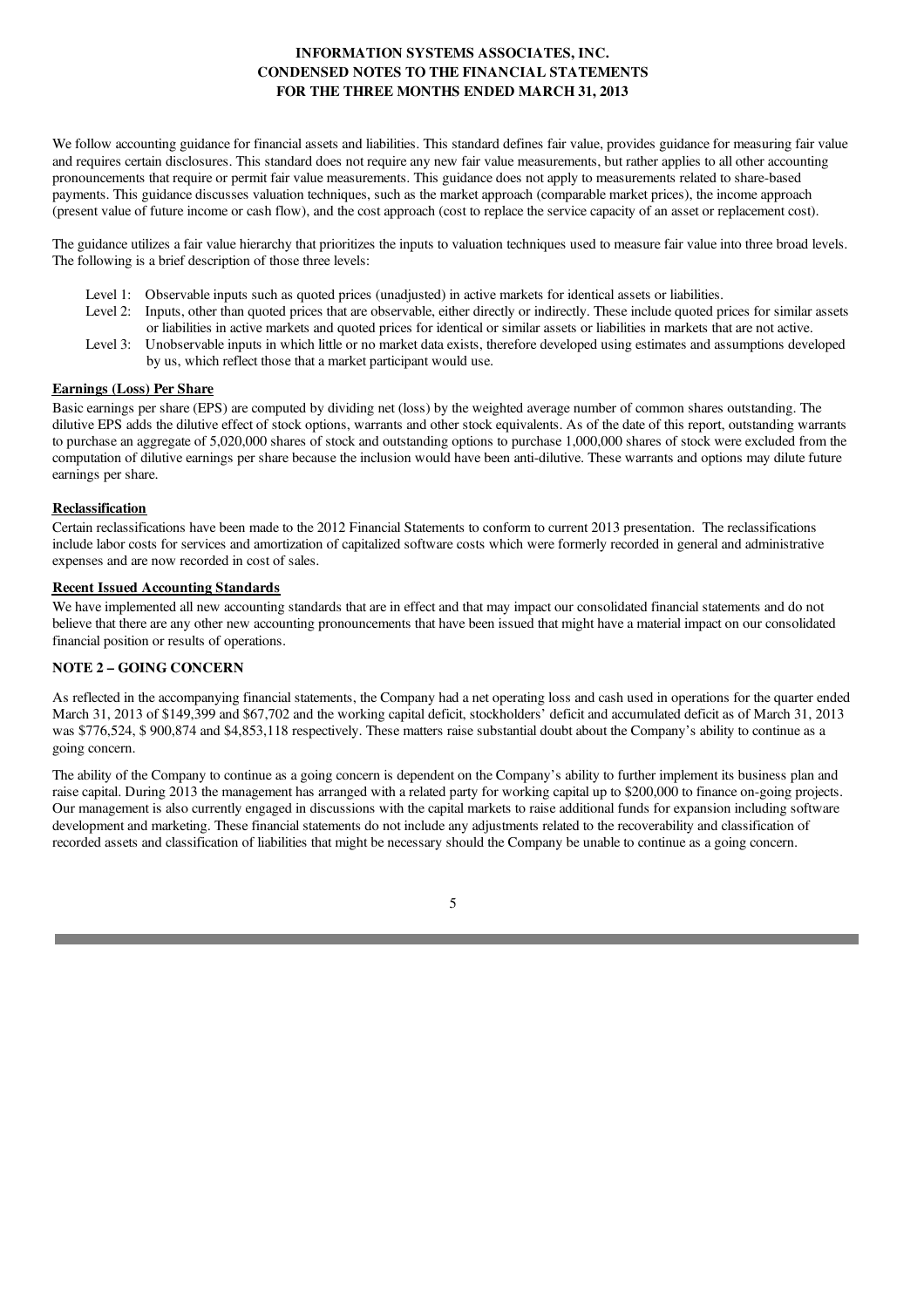# NOTE 3 – ACCOUNTS RECEIVABLE AND FACTORING

In December 2011 the Company entered into an agreement with a Factoring company whereby the Company will assign, in the Factor's sole discretion, selected accounts receivable to the Factor in exchange for initial cash funding ("factor advances") for up to 80% of the factored receivable. The minimum 20% reserve held back by the Factor is released after collection of the account receivable by the Factor. The company pays a 3% factor fee for each factored receivable. Since the factoring agreement provides for full recourse against the Company for factored accounts receivable that are not collected by the Factor for any reason, and the collection of such accounts receivable are fully secured by substantially all assets of the Company, the factoring advances have been treated as secured loans on the accompanying balance sheets. The total accounts receivable factored in during the period ending March 31, 2013 was \$163,240. The factor fees paid during the period ending March 31, 2013 was \$5,755. Total outstanding accounts receivable factored as of March 31, 2013, which is included in Accounts Receivable on the accompanying balance sheets, was \$70,476.

The Company has total Accounts Receivable as follows:

|                                        | March 31,<br>2013 | December 31,<br>2012 |
|----------------------------------------|-------------------|----------------------|
| <b>Accounts Receivable</b>             | 55,605<br>◡       | 4.974                |
| <b>Factored Receivables</b>            | 70.476            | 30.734               |
| <b>Allowance for Doubtful Accounts</b> |                   |                      |
| <b>Total Accounts Receivable</b>       | 126.081           | 35,708               |

#### NOTE 4 – PROPERTY AND EQUIPMENT

The Company has total Property and Equipment as follows:

|                                                |   | March 31.<br>2013 | December 31,<br>2012 |        |
|------------------------------------------------|---|-------------------|----------------------|--------|
| Computer software (purchased)                  | S | 590               |                      | 590    |
| Website development costs                      |   | 10.072            |                      | 10,072 |
| Furniture, fixtures, and equipment             |   | 40.712            |                      | 40,712 |
| Leasehold improvements                         |   | 1,664             |                      | 1,664  |
|                                                |   | 53,038            |                      | 53,038 |
| Less accumulated depreciation and amortization |   | 36,161            |                      | 34,732 |
|                                                |   | 16,877            |                      | 18,306 |

Depreciation expense of \$1,429 was recorded for the period ended March 31, 2013.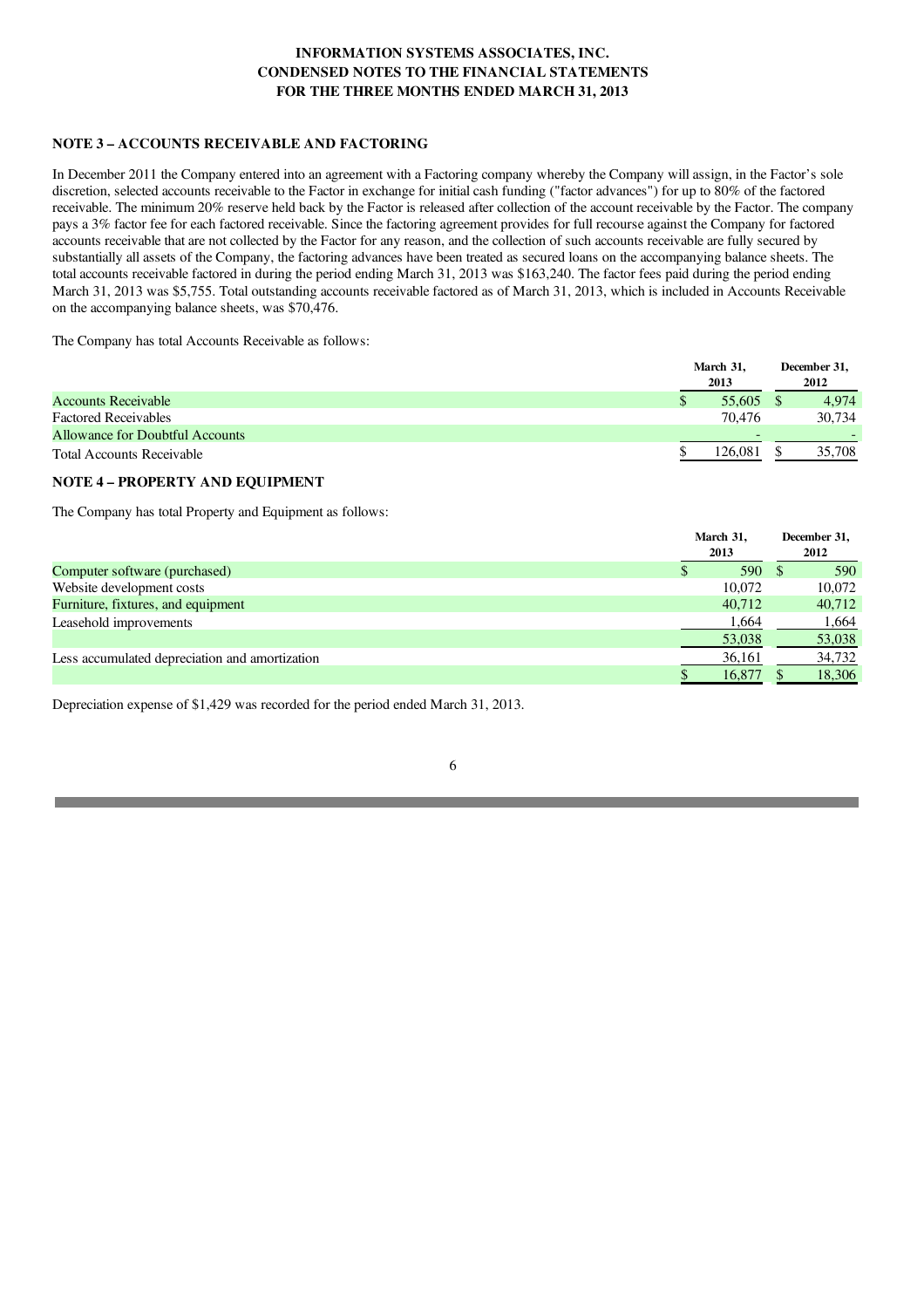# NOTE 5 – NOTES PAYABLE – Related Parties

The Company's notes payable to related parties classified as current consist of the following:

|                      | March 31, 2013 |                          | December 31, 2012 |           |  |
|----------------------|----------------|--------------------------|-------------------|-----------|--|
| <b>Notes Pavable</b> | Principal      | Interest*                | Principal         | Interest* |  |
| Related party        | \$151,965      | $2.5\%$ \$               | 85,755            | $2.5\%$   |  |
| Related party        | 45,000         | $1.5\%$                  | 25,000            | $1.5\%$   |  |
| President & COO      | 20,209         | $\overline{\phantom{0}}$ | 32,602            |           |  |
| <b>CEO</b>           | 73,667         |                          | 85,668            |           |  |
| Total                | 290,841        |                          | 229,025           |           |  |

\* interest rate per month

———————

On August 30, 2012 a company that is majority owned by a foreign investor and personal friend of the Company's President and COO, entered into an arrangement with the Company to loan up to \$200,000 on a revolving basis at an interest rate of 2.5% per month based on purchase orders or invoices that have not been previously factored. The initial deposit for this loan came from the Company's President and COO pursuant to the investor, who is a foreign national, setting up an appropriate entity to handle further transactions. Further, the Company's President and COO has personally guaranteed the loan. At March 31, 2013 and December 31, 2012 there was outstanding principal balance of \$151, 965 and \$85,755, respectively. Accrued interest at March 31, 2013 and December 31, 2012 was \$15,643 and \$8,669, respectively.

On June 27, 2012 an individual whom the Company's President and COO has significant influence over, loaned the Company \$10,000 at an interest rate of 1.5% interest per month payable monthly. Between July 13, 2012 and July 24, 2012 the related party advanced an additional \$15,000. On January 1, 2013, the Company received \$19,400 from this related party in exchange for forty-five day original issue discount note with a face value of \$20,000 and a maturity date of February 15, 2013. The original discount interest rate was 2% per month. On February 15, 2013, the related party agreed to extend the note for an additional thirteen days, through March 1, 2013 on the same terms and conditions. The original discount interest of \$200 was paid to the lender on February 15, 2013. On March 1, 2013, the related party agreed to extend the note for an additional month, through March 31, 2013 on the same terms and conditions. At March 31, 2013 and December 31, 2012 there was outstanding principal balance of \$45,000 and \$25,000, respectively. Accrued interest at March 31, 2013 and December 31, 2012 was \$333 and \$407.

On May 31, 2012 the Company's President and COO made a \$30,000 short-term advance to the Company. During the second and third quarter, additional advances totaling \$50,975 were made. No interest was due on these short-term advances. At December 31, 2012 the advances had been paid in full. During the third quarter the Company deferred \$71,012 of payroll for this officer and recorded the amount as a non-interest bearing loan payable. The Company paid down the loan by \$39,788 leaving a balance at year-end of \$31,224. During the third quarter the officer used his personal credit card to purchase a Company computer in the amount of \$1,378 which is recorded as a loan payable. The Company pays these loans as sufficient funds become available. At March 31, 2013 and December 31, 2012 this officer had an outstanding loan balance of \$20,209 and \$32,602, respectively

On May 28, 2011, the Company's Chairman and CEO advanced the Company \$25,000 in exchange for a promissory note, bearing an annual interest of 6% and a repayment term of seven months. On January 1, 2012, the note was extended for a further 12 months. As of December 31, 2012 the note and accrued interest was paid in full. During the second quarter of 2012, the Company reclassified \$30,265 of accounts payable balances due to the CEO, to loan payable - officer. These balances were a result of Company expenses charged to the CEO's personal credit cards. The Company was previously paying the credit card companies directly for these expenses incurred. During the third quarter 2012 the company recorded accrued payroll for this officer. The resultant net pay was converted to a non-interest bearing loan payable in the amount of \$54,682. The Company pays these loans as sufficient funds become available. At March 31, 2013 and December 31, 2012 this officer had an outstanding loan balance of \$73,668 and \$85,668, respectively

<sup>7</sup>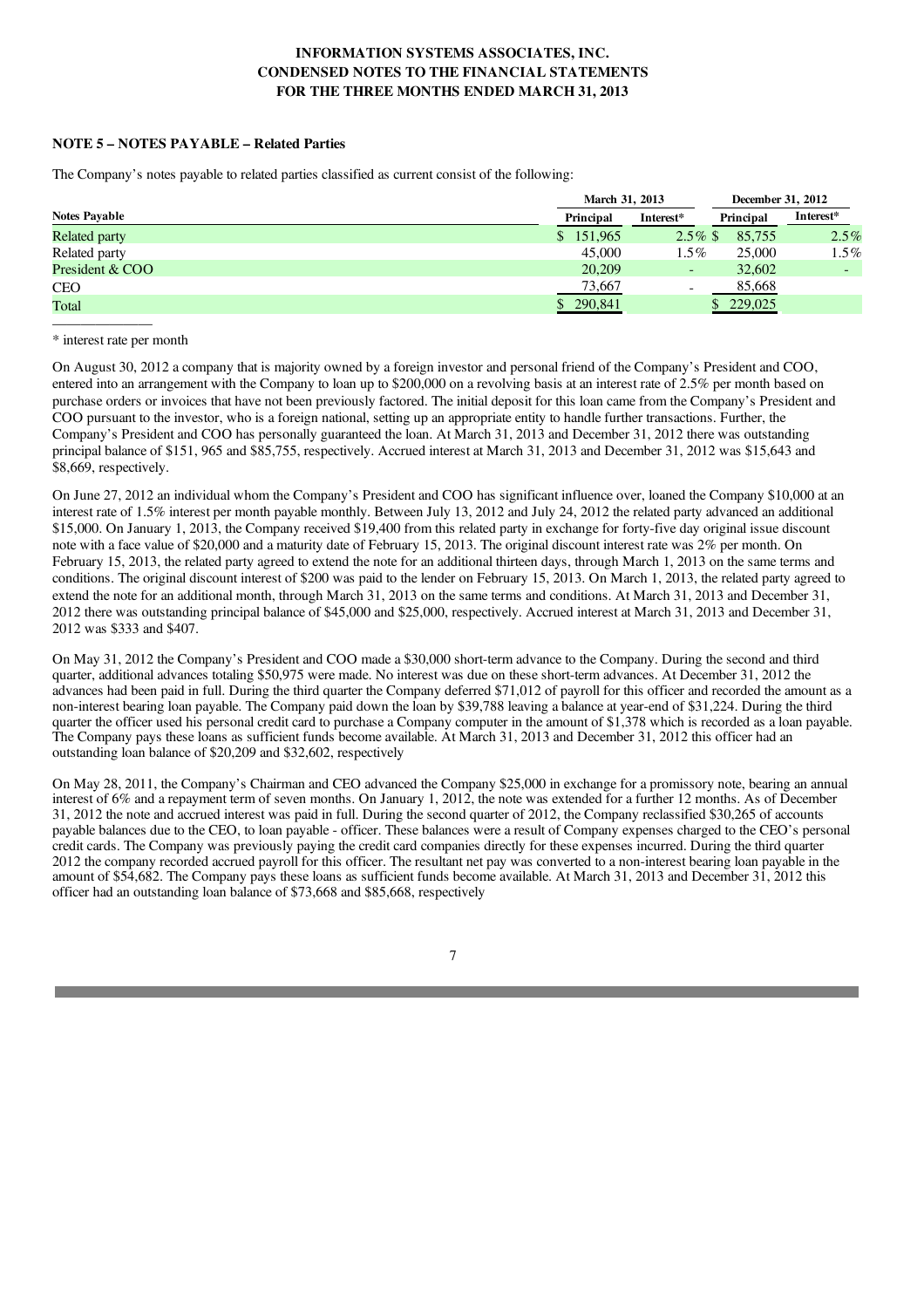#### NOTE 6 – NOTE PAYABLE – Shareholder

The Company's notes payable to shareholder classified as current at March 31, 2013 and December 31, 2012 consists of the following:

|                     | 2013<br>March |           | December . | 31.2012   |
|---------------------|---------------|-----------|------------|-----------|
| <b>Note Pavable</b> | Principal     | Interest* | Principal  | Interest* |
| Shareholder         | 000           | $3.0\%$   | 000        | $3.0\%$   |

#### ——————— \* Interest rate per month

On January 11, 2012 a shareholder loaned the Company \$35,000 at 3% interest per month for one year. On April 13 2012, the shareholder loaned additional principal to the Company in the aggregate amount \$25,000. On June 28, 2012, the Company made a \$10,000 principal payment on the note. In January 1, 2013, the Company entered into a new agreement with a shareholder to rollover an existing line of credit in the amount of \$50,000. The original line of credit was for a total of \$60,000 and ISA repaid \$10,000 of that obligation during 2012. The new note maintains similar terms and conditions but with a reduction in the monthly fee from 3% to 2.5%. At March 31, 2013 and December 31, 2012 the principal balance on the note was \$50,000 and \$50,000, respectively. At March 31, 2013 and December 31, 2012 the accrued interest on the note balance was \$1195 and \$2432, respectively.

# NOTE 7 – NOTE PAYABLE, CONVERTIBLE – Related Party

|                                | March 31, 2013 |           |            | December 31, 2012 |          |                 |
|--------------------------------|----------------|-----------|------------|-------------------|----------|-----------------|
|                                |                |           | Principal, |                   |          | Principal,      |
|                                |                | Unamort   | Net of     |                   | Unamort  | Net of          |
| Notes Payable - Convertible    | Principal      | Disc      | Discount   | Principal         | Disc     | <b>Discount</b> |
| <b>Related Party Affiliate</b> | 66,000         | (25, 487) | 40.513     | 66.000            | (41.047) | 24.953          |

On June 20 and 28, 2012, a related party who is an affiliate of the President and COO, made a non interest bearing short-term loan to the Company in the amount of \$60,000. On August 15, 2012, this loan was exchanged for a one year original issue discount convertible note with detachable warrants. The face value of the note is \$66,000. The \$6,000 original issue discount is expensed as interest over the term of the note. The convertible note payable is convertible into 1,320,000 shares of the Company's common stock at a conversion rate of \$0.05 per share. The Company has valued the beneficial conversion feature attached to the note using the intrinsic value method at a relative fair value of \$28,571. The five-year warrants to purchase 1,320,000 shares of the Company's common stock at an exercise price of \$0.10 were valued at a relative fair value of \$31,429 based on using the Black-Scholes pricing model assuming a dividend yield of 0%, an expected volatility of 462.61%, and a risk free interest rate of .102%. The beneficial conversion feature and the relative fair value of the warrants are recorded as an increase to additional paid in capital and a discount to the note to be amortized to interest expense over the term of the note term. The net value of the note at March 31, 2013 and December 31, 2012 was \$40,513 and \$24,953, respectively.

#### NOTE 8 – NOTES PAYABLE, CONVERTIBLE – Shareholders

|                                    |           | March 31, 2013 |             |                |                 | December 31, 2012 |           |        |  |                |                 |
|------------------------------------|-----------|----------------|-------------|----------------|-----------------|-------------------|-----------|--------|--|----------------|-----------------|
|                                    |           |                | Principal,  |                |                 |                   |           |        |  | Principal,     |                 |
|                                    |           |                |             | <b>Unamort</b> |                 | Net of            |           |        |  | <b>Unamort</b> | Net of          |
| <b>Notes Payable - Convertible</b> | Principal |                | <b>Disc</b> |                | <b>Discount</b> |                   | Principal |        |  | <b>Disc</b>    | <b>Discount</b> |
| Shareholder                        |           | 68.750         |             | Ξ.             |                 | 68.750            |           | 68.750 |  | $(10.171)$ \$  | 58,579          |
| Shareholder                        |           | 13,750         |             | (893           |                 | 12,857            |           | 13,750 |  | (2,787)        | 10,963          |
|                                    |           | 82,500         |             | (893)          |                 | 81,607            |           | 82,500 |  | 12,958)        | 69,542          |

On July 18th, 2011 the Company received \$125,000 from a shareholder in exchange for a one year original issue discount convertible note with detachable warrants. The face value of the note is \$137,500. The \$12,500 original issue discount is expensed as interest over the term of the note. The convertible note payable is convertible into 1,375,000 shares of the Company's common stock at a conversion rate of \$0.10 per share. The Company has valued the beneficial conversion feature attached to the note using the intrinsic value method at \$62,500. The fiveyear warrants to purchase 1,250,000 shares of the Company's common stock at an exercise price of \$0.10 were valued at their relative fair value of \$62,500 based on using the Black-Scholes pricing model assuming a dividend yield of 0%, an expected volatility of 347.62%, and a risk free interest rate of 1.46%. The beneficial conversion feature and the relative fair value of the warrants are recorded as an increase to additional paid in capital and a discount to the note. On February 24, 2012, the shareholder made an additional investment of \$62,500 (see following paragraph for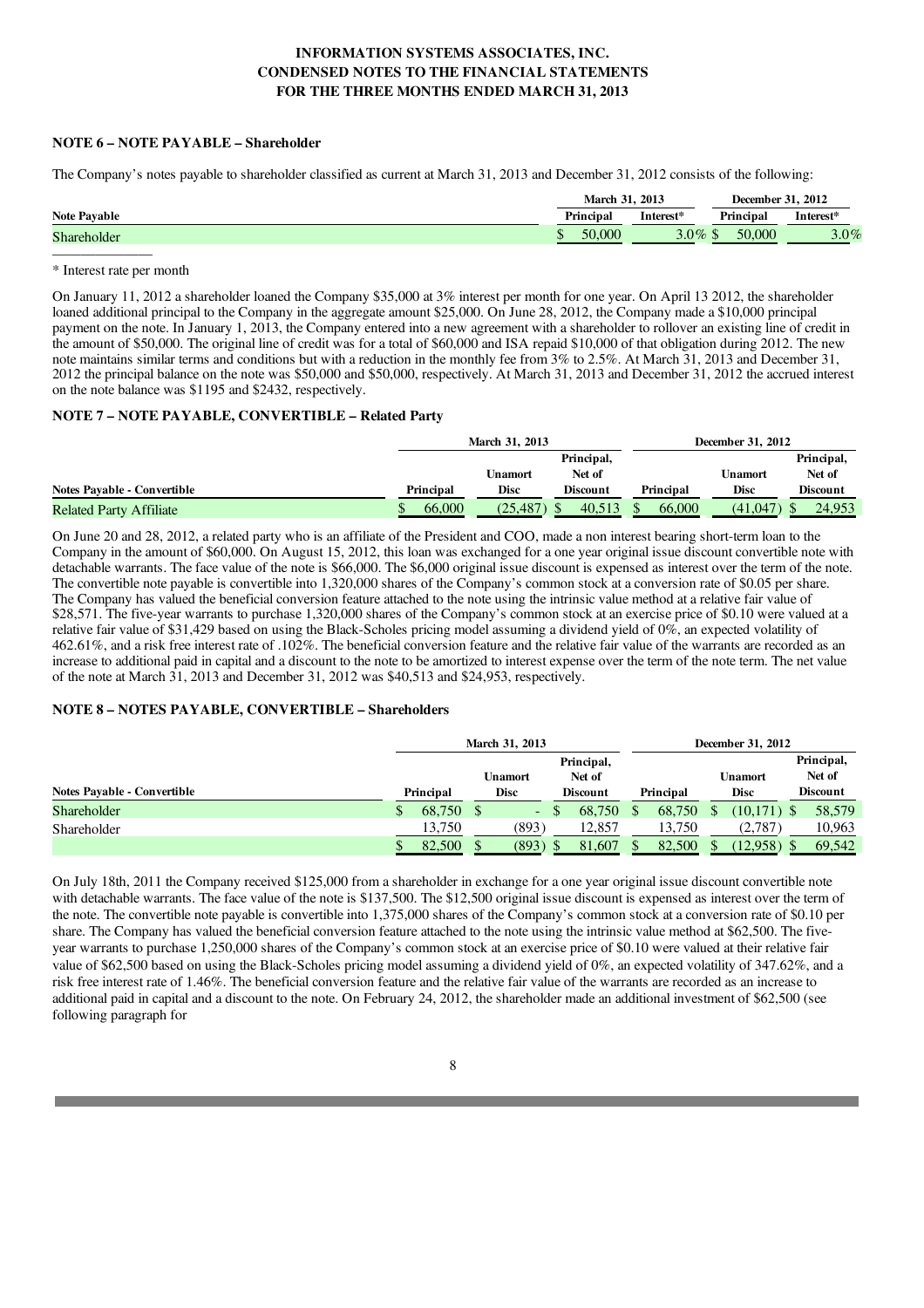details). As a condition for this further investment, the conversion price of the note issued on July 18, 2011 was reduced to \$.075 and an equivalent reduction in the exercise price of the warrants was executed. This modification qualifies for treatment as a debt extinguishment for financial accounting purposes and all remaining discounts were expensed. The exercise price exceeded the stock price on the date of modification; therefore no beneficial conversion value was recorded for the new note. On March 6, 2012 the shareholder converted this note in the amount of \$137,500, at the contractual conversion rate of \$.075, into 1,833,333 shares of common stock (see Note 14).

On February 24, 2012, the Company received an additional \$62,500 from the shareholder in exchange for a one year original issue discount convertible note with detachable warrants. The face value of the note is \$68,750. The \$6,250 original issue discount is recorded as debt discount and expensed as interest over the term of the note. The convertible note payable is convertible into 1,375,000 shares of the Company's common stock at a conversion rate of \$0.05 per share. The Company has valued the beneficial conversion feature attached to the note using the intrinsic value method at \$24,606. The five-year warrants to purchase 1,250,000 shares of the Company's common stock at an exercise price of \$0.10 were valued at a relative fair value of \$37,894 based on using the Black-Scholes pricing model assuming a dividend yield of 0%, an expected volatility of 462.61%, and a risk free interest rate of .89%. The beneficial conversion feature and the relative fair value of the warrants are recorded as an increase to additional paid in capital and a discount to the note. On February 24, 2013, this note became due and payable. ISA is technically in default though no written notice has been received from the shareholder. The Company is in discussions with the shareholder regarding either converting the note or extending it for further periods. As of the date of this report discussions continue. The net value of the note at March 31, 2013 and December 31, 2012 was \$68,750 and \$58,579 respectively.

On May 11, 2012, the Company received an additional investment of \$12,500 from a shareholder in exchange for a one year original issue discount convertible note with detachable warrants. The face value of the note is \$13,750. The \$1,250 original issue discount is expensed as interest over the term of the note. The convertible note payable is convertible into 275,000 shares of the Company's common stock at a conversion rate of \$0.05 per share. The Company has valued the beneficial conversion feature attached to the note using the intrinsic value method at \$1,545. The five-year warrants to purchase 275,000 shares of the Company's common stock at an exercise price of \$0.10 were valued at the relative fair value of \$4,970 based on using the Black-Scholes pricing model assuming a dividend yield of 0%, an expected volatility of 462.61%, and a risk free interest rate of .096%. The beneficial conversion feature and the relative fair value of the warrants are recorded as an increase to additional paid in capital and a discount to the note. The net value of the note at March 31, 2013 and December 31, 2012 was \$12,857 and \$10,963, respectively.

# NOTE 9 – NOTE PAYABLE – OID – LONG TERM LIABILITY – Shareholder

|                                    | March 31, 2013 |                |                 | December 31, 2012 |           |            |
|------------------------------------|----------------|----------------|-----------------|-------------------|-----------|------------|
|                                    |                |                | Principal,      |                   |           | Principal, |
|                                    |                | <b>Unamort</b> | Net of          |                   | Unamort   | Net of     |
| <b>Notes Payable - Convertible</b> | Principal      | Disc           | <b>Discount</b> | Principal         | Disc      | Discount   |
| <b>Shareholder</b>                 | 163,698        | 17,781)        | 145.917         | 165,000           | (21, 134) | 143,866    |

On July 15th, 2011 the Company received \$125,000 from a shareholder in exchange for a one year original issue discount convertible note with detachable warrants. The face value of the note is \$137,500. The \$12,500 original issue discount is recorded as debt discount and expensed as interest over the term of the note. The convertible note payable is convertible into 1,375,000 shares of the Company's common stock at a conversion rate of \$0.10 per share. The Company has valued the beneficial conversion feature attached to the note using the intrinsic value method at \$62,500. The five-year warrants to purchase 1,250,000 shares of the Company's common stock at an exercise price of \$0.10 were valued at the relative fair value of \$62,500 based on using the Black-Scholes pricing model assuming a dividend yield of 0%, an expected volatility of 347.62%, and a risk free interest rate of 1.46%. The beneficial conversion feature and the relative fair value of the warrants are recorded as an increase to additional paid in capital and a discount to the note. The net liability of \$63,664 was included as a current liability at December 31, 2011. On July 15, 2012, the maturity date, the \$137,500 note was exchanged for a new two year original discount secured note. The note is secured by the Company's intellectual property, notably the patent for OSPI. In exchange for the security the investor agreed to waive the conversion rights and cancel the warrants issued with the original note. On February 8, 2013, the Company entered into an Inter-creditor Agreement with Liquid Capital Exchange, Inc. (the Company's factor) and a shareholder who has a \$165,000 original discount note dated July 15,

 $\overline{Q}$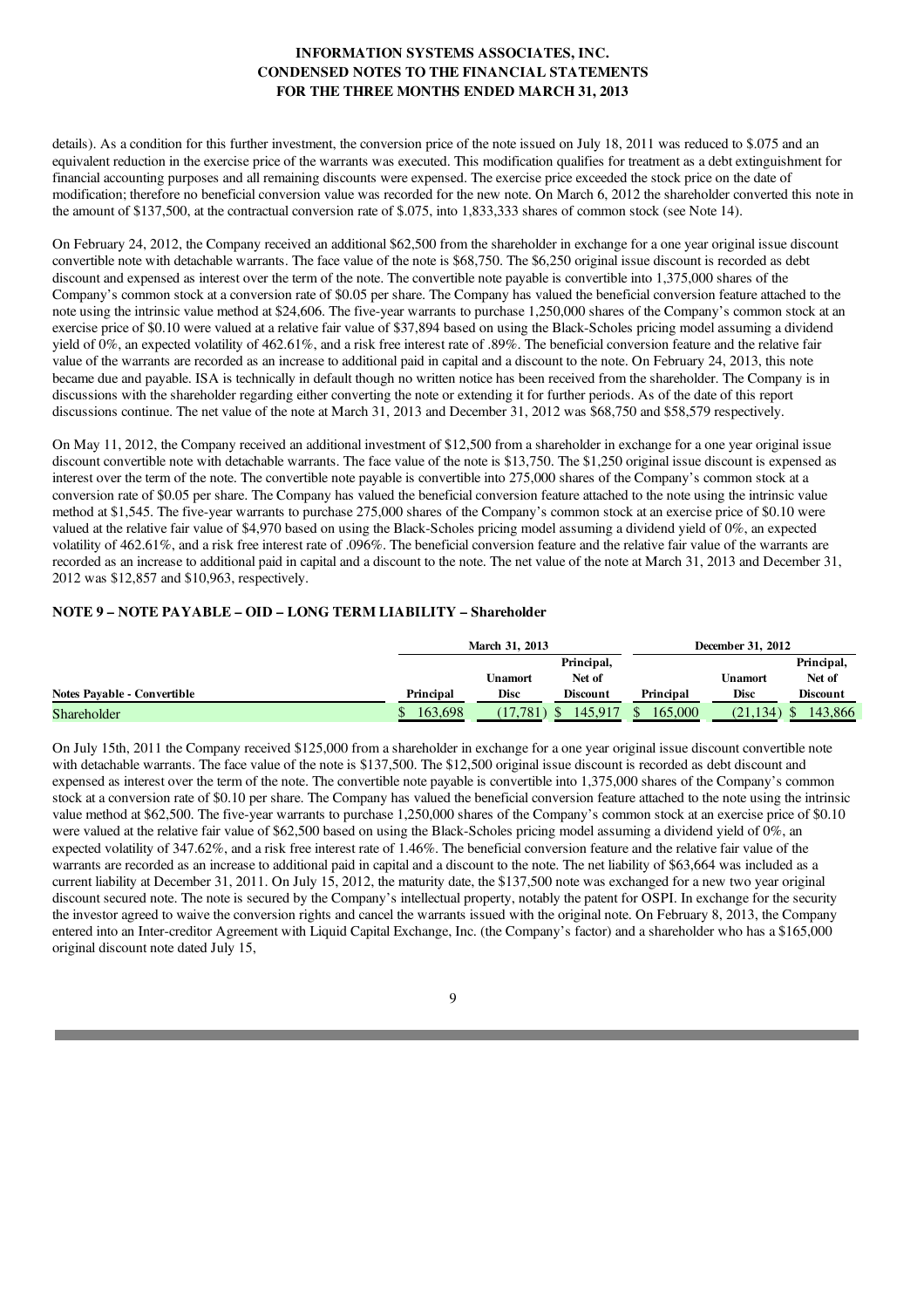2012, secured by the intellectual property. The Inter-creditor Agreement resolves a definition dispute concerning UCC's filed by both parties to protect their collateral. A part of this agreement calls for the shareholder to receive 5% of all factor advances to the company until such time the shareholder loan is paid in full. Additionally, until the loan is paid, if there is a trigger notice (loan is due or is called), the factor will pay to the shareholder all factor holdback amounts after collection of the related accounts receivable, less any factor fees. The face value of the note is \$165,000. The \$27,500 original issue discount is expensed as interest over the term of the note. The net value of the note at March 31, 2013 and December 31, 2012 was \$147,219 and \$143,866, respectively.

# NOTE 10 – LOANS PAYABLE - INSURANCE

On August 31, 2012, the Company incurred short term financing of \$5,794 for the purchase of Directors' & Officers' insurance. The interest rate on the financing was 6.96% and will mature July 2013. As of March 31, 2013 and December 31, 2012 the balance on the note incurred for insurance financing was \$1,774 and \$3,517, respectively.

#### NOTE 11 – NOTE PAYABLE – LINE OF CREDIT

The Company has a line of credit with Wells Fargo Bank. The line of credit provides for borrowings up to \$40,000. The balance as of March 31, 2013 and December 31, 2012 was \$40,000 and \$37,028, respectively. The interest rate is the Prime Rate plus 3%. The CEO of the Company is the personal guarantor. The line of credit is due on demand with an expiration date of April 30, 2014.

# NOTE 12 – COMMITMENTS AND CONTINGENCIES

#### Operating lease

On April 25, 2011, the Company entered into a 3 year escalating lease agreement for 1,352 square feet commencing July, 2011. The monthly rental rate is \$1,800, \$1,920 and \$2,040 for the lease years ending July 31, 2012, 2013 and 2014, respectively. The Company incurred \$1,664 in leasehold improvements prior to occupancy and paid a security deposit of \$1,690.

On September 19, 2011, the Company entered into a 1 year sublease for 2,000 square feet in Las Vegas, Nevada. The sublease commenced on October 15, 2011 and requires monthly payments of \$3,000. A security deposit of \$3,000 was paid to the landlord.

Rent expense for the periods ending March 31, 2013 and March 31, 2012 were \$5,732 and \$15,214, respectively.

|       | <b>Five Year Minimum Lease Payment Schedule</b> |              |
|-------|-------------------------------------------------|--------------|
| Year  |                                                 |              |
| 2013  |                                                 | \$<br>23,040 |
| 2014  |                                                 | 24,480       |
| 2015  |                                                 |              |
| 2016  |                                                 |              |
| 2017  |                                                 |              |
| Total |                                                 |              |
|       |                                                 |              |

# NOTE 13 – RELATED PARTIES

As of March 31, 2013 and December 13, 2012 there were various notes and loans payable to related parties (see Notes 5 and 7).

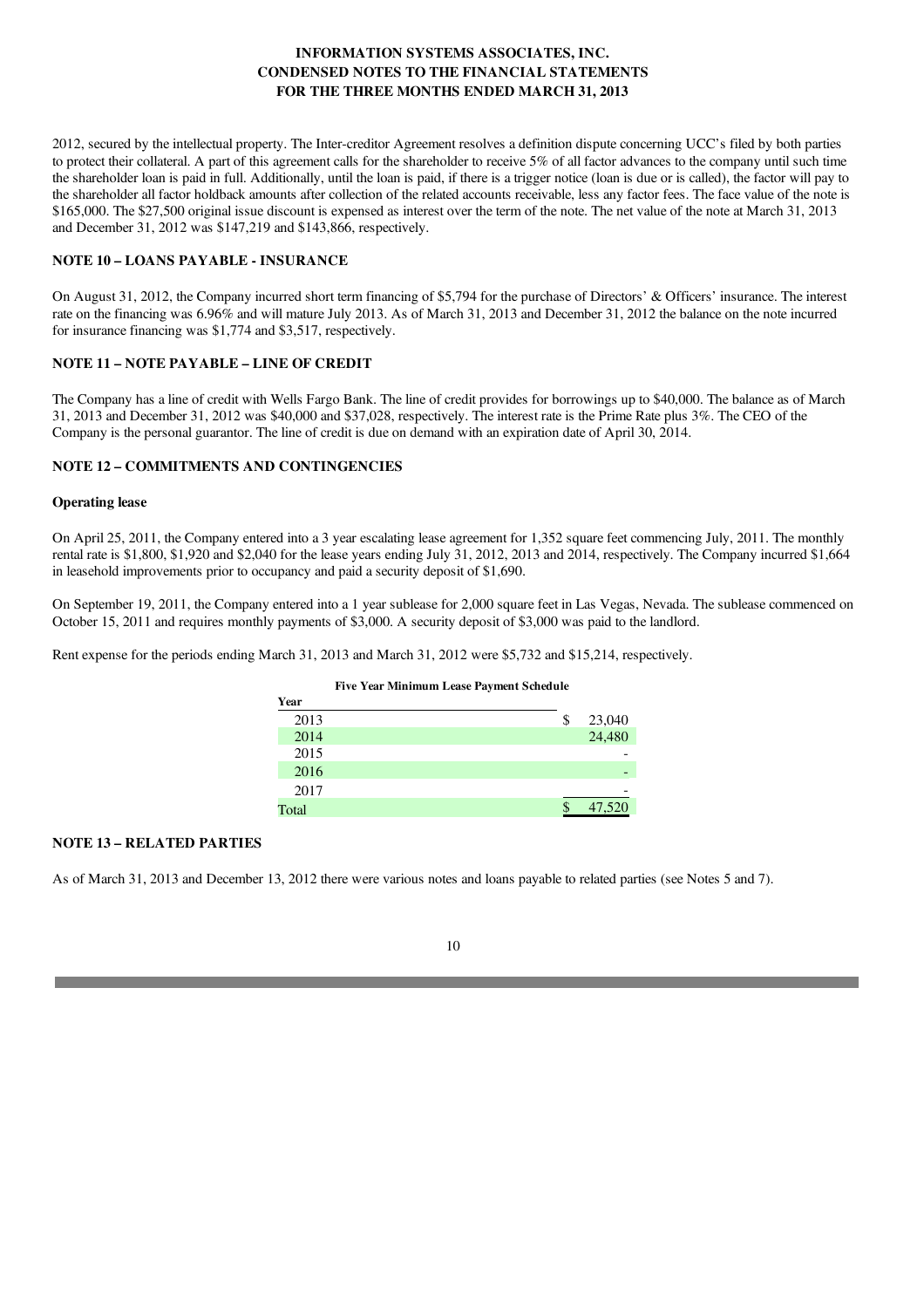### NOTE 14 – STOCKHOLDERS' EQUITY

#### Common stock based payments for services

On January 2, 2012, the Company granted 100,000 shares of common stock valued at their fair value of \$10,000 to an independent director in payment of director fees for the coming year which was fully expensed as of December 31, 2012.

#### Common stock issued for the conversion of notes

On March 6, 2012, a convertible note in the amount of \$137,500 was converted into 1,833,333 shares of common stock at the contractual conversion rate \$0.075 per share (see Note 8).

# NOTE 15 – STOCK PURCHASE WARRANTS AND OPTIONS

#### Warrants

Following is a summary of warrants outstanding:

|                                             |                          | March 31, 2013                     |                          | December 31, 2012 |                                      |       |  |
|---------------------------------------------|--------------------------|------------------------------------|--------------------------|-------------------|--------------------------------------|-------|--|
|                                             |                          | Weighted<br>Avg<br><b>Exercise</b> |                          |                   | Weighted<br>Avg h<br><b>Exercise</b> |       |  |
|                                             |                          |                                    |                          |                   |                                      |       |  |
|                                             | <b>Shares</b>            |                                    | Price                    | <b>Shares</b>     |                                      | Price |  |
| Outstanding at beginning of period          | 5,020,000                | \$.                                | 0.09                     | 3.300,000         | -S                                   | 0.14  |  |
| Granted                                     |                          |                                    | $\overline{\phantom{a}}$ | 4.470,000 \$      |                                      | 0.09  |  |
| Exercised                                   | $\overline{\phantom{a}}$ |                                    |                          |                   |                                      |       |  |
| Forfeited                                   |                          |                                    | $\overline{\phantom{a}}$ | 2,750,000 \$      |                                      | 0.10  |  |
| Expired                                     |                          |                                    |                          |                   |                                      |       |  |
| Outstanding at end of period                | 5,020,000                | \$.                                | 0.09                     | 5.020.000         | - \$                                 | 0.09  |  |
| Exercisable at end of period                | $5,020,000$ \$           |                                    | 0.09                     | 5,020,000 \$      |                                      | 0.09  |  |
|                                             |                          |                                    |                          |                   |                                      |       |  |
| Weighted average grant date fair value      |                          | \$                                 | 0.06                     |                   | \$                                   | 0.06  |  |
| Weighted average remaining contractual term |                          |                                    | 3.71                     |                   |                                      | 3.96  |  |

On August 15, 2012, warrants to purchase 1,320,000 shares of common stock at \$0.10 per share were issued to a related party in conjunction with a convertible note. The warrants were valued using the Black-Scholes model with a dividend rate of 0%, volatility of 462.61%, risk free interest rate of .102% and a term of 5 years.

On May 11, 2012 warrants to purchase 275,000 shares of common stock at \$0.10 per share were issued to an existing accredited investor in conjunction with a convertible note. As consideration for this further investment, the 250,000 existing warrants with a strike price \$.10 were cancelled and reissued with a strike price of \$0.075 per share. The new and existing warrants were both valued on the modification date using the Black-Scholes model with a dividend rate of 0%, volatility of 462.61%, a risk free interest rate of 0.89% and a term of 5 years and 3 years, respectively. There was no additional expense resulting from the modification.

On February 24, 2012 warrants to purchase 1,375,000 shares of common stock at \$0.10 per share were issued to an existing accredited investor in conjunction with a convertible note. As consideration for this further investment, the 1,250,000 existing warrants with a strike price \$.10 were cancelled and reissued with a strike price of \$0.075 per share. The new and existing warrants were valued on the modification date using the Black-Scholes model with a dividend rate of 0%, volatility of 462.61%, a risk free interest rate of 0.89% and a term of 5 years. There was no additional expense resulting from the modification.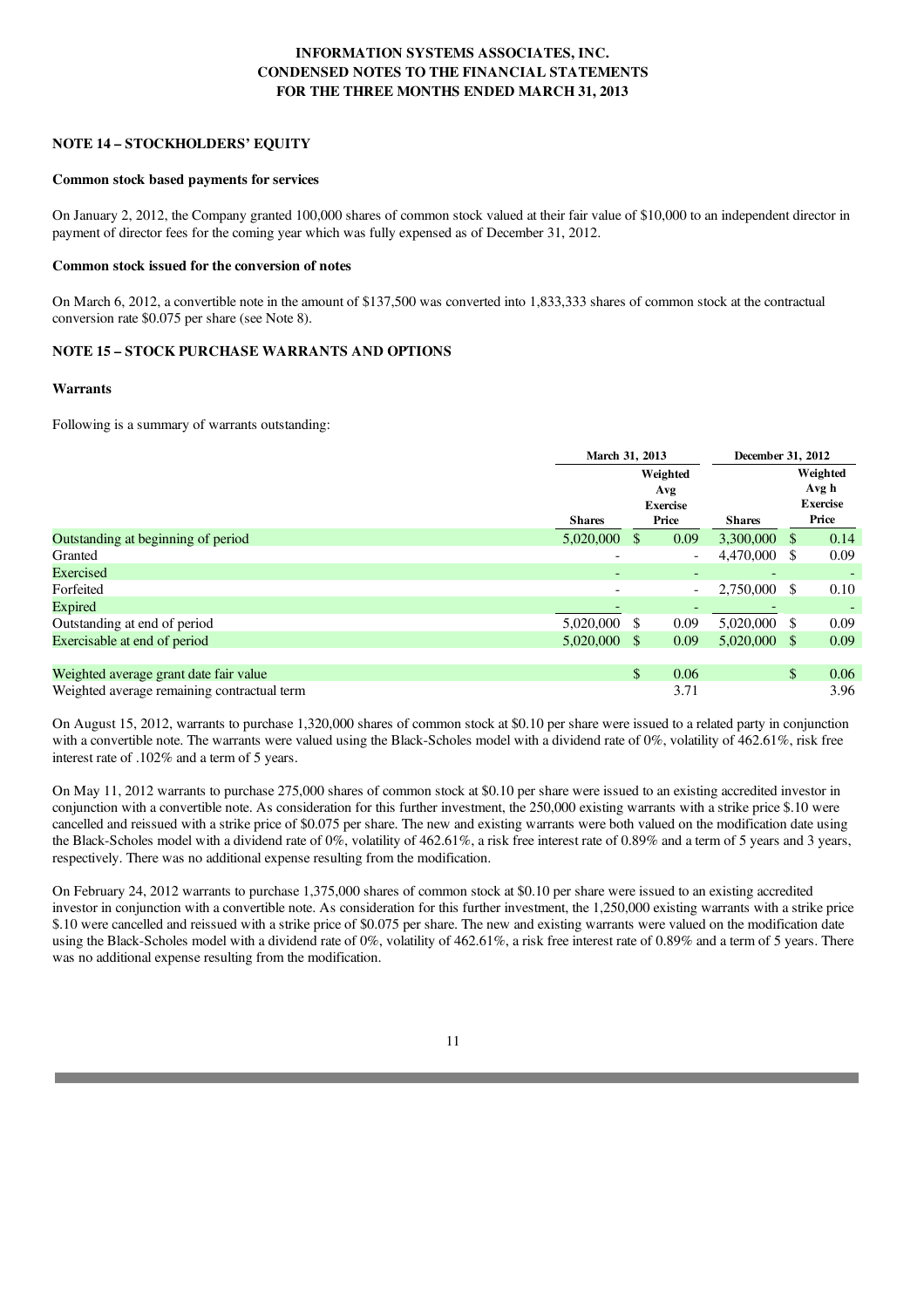### **Options**

Following is a summary of options outstanding:

|                                             |                          | March 31, 2013 |                 | December 31, 2012 |          |                 |
|---------------------------------------------|--------------------------|----------------|-----------------|-------------------|----------|-----------------|
|                                             |                          | Weighted       |                 |                   | Weighted |                 |
|                                             |                          |                | Avg             |                   |          | Avg             |
|                                             |                          |                | <b>Exercise</b> |                   |          | <b>Exercise</b> |
|                                             | <b>Shares</b>            |                | Price           | <b>Shares</b>     |          | Price           |
| Outstanding at beginning of period          | 350,000                  | \$.            | 0.035           |                   |          |                 |
| Granted                                     | 650,000                  | S              | 0.020           | 350,000 \$        |          | 0.035           |
| Exercised                                   |                          |                |                 |                   |          |                 |
| Forfeited                                   | $\overline{\phantom{0}}$ |                |                 |                   |          |                 |
| Expired                                     |                          |                |                 |                   |          |                 |
| Outstanding at end of period                | 1,000,000                | S.             | 0.030           | 350,000 \$        |          | 0.035           |
| Exercisable at end of period                | 100,000                  | <sup>\$</sup>  | 0.035           | 100,000 \$        |          | 0.035           |
|                                             |                          |                |                 |                   |          |                 |
| Weighted average grant date fair value      |                          | \$             | 0.04            |                   | \$       | 0.04            |
| Weighted average remaining contractual term |                          |                | 4.61            |                   |          | 4.59            |

On January 1, 2013 the Company granted options to purchase 650,000 shares of common stock to its independent directors. The options have an exercise price of \$0.02 per share, a five-year term, vest on January 1, 2014¸ and are subject to continuing service as a director. The options were valued using the Black-Scholes model using a volatility of 508.21%, an expected term of 5 years and an interest rate of 0.76%. The options are valued at \$14,500 and will be recognized as expense over the requisite service period.

On August 2, 2012, the Company issued 250,000 options valued at \$0.04 per options for a total of \$10,000 to its President and CFO. The options vest equally every six months over a three year period. The options were valued using the Black-Scholes model with a dividend rate of 0%, volatility of 462.61%, risk free interest rate of 0.61% and a term of 5 years. The expense in 2012 was not material.

On August 2, 2012, the Company issued 100,000 options to its new Chief Operating Officer. The options vest equally every six months over a three year period. The options were valued at \$0.04 per option using the Black-Scholes model with a dividend rate of 0%, volatility of 462.61%, risk free rate of 0.61% and a term of 5 years. On December 21, 2012, the COO was terminated. As part of the settlement agreement, all 100,000 options immediately vested and the Company recognized \$4,000 total expense.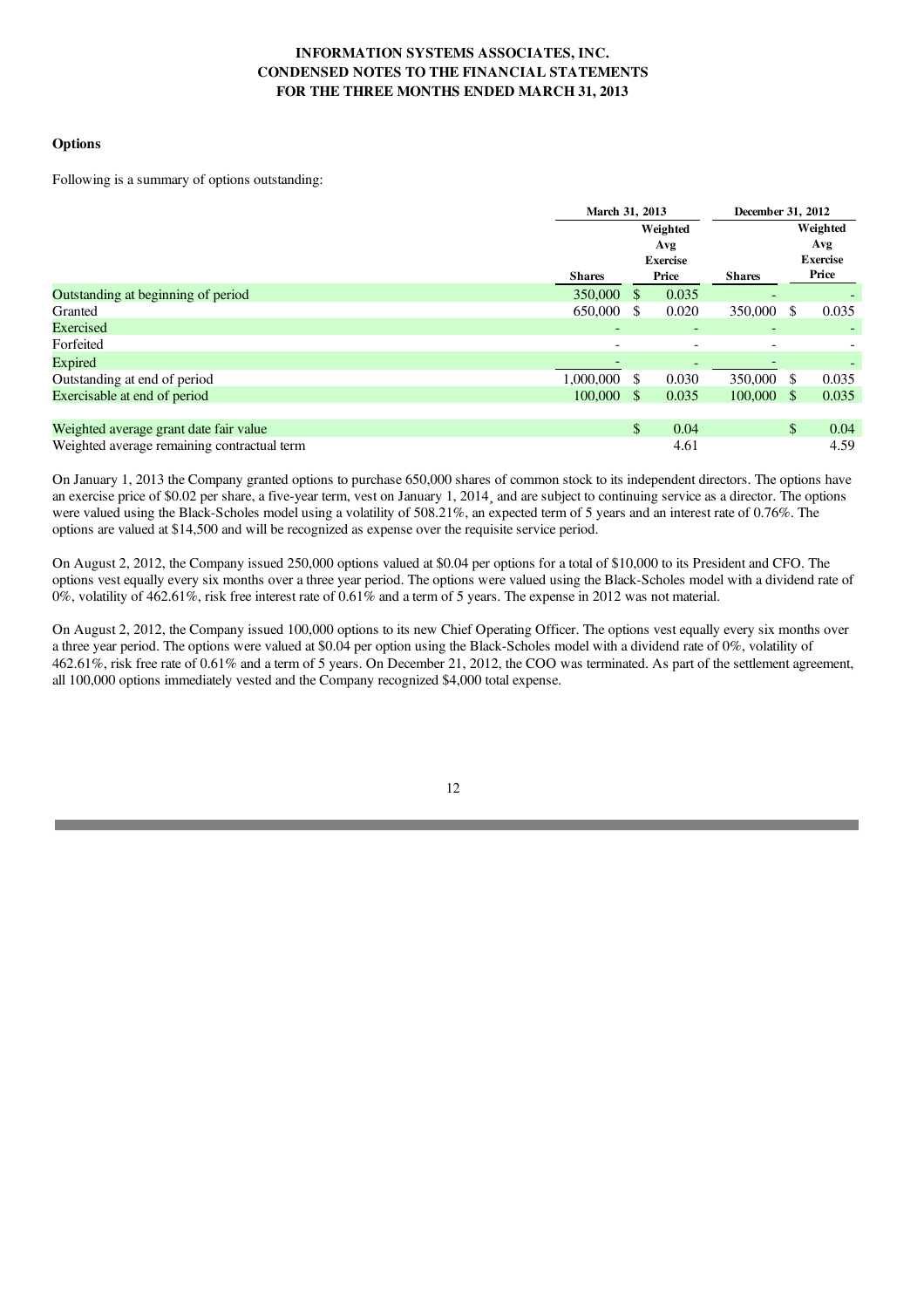# ITEM 2. MANAGEMENT'S DISCUSSION AND ANALYSIS OF FINANCIAL CONDITION AND RESULTS OF OPERATIONS

### OUR COMPANY

We were incorporated in Florida in 1994 to engage in the business of developing software for the financial and asset management industries. We are currently engaged and plan to continue in the sale of asset management software for corporate information technology data centers and networks. ISA is a "solution provider" positioned to develop and deliver comprehensive asset management systems large data center assets.

We deliver turnkey software and service solutions that give large corporations control of their IT assets. Our mobile asset solution addresses data center equipment inventory, space utilization, power and connectivity management. In conjunction with our data center asset management solutions, ISA also offers state of the art asset data collection and audit services focusing on the enterprise IT infrastructure. The data collection and audit services are based on our solution OSPI® which provides mobile data center asset management on a handheld device. It dramatically reduces the time and effort spent managing changes to the data center or performing asset inventories while greatly improving the accuracy of asset management data. It is the only mobile asset management system purposely built for use in the data center. It puts a full mobile solution within the data center manager's control, allowing data to be managed while in the data center at the time and place changes occur.

#### RESULTS OF OPERATIONS

The following discussion should be read in conjunction with the audited financial statements included in this report.

#### For the Three months ended March 31, 2013 compared to March 31, 2012

#### Revenues

Revenues were \$208,862 and \$75,595 for the three months ended March 31, 2013 and 2012, respectively. The revenues increase for 2013 due to an increase in professional services revenue, software licensing revenue and customer service revenue by \$62,326, \$61,087, and \$9,854 respectively.

# Cost of Sales

Costs of sales were \$98,536 and \$45,107 for the three months ended March 31, 2013 and 2012, respectively. The increase in 2013 cost of sales is primarily due to an increase in professional services cost and customer services cost of \$53,372 and \$442, respectively, partially offset by a decrease in software licensing costs of \$385.

### Operating Expenses

Operating expenses for the three months ended March 31, 2013 and 2012 were \$209,706 and \$221,852, respectfully. The decrease in operating expenses resulted primarily from a decrease in general and administrative expenses of \$18,895, offset by an increase in salary and benefits of \$791 and an increase in professional fees of \$5,958.

#### Loss before other Income (Expense)

We had a loss from operations for the three months ended March 31, 2013 and 2012 of \$99,380 and \$191,364, respectfully. The decrease in the loss resulted from a \$79,838 increase in gross profit.

#### Other Income (Expense)

#### *Interest Expense*

Interest expense for the three months ended March 31, 2013 and 2012 was \$44,264 and \$127,840 respectfully. The decrease in interest expense resulted from decrease of amortization of interest expense of \$91,631 associated with original issue discount notes, the beneficial conversion feature and warrants issued associated with our convertible notes offset by an increase in notes payable interest of \$8,055.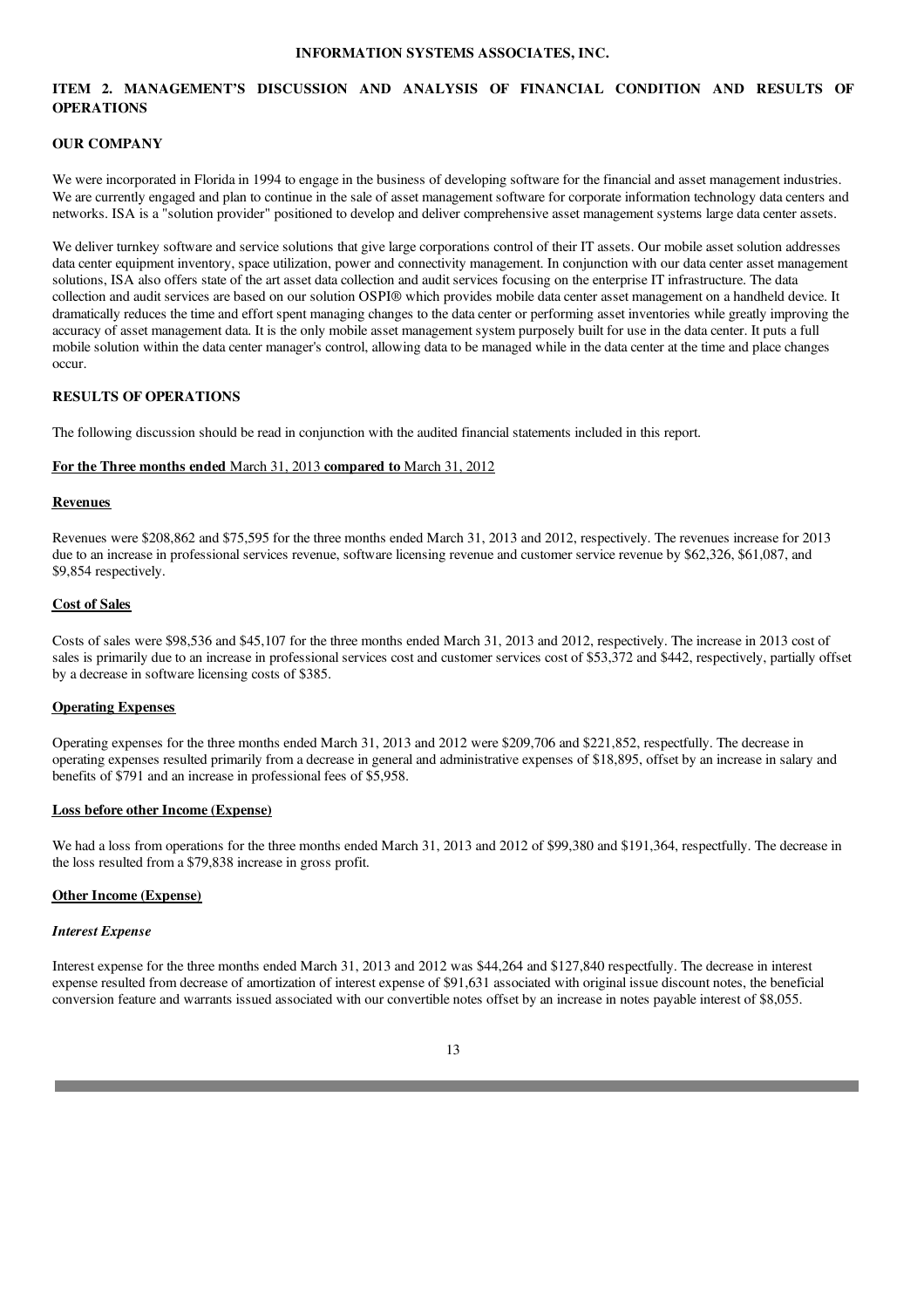#### *Factor Fees*

Factoring fees for the three months ending March 31, 2013 and 2012 were \$5,755 and \$3,781, respectfully. The \$1,972 increase was due to an increase in the number of invoices factored.

#### Net Loss

Net loss for the three month period ended March 31, 2013 was \$149,398 as compared with a net loss of \$322,987 for the three month period ended March 31, 2012. Loss before other income (expense) decreased by \$91,984, partially offset by a decrease in other expense of \$81,604, due to decrease in interest on additional borrowing. Net loss per common share was \$0.00 and \$0.01 for the period ended March 31, 2013 and 2012, respectively. Weighted average common shares outstanding for the three month period ended March 31, 2013 and 2012 were 30,599,417 shares and 30,268,816 shares, respectively.

#### Liquidity and Capital Resources

Cash flows used in operations was \$67,702 for the three month period ending March 31, 2013 and cash flow provided by operations was \$23,216 for the three month period ending March 31, 2012.

Cash flows used in operations during the period ended March 31, 2013 were attributable to a net loss of \$149,399 and an increase in accounts receivable of \$90,374, offset by depreciation and amortization expense of \$1,429, prepaid expenses \$2,458, amortization of original issue discount, beneficial conversion value and warrant discounts of \$30,978, options issued for services of \$3,250, increase in accounts payable and accrued expenses \$91,831, and an increase in deferred revenue of \$42,125.

Cash flows used in operations during the period ended March 31, 2012 were attributable to a net loss of \$322,987, offset by depreciation and amortization expense of \$11,708, prepaid expenses \$17,500, amortization of original issue discount, beneficial conversion value and warrant discounts of \$124,153, decrease in accounts receivable of \$122,885, increase in accounts payable and accrued expenses \$23,525.

During the period ended March 31, 2013 and 2012, we experienced no effect from investing activities.

Cash flows provided by financing activities was \$69,325 for the period ended March 31, 2013. These cash flows were provided by net proceeds from related party and shareholder notes of \$60,525, net proceeds from line of credit of \$2,962, and net proceeds from factors, net of repayments of \$11,916; offset by insurance premium repayment of \$2,198 and a repayment of checks written in excess of cash balances. Cash flows provided by financing activities was \$27,703 for the period ended March 31, 2012. These cash flows were provided by net proceeds from related party and shareholder notes of \$97,500, net proceeds from line of credit of \$1,475, and insurance premium proceeds of \$227: offset by net repayment of factors, net of proceeds of \$71,498.

As of May 14, 2013 we had cash on hand of \$4,250. During 2013 the management has arranged with a related party for working capital up to \$200,000 to finance on-going projects. If we are unable to generate revenues sufficient to support our operations we will require additional debt or equity financing to meet the working capital needs of the Company. Our management also currently plans to raise additional funds for expansion including software development and marketing.

#### OFF BALANCE SHEET ARRANGEMENTS

We have no-off balance sheet contractual arrangements, as that term is defined in Item 303(a)(4) of Regulation S-K.

#### CRITICAL ACCOUNTING POLICIES

Our consolidated financial statements have been prepared in accordance with U.S. generally accepted accounting principles. The preparation of these financial statements requires management to make estimates and judgments. We believe that the determination of the carrying value of our long-lived assets, the valuation allowance of deferred tax assets and valuation of share-based payment compensation are the most critical areas where management's judgments and estimates most affect our reported results. While we believe our estimates are reasonable, misinterpretation of the conditions that affect the valuation of these assets could result in actual results varying from reported results, which are based on our estimates, assumptions and judgments as of the balance sheet date.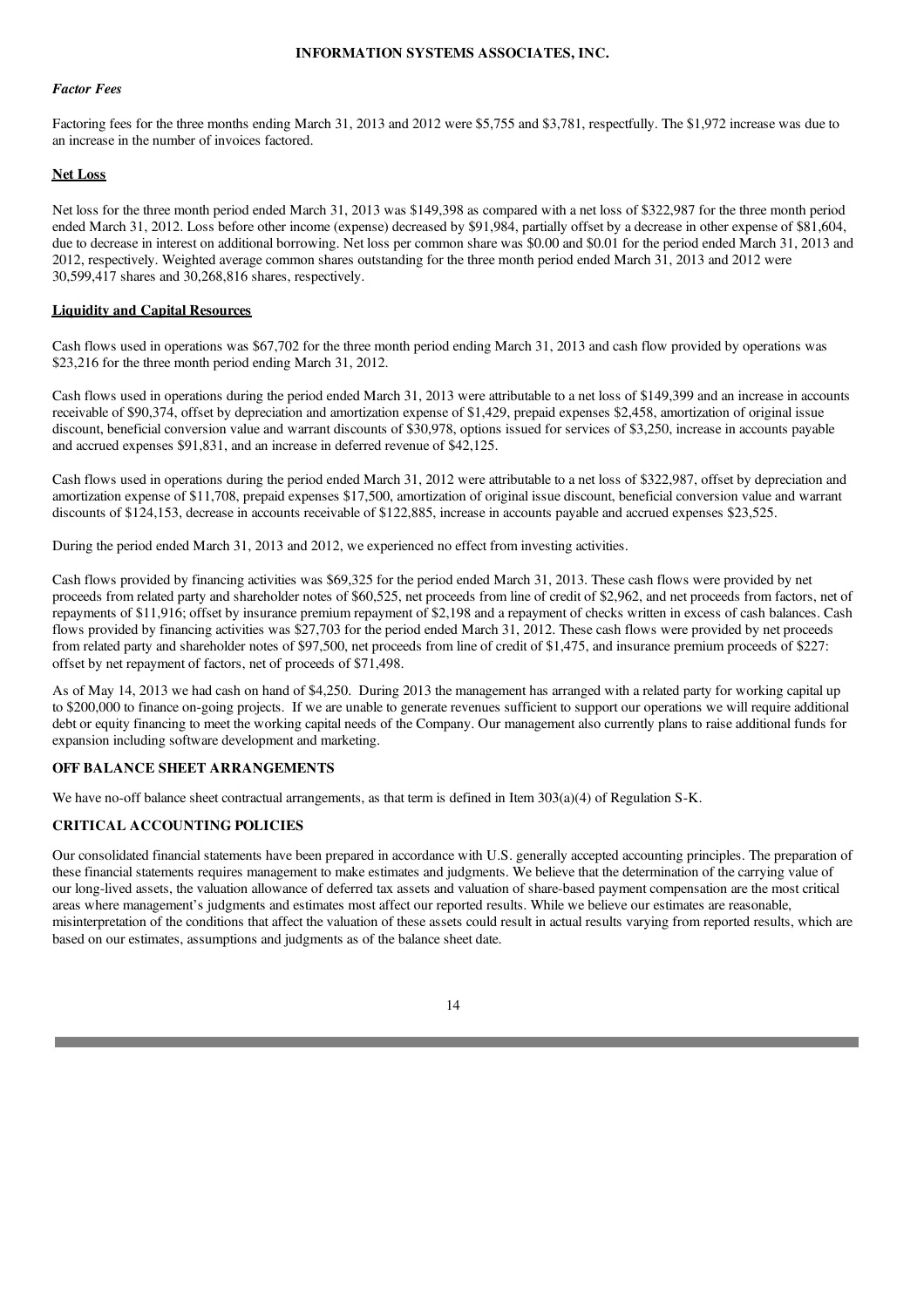#### Revenue Recognition

The Company recognizes revenue in accordance with the Securities and Exchange Commission (the "SEC") Staff Accounting Bulletin No. 104, "Revenue Recognition" and Financial Accounting Standards Board (FASB) Accounting Standards Codification (ASC) 985-605-25 which addresses Revenue Recognition for the software industry. The general criteria for revenue recognition under ASC 985-605 for our Company which sells software licenses which do not require any significant modification or customization is that revenue is recognized when persuasive evidence of an arrangement exists, delivery has occurred, the fee is fixed or determinable and collectability is probable.

The Company generates revenue from three sources: (1) professional Services (consulting  $\&$  auditing); (2) software licensing with optional hardware sales; and (3) customer service (training & maintenance/support).

For sales arrangements that do not involve multiple elements:

- (1) Revenues for professional services, which are of short term duration, are recognized when services are completed.
- (2) Through the date of this report, software license sales have been one time sales of a perpetual license to use our software product and the customer also has the option to purchase third party manufactured handheld devices from us if they purchase our software license. Accordingly the revenue is recognized upon delivery of the software and delivery of the hardware, as applicable, to the customer.
- (3) Training sales are one time upfront short term training sessions and are recognized after the service has been performed.
- (4) Maintenance/support is an optional product sold to our software license customers under one year contracts. Accordingly, maintenance payments received upfront are deferred and recognized over the contract term.

Arrangements with customers may involve multiple elements of the above sources. Training and maintenance on software products will generally occur after the software product sale while other services may occur before or after the software product sale and may not relate to the software product.

Each element is accounted for separately when each element has value to the customer on a stand-alone basis and there is Company specific objective evidence of selling price of each deliverable. For revenue arrangements with multiple deliverables, the Company allocates the total customer arrangement to the separate units of accounting based on their relative selling prices as determined by the price for the items when sold separately. Once the selling price is allocated, the revenue for each element is recognized using the general and specific criteria under GAAP as discussed above for elements sold in non-multiple element arrangements. A delivered item or items that do not qualify as a separate unit of accounting within the arrangement are combined with the other applicable undelivered items within the arrangement. The allocation of arrangement consideration and the recognition of revenue is then determined for those combined deliverables as a single unit of accounting. The Company sells it various services and software and hardware products at established prices on a standalone basis which provides Company specific objective evidence of selling price for purposes of multiple element relative selling price allocation. All elements in multiple element arrangements with Company customers qualify as separate units of account for revenue recognition purposes.

#### Accounts Receivable and Factoring

Accounts receivable are stated at estimated net realizable value. Accounts receivable are comprised of balances due from customers net of estimated allowances for uncollectible accounts. In determining the collections on the account, historical trends are evaluated and specific customer issues are reviewed to arrive at appropriate allowances.

The Company accounts for the sale of our accounts receivable to a third party in accordance with ASC 860-10-40-5 "Transfers and Servicing". ASC 860-10 requires that several conditions be met in order to present the sale of accounts receivable net of related debt in the asset section of our balance sheet. Even though we have isolated the transferred (sold) assets and we have the legal right to transfer our assets (accounts receivable) we do not meet the third test of effective control since our accounts receivable sales agreement requires us to be liable in the event of default by one of our customers. Because we do not meet all three conditions, we do not qualify for sale treatment and our debt incurred with respect to the sale of our accounts receivable is presented as a liability on our balance sheet.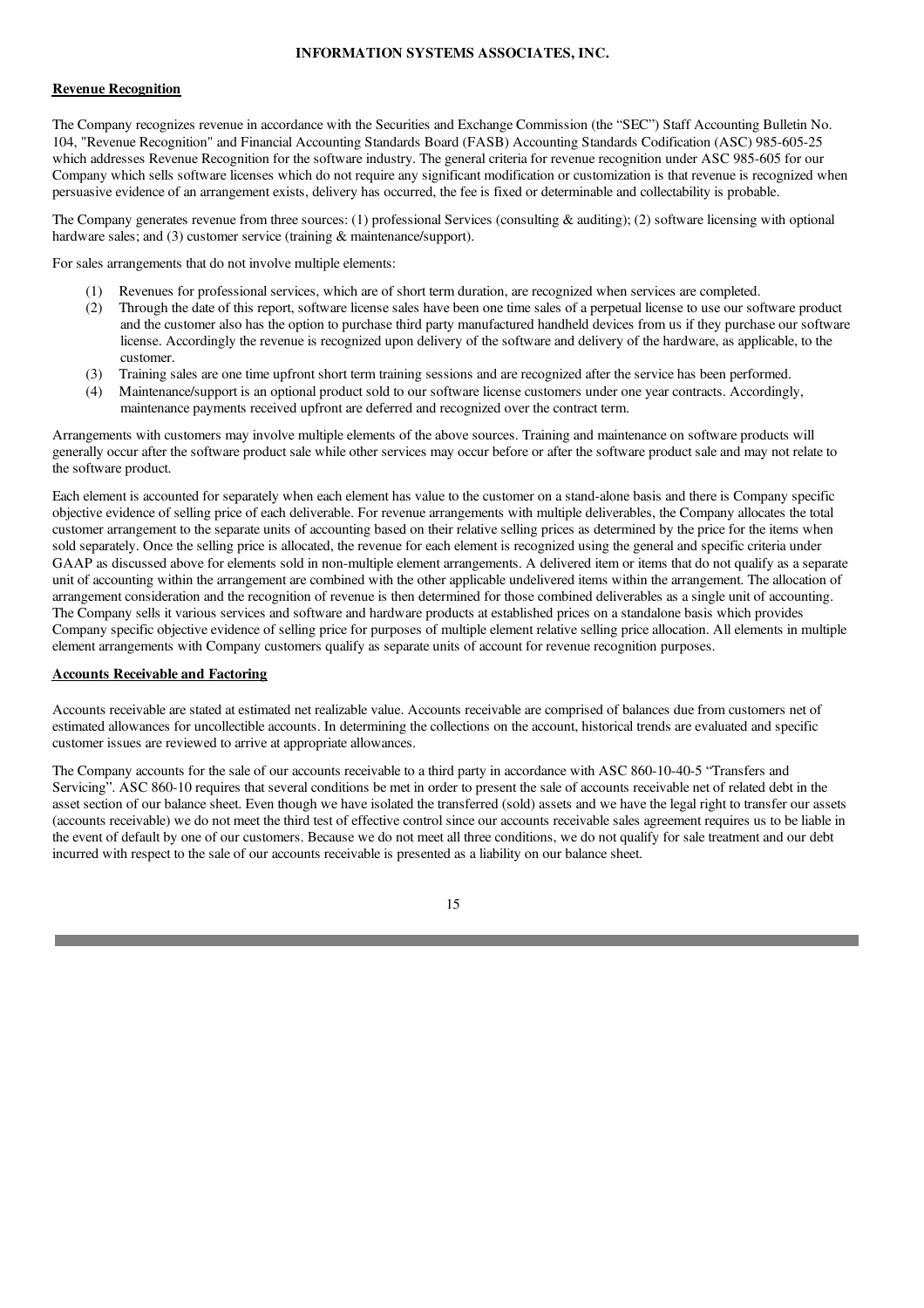# Long-Lived Assets

The Company evaluated the recoverability of its property, equipment, and other assets in accordance with FASB ASC 360 "Property, Plant and Equipment", which requires recognition of impairment of long-lived assets in the event the net book value of such assets exceed the estimated future undiscounted cash flows attributable to such assets or the business to which such intangible assets relate.

#### Software Development Costs

# Internal Use Software

The Company accounts for costs incurred to develop or purchase computer software for internal use in accordance with FASB ASC 350-40 "Internal-Use Software" or ASC 350-50 "Website Costs". As required by ASC 350-40, the Company capitalizes the costs incurred during the application development stage, which include costs to design the software configuration and interfaces, coding, installation, and testing.

Costs incurred during the preliminary project stage along with post-implementation stages of internal use computer software are expensed as incurred. Capitalized development costs are amortized over a period of one to three years. Costs incurred to maintain existing product offerings are expensed as incurred. The capitalization and ongoing assessment of recoverability of development costs requires considerable judgment by management with respect to certain external factors, including, but not limited to, technological and economic feasibility, and estimated economic life.

#### Software to be sold or leased

Costs incurred in connection with the development of software products are accounted for in accordance with the Financial Accounting Standards Board Accounting Standards Codification ("ASC") 985-20 *Costs of Software to Be Sold, Leased or Marketed."* Costs incurred prior to the establishment of technological feasibility are charged to research and development expense. Software development costs are capitalized after a product is determined to be technologically feasible and is in the process of being developed for market and capitalization ceases after the general release of the software. Amortization of capitalized software development costs begins upon initial product shipment. Capitalized software development costs are amortized over the estimated life of the related product using the straight-line method. The Company evaluates its software assets for impairment whenever events or change in circumstances indicate that the carrying amount of such assets may not be recoverable. Recoverability of software assets to be held and used is measured by a comparison of the carrying amount of the asset to the future net undiscounted cash flows expected to be generated by the asset. If such software assets are considered to be impaired, the impairment to be recognized is the excess of the carrying amount over the fair value of the software asset.

Software maintenance costs are charged to expense as incurred. The cost of the software and the related accumulated amortization are removed from the accounts upon retirement of the software with any resulting loss being recorded in operations.

#### Share-Based Compensation

We follow the fair value recognition provisions of ASC 718, "*Compensation – Stock Compensation*". The fair values of share-based payments are estimated on the date of grant using the Black-Scholes option pricing model, based on weighted average assumptions. Expected volatility is based on historical volatility of our common stock. We have elected to use the simplified method described in the Securities and Exchange Commission Staff Accounting Bulletin Topic 14C to estimate the expected term of employee stock options. The risk-free rate is based on the U.S. Treasury yield curve in effect at the time of grant. Compensation expense is recognized on a straight-line basis over the requisite service period of the award.

The assumptions used in calculating the fair value of stock-based awards represent our best estimates, but these estimates involve inherent uncertainties and the application of management judgment. As a result, if factors change and we use different assumptions, our stock-based compensation expense could be materially different in the future.

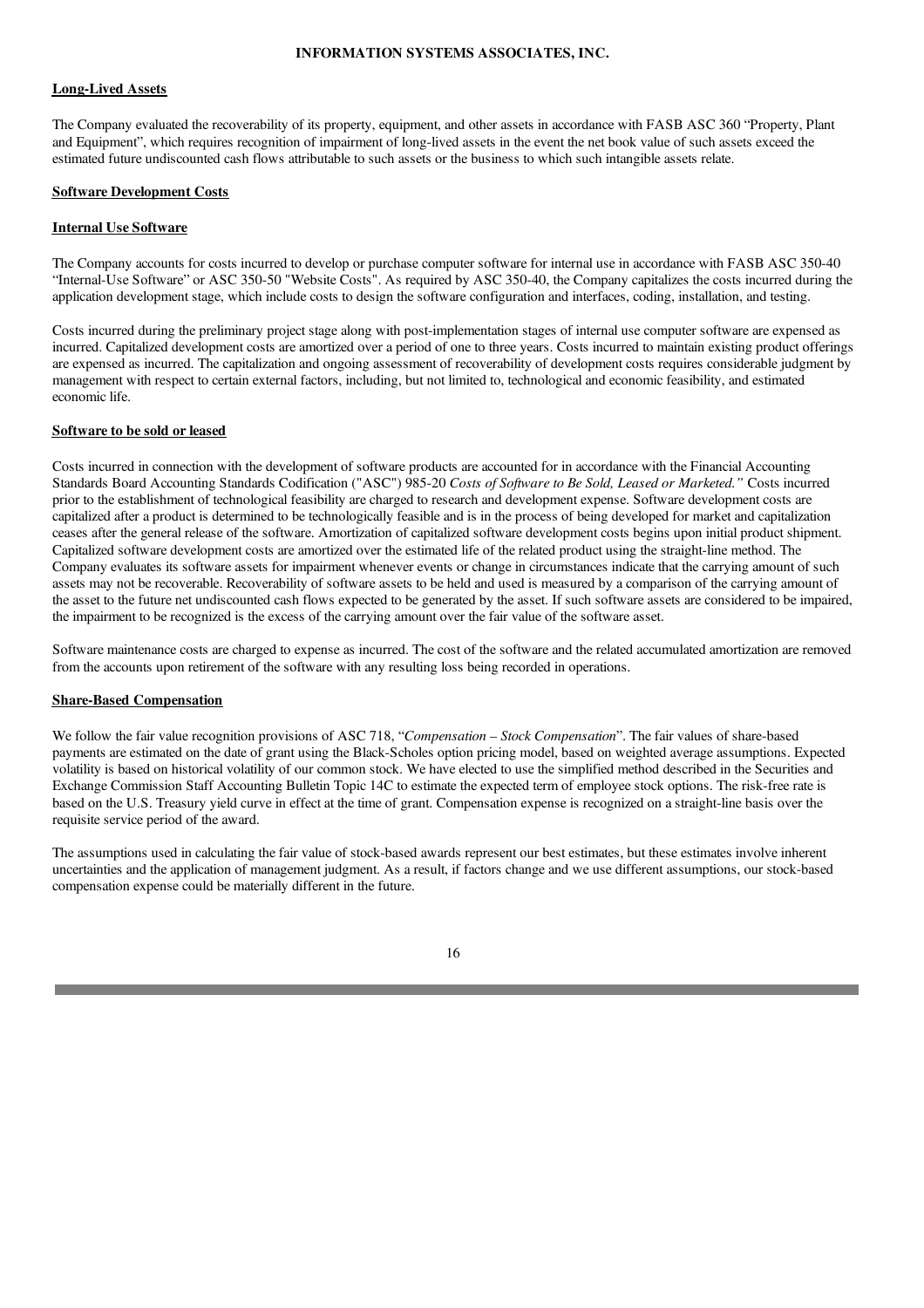### Use of Estimates

The preparation of financial statements in conformity with accounting principles generally accepted in the United States of America requires management to make estimates and assumptions that affect the reported amounts of assets and liabilities and disclosures of contingent assets and liabilities at the date of the financial statements and the reported amounts of revenues and expenses during the reporting period. Most significant estimates in the accompanying financial statements include the allowance on accounts receivable, valuation of deferred tax assets, valuation of warrants issued with debt, valuation of beneficial conversion features in convertible debt, valuation of stock-based awards, valuation of long-lived assets for impairment and the measurement and useful lives of property and equipment. We base our estimates on historical experience and on various other assumptions that we believe are reasonable under the circumstances, the results of which form the basis for making judgments about the carrying values of assets and liabilities that are not readily apparent from other sources. Actual results may differ from these estimates.

### Recent Issued Accounting Standards

We have implemented all new accounting standards that are in effect and that may impact our consolidated financial statements and do not believe that there are any other new accounting pronouncements that have been issued that might have a material impact on our consolidated financial position or results of operations.

#### ITEM 3. QUANTITATIVE AND QUALITATIVE DISCLOSURES ABOUT MARKET RISK

The information to be reported under this item is not required of smaller reporting companies.

# ITEM 4. CONTROLS AND PROCEDURES

#### Evaluation of Disclosure Controls and Procedures

Our management carried out an evaluation with the participation of our Principal Executive Officer and Principal Financial Officer, required by Rule 13a-15 of the Securities Exchange Act of 1934 (the "Exchange Act") of the effectiveness of our disclosure controls and procedures as defined in Rule 13a-15(e) under the Exchange Act.

Based on their evaluation, our Principal Executive Officer and Principal Financial Officer concluded that our disclosure controls and procedures were effective as of the end of the period covered by this report to ensure that information required to be disclosed by us in the reports that we file or submit under the Exchange Act is recorded, processed, summarized and reported within the time periods specified in the SEC's rules and forms. Disclosure controls and procedures include, without limitation, controls and procedures designed to ensure that information required to be disclosed by us in our reports that we file or submit under the Exchange Act is accumulated and communicated to our management, including our Principal Executive Officer and Principal Financial Officer, as appropriate to allow timely decisions regarding required disclosure.

# Changes in Internal Controls Over Financial Reporting

There were no changes in our internal control over financial reporting as defined in Rule 13a-15(f) under the Exchange Act that occurred during the period covered by this report that have materially affected, or are reasonably likely to materially affect, our internal control over financial reporting.

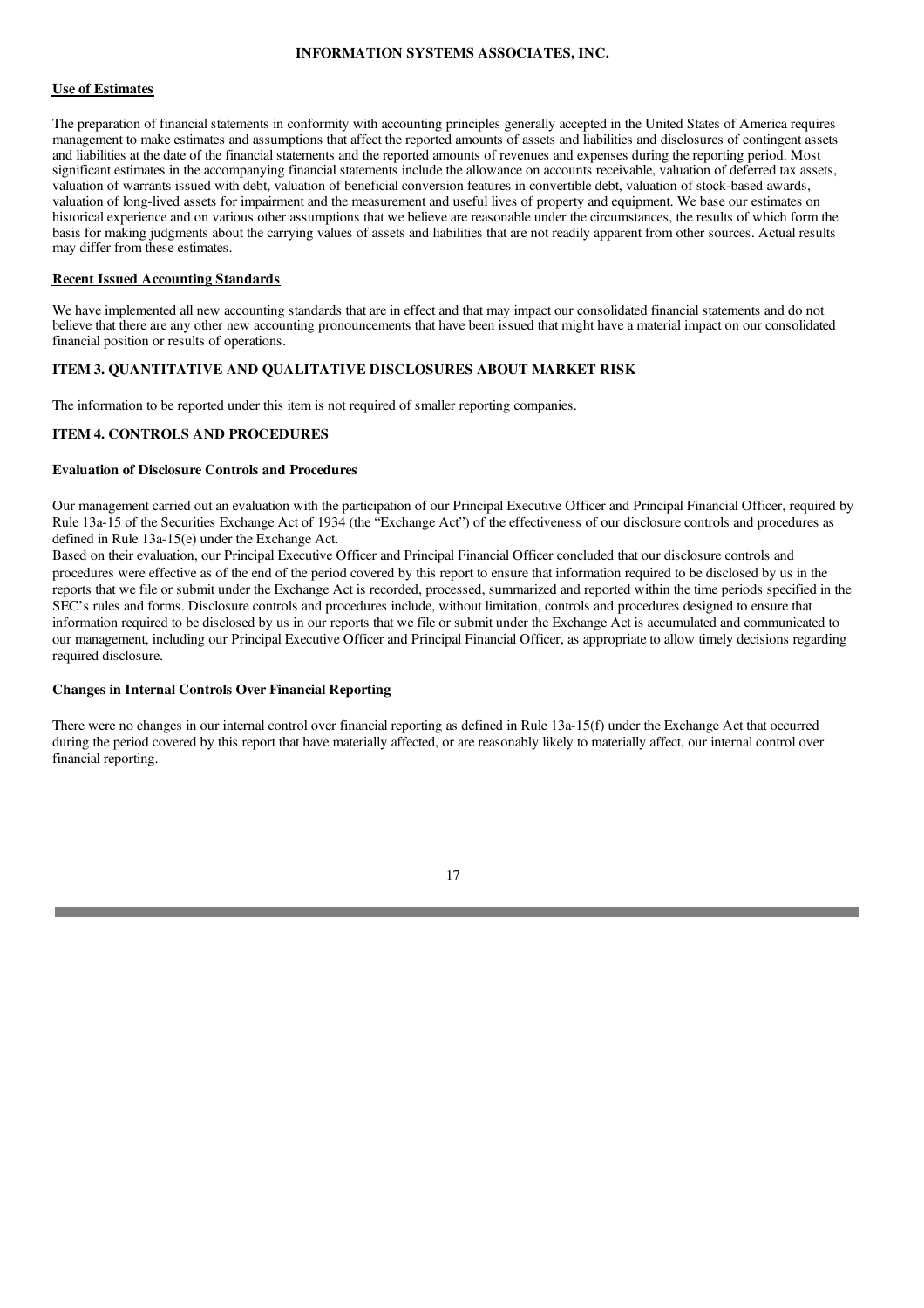### PART II. OTHER INFORMATION

#### ITEM 1. LEGAL PROCEEDINGS

From time to time, we are a party to, or otherwise involved in, legal proceedings arising in the normal and ordinary course of business. As of the date of this report, we are not aware of any proceeding, threatened or pending, against us which, if determined adversely, would have a material effect on our business, results of operations, cash flows or financial position. There were no material changes during the first quarter to any pending legal proceedings previously reported.

#### ITEM 1A. RISK FACTORS

The following important factors among others, could cause our actual operating results to differ materially from those indicated or suggested by forward-looking statements made in this Form 10-Q or presented elsewhere by management from time to time. There are numerous and varied risks, known and unknown, that may prevent us from achieving our goals. If any of these risks actually occur, our business, financial condition or results of operation may be materially adversely affected. In such case, the trading price of our common stock could decline and investors could lose all or part of their investment.

#### Our ability to continue as a going concern is in substantial doubt absent obtaining adequate new debt or equity financing and achieving *sufficient sales levels.*

We incurred a net loss of \$149,399 and used cash in operating activities of \$67,702 for the three months ended March 31, 2013. We anticipate these losses and cash flow deficits will continue for the foreseeable future. We have not reached a profitable level of operations and have negative working capital, all of which raise substantial doubt about our ability to continue as a growing concern. Our continued existence is dependent upon generating working capital. Because of our continuing losses, we have working capital to permit us to remain in business only through June 30, 2013, without improvements in our cash flow from operations or new financing. Working capital limitations continue to impinge on our day-to-day operations, thus contributing to continued operating losses.

#### *If we are unable to raise capital, we may not remain in business.*

Other than a revolving loan from a related party which had approximately \$27,000 available to borrow from at May 14, 2013, we have no other credit facility or other committed sources of capital sufficient to fund our business plan. We may be unable to establish credit arrangements on satisfactory terms. For that reason, we plan to raise additional funds by issuing convertible notes. If we are unsuccessful in raising this capital, we may not be able to continue operations.

#### If we do not generate positive cash flow and earnings or raise additional debt or equity capital, we may not be able to repay our debt and *operating payables.*

We are not able to repay our debt and old payables from our operating cash flow. Because of the lingering effects of the recession, ongoing financial issues in Europe, difficulties which microcap companies have in raising capital, the lack of available credit for companies like us and our stock price, we may be hampered in our ability to raise the necessary working capital. Even if we do find a source of additional capital, we may not be able to negotiate terms and conditions for receiving the additional capital that are acceptable to us. Any future capital investments may dilute or otherwise materially and adversely affect the holdings or rights of our existing shareholders. In addition, new equity or debt securities issued by us to obtain financing could have rights, preferences and privileges senior to our common stock. We cannot give you any assurance that any additional financing will be available to us, or if available, will be on terms favorable to us.

#### *Our Lack of Revenues Makes Evaluating Our Business and Prospects Difficult*

Since our inception, we have had limited revenues. These factors make it difficult to evaluate our growth prospects. In addition, we have incurred significant losses each year.

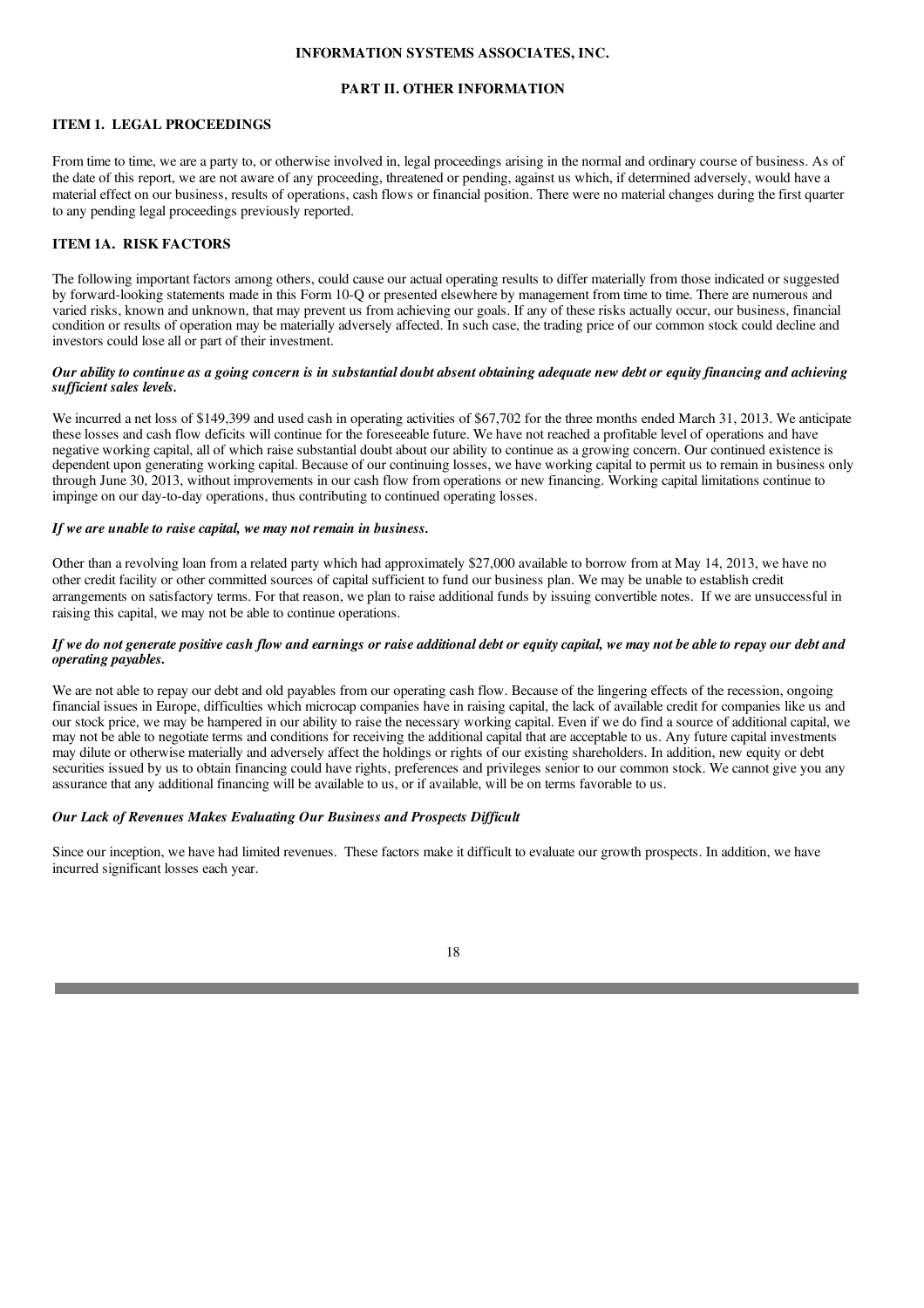#### *Potential Fluctuations In Our Financial Results Make Financial Forecasting Difficult.*

Factors that may cause fluctuations in our financial results include:

- · General economic conditions as well as economic conditions specific to our industry;
- · Our operating results have varied on a quarterly basis in the past and may fluctuate significantly as a result of a variety of factors, many of which are outside our control. Factors that may affect our quarterly operating results include:
	- · long sales cycles, which characterize our industry
	- · implementation delays, which can affect payment and recognition of revenue;
	- · any decision by us to reduce prices for our solutions in response to price reductions by competitors
	- · the amount and timing of operating costs and capital expenditures relating to monitoring or expanding our business, operations and infrastructure
	- · the timing of, and our ability to integrate, any future acquisition, technologies or products or any strategic investments or relationships into which we may enter

Due to these factors, our quarterly revenues and operating results are difficult to forecast. We believe that period-to-period comparisons of our operating results may not be meaningful and should not be relied upon as an indication of future performance. In addition, it is likely that in one or more future quarters, our operating results will fall below the expectations of securities analysts and investors. In such event, the trading price of our common shares would almost certainly be materially adversely affected.

#### *Because We Face Significant Competition, We May Not Be Successful.*

The market for asset lifecycle management solutions is rapidly evolving and intensely competitive. We face significant competition in each segment of our business (sourcing, procurement, enterprise asset management and asset disposition). We expect that competition will further intensify as new companies enter the different segments of our market and larger existing companies expand their product lines.

Some of our competitors have longer operating histories, larger customer bases, greater brand recognition and significantly greater financial, marketing and other resources than we. We cannot assure you that we will be able to compete with them effectively. If we fail to do so, it would have a material adverse effect on our business, financial condition, cash flows and results of operations.

#### *If We Encounter Significant Delays In Product Development, It Would Result In Our Loss Of Revenue*.

If we experience significant product development delays, our revenues could be substantially reduced, which would adversely affect our operating results. As a result of the complexities inherent in our software, major new product enhancements and new products often require long development and test periods before they are released. On occasion, we have experienced delays in the scheduled release date of new or enhanced products, and we may experience delays in the future. Delays may occur for many reasons, including an inability to hire a sufficient number of developers, discovery of bugs and errors or a failure of our current or future products to conform to industry requirements. Any such delay, or the failure of new products or enhancements in achieving market acceptance, could materially impact our business and result in a decrease in our revenues.

#### Our Business Could Be Substantially Harmed If We Have To Correct Or Delay The Release Of Products Due To Software Bugs Or *Errors.*

Our software products may contain undetected errors or bugs when first introduced or as new versions are released. Errors may result in any of the following:

- · adverse customer reactions
- · negative publicity regarding our business and our products
- · harm to our reputation
- · loss of or delay in market acceptance
- · loss of revenue or required product changes
- · diversion of development resources and increased development expenses

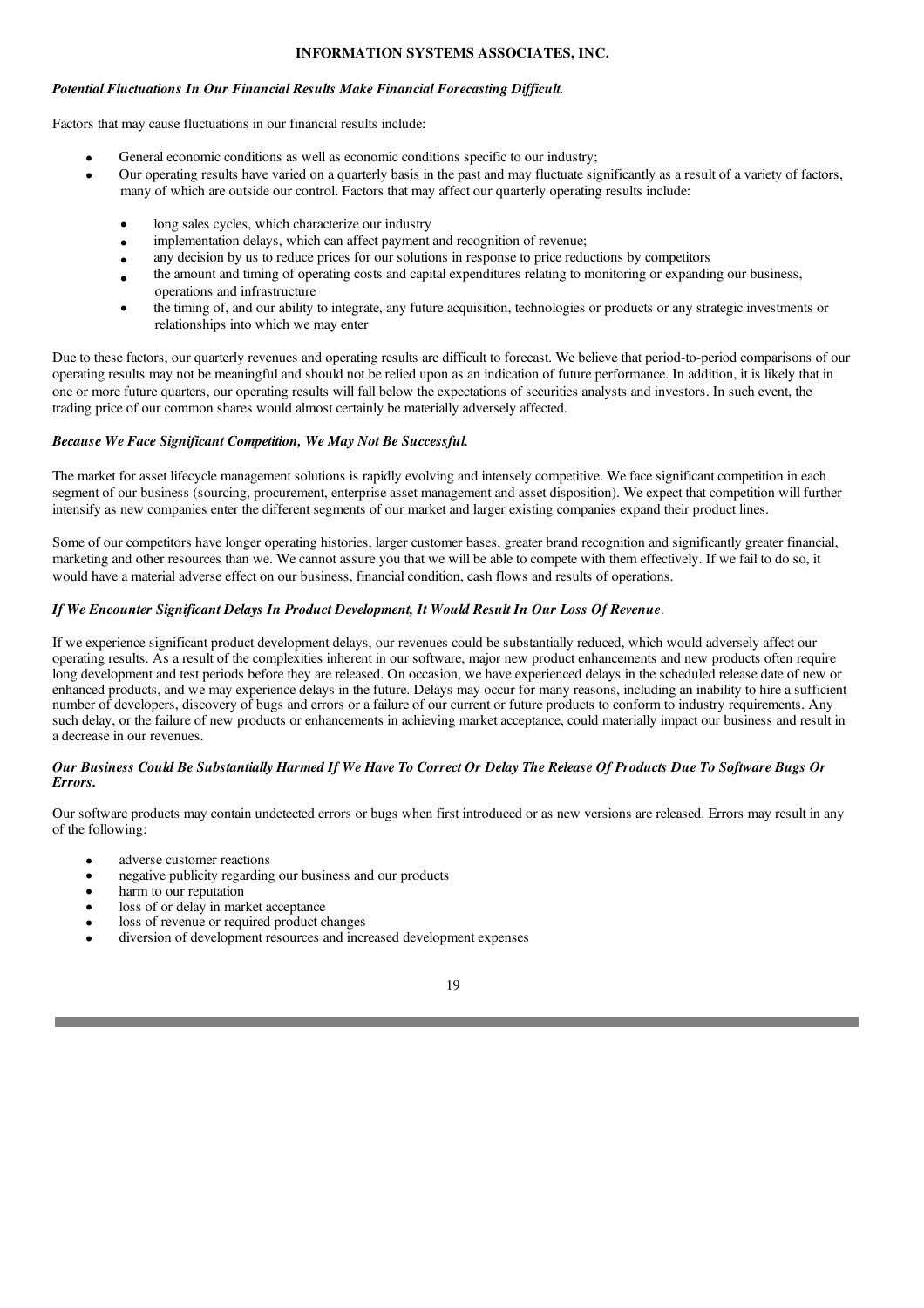- · increased service and warranty costs
- · legal action by our customers
- · increased insurance costs

#### Because Our Industry Is Characterized By Rapid Technological Change, We May Have To Expend Significant Resources To Keep *Pace.*

Our industry is characterized by rapid technological change, changes in user and customer requirements, frequent new service or product introductions embodying new technologies and the emergence of new industry standards and practices. Any of these could hamper our ability to compete or render our proprietary technology obsolete. Our future success will depend, in part, on our ability to:

- · develop new proprietary technology that addresses the increasingly sophisticated and varied needs of our existing and prospective customers
- · anticipate and respond to technological advances and emerging industry standards and practices on a timely and cost-effective basis
- · continually improve the performance, features and reliability of our products in response to evolving market demands
- · license leading technologies

We may be required to make substantial expenditures to accomplish the foregoing or to modify or adapt our services or infrastructure.

#### *If we are unable to protect our proprietary technology, our business could be harmed.*

Our intellectual property including our patent is our key asset. Competitors may also be able to design around our patent and to compete effectively with us. The cost to prosecute infringements of our intellectual property or the cost to defend our products against patent infringement or other intellectual property litigation by others could be substantial. We cannot assure you that:

- · Future patent applications will result in issued patents;
- · The patent we own will not be challenged by competitors;
- · The patent will be found to be valid or sufficiently broad to protect our technology or provide us with a competitive advantage; and
- · We will be successful in defending against future patent infringement claims asserted against our products.

Both the patent application process and the process of managing patent disputes can be time consuming and expensive. In addition, changes in U.S. patent laws could prevent or limit us from filing patent applications or patent claims to protect our services and/or technologies or limit the exclusivity periods that are available to patent holders. In September 2011, the Leahy-Smith America Invents Act, or the Leahy-Smith Act, was signed into law and included a number of significant changes to U.S. patent law, including the transition from a "first-to-invent" system to a "first-to-file" system and changed the way issued patents are challenged. These changes may favor larger and more established companies that have more resources than we do to devote to patent application filing and prosecution. The U.S. Patent and Trademark Office recently issued new Regulations effective March 16, 2013 to administer the Leahy-Smith Act. Accordingly, it is not clear what, if any, impact the Leahy-Smith Act will ultimately have on the cost of prosecuting our patent applications, our ability to obtain patents based on our discoveries and our ability to enforce or defend our issued patents. However, it is possible that in order to adequately protect our patents under the "firstto-file" system, we will have to allocate significant additional resources to the establishment and maintenance of a new patent application process designed to be more streamlined and competitive in the context of the new "first-to-file" system, which would divert valuable resources from other areas of our business. In addition to obtaining a patent on our technology, we have taken steps to protect our intellectual property and trade secrets by entering into confidentiality agreements and intellectual property assignment agreements with our employees, consultants, corporate partners and, when needed, our advisors. Such agreements may not be enforceable or may not provide meaningful protection for our trade secrets or other proprietary information in the event of unauthorized use or disclosure or other breaches of the agreements, and we may not be able to prevent such unauthorized disclosure. Monitoring unauthorized disclosure is difficult, and we do not know whether the steps we have taken to prevent such disclosure are, or will be, adequate.

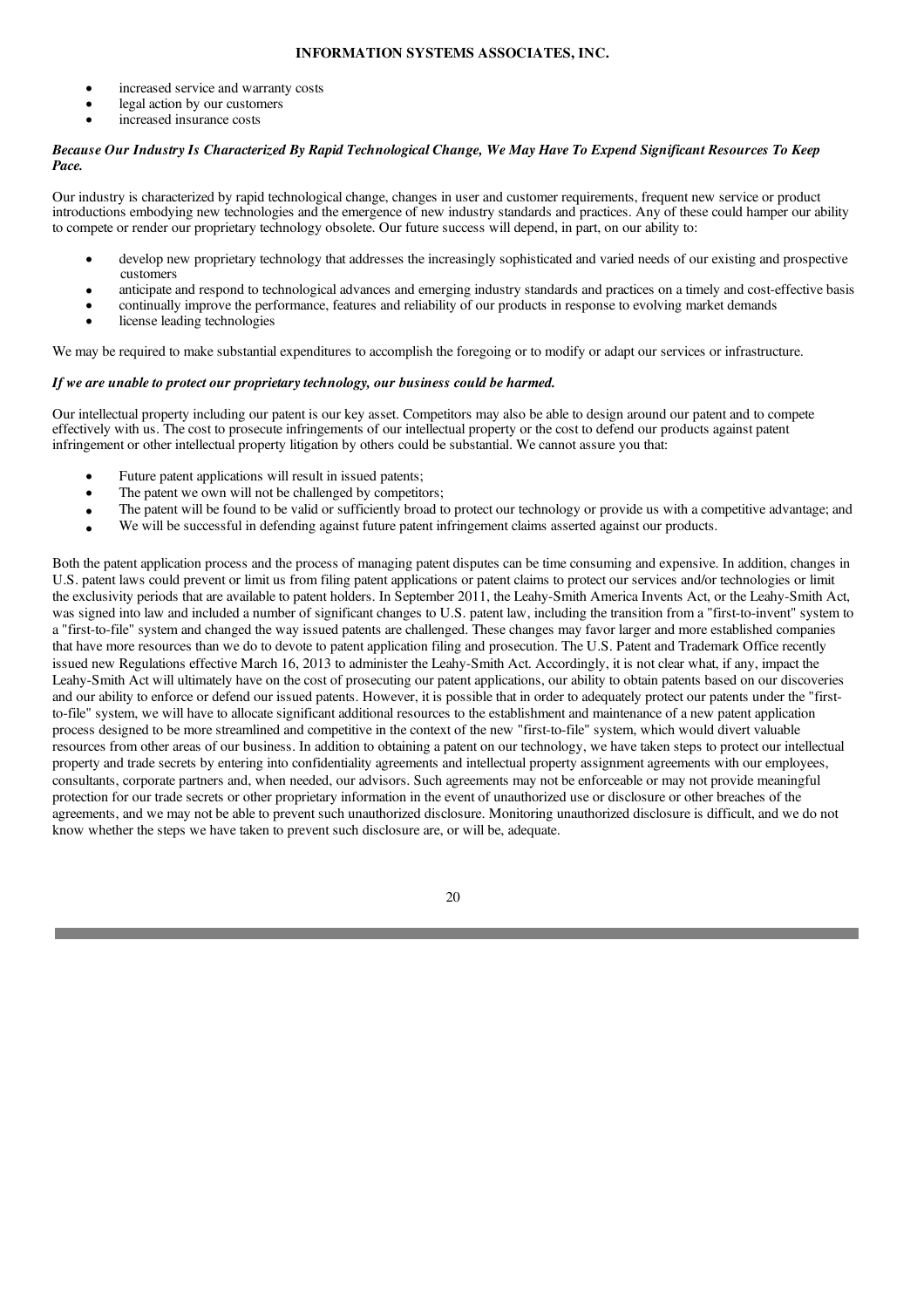#### If we are subject to intellectual property infringement claims, it could cause us to incur significant expenses and pay substantial *damages.*

Third parties may claim that our equipment or services infringe or violate their intellectual property rights. Any such claims could cause us to incur significant expenses and, if successfully asserted against us, could require that we pay substantial damages and prevent us from using licensed technology that may be fundamental to our business service delivery. Even if we were to prevail, any litigation regarding its intellectual property could be costly and time-consuming and divert the attention of our management and key personnel from our business operations. We may also be obligated to indemnify our business partners in any such litigation, which could further exhaust our resources. Furthermore, as a result of an intellectual property challenge, we may be prevented from providing some of our services unless we enter into royalty, license or other agreements. We may not be able to obtain such agreements at all or on terms acceptable to us, and as a result, we may be precluded from offering some of our equipment and services.

#### Because our business is sensitive to the overall economic environment, any slowdown in information technology spending budgets could *harm our operating results.*

There is generally a correlation between a robust business climate and our customer's information technology budgets. Any significant downturn in our customers' markets or in general economic conditions that results in reduced information technology spending budgets would likely result in a decreased demand for our products and services, longer selling cycles and lower prices, any of which may harm our business.

#### Risks Related to Our Common Stock

### Because our common stock does not trade on a securities exchange, a number of investors cannot purchase our common stock, which *has a depressive effect on our stock price.*

Our common stock trades on the Over-The-Counter Bulletin Board which is not a national securities exchange. As a result of that and our stock price being under \$5.00 most institutions cannot buy our stock and brokers generally cannot recommend to investors that they buy our stock. Trading is very limited. Unless an active market for our common stock develops, the price may decline in the future and is not likely to increase.

### Because we are subject to the "penny stock" rules, brokers cannot generally solicit the purchase of our common stock which adversely *affects its liquidity and market price.*

The SEC has adopted regulations which generally define "penny stock" to be an equity security that has a market price of less than \$5.00 per share, subject to specific exemptions. The market price of our common stock on the Bulletin Board has been substantially less than \$5.00 per share and therefore we are currently considered a "penny stock" according to SEC rules. This designation requires any broker-dealer selling these securities to disclose certain information concerning the transaction, obtain a written agreement from the purchaser and determine that the purchaser is reasonably suitable to purchase the securities.

These rules limit the ability of broker-dealers to solicit purchases of our common stock and therefore reduce the liquidity of the public market for our shares.

#### *Due to factors beyond our control, our stock price may be volatile.*

Any of the following factors could affect the market price of our common stock:

- · The resolution of our present liquidity problems;
- · Our announcements of and progress with commercialization of our business;
- · Our failure to generate increasing revenues;
- · Our failure to receive purchase orders;
- · Short selling activities;
- · The loss of key personnel;
- Our failure to achieve and maintain profitability;
- · · Actual or anticipated variations in our quarterly results of operations;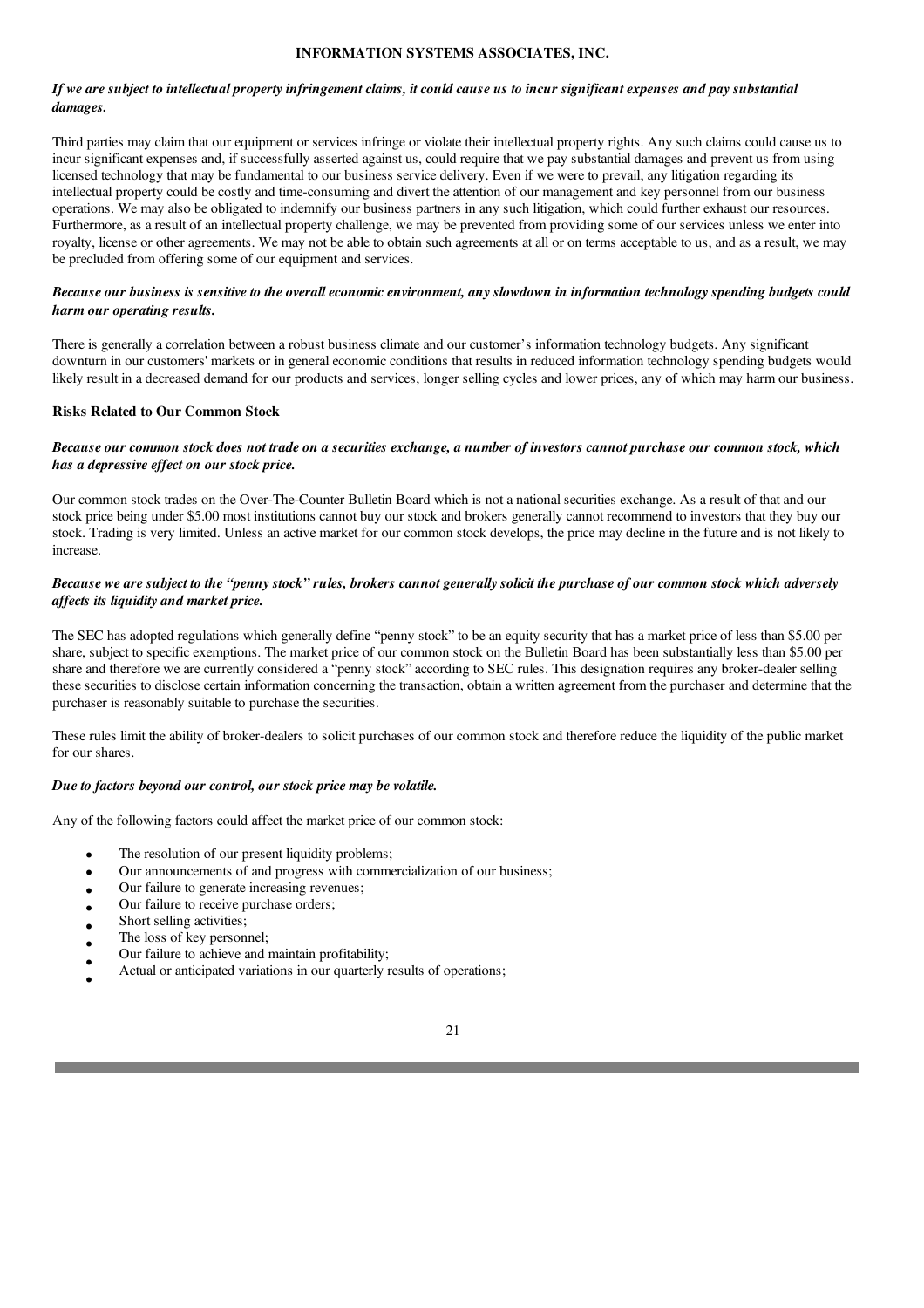- · Announcements by us or our competitors of significant contracts, new products, acquisitions, commercial relationships, joint ventures or capital commitments;
- · The loss of major customers or product or component suppliers;
- · The loss of significant business relationships;
- · Our failure to meet financial analysts' performance expectations;
- · Changes in earnings estimates and recommendations by financial analysts; or
- · Changes in market valuations of similar companies.

In the past, following periods of volatility in the market price of a company's securities, securities class action litigation has often been instituted. A securities class action suit against us could result in substantial costs and divert our management's time and attention, which would otherwise be used to benefit our business.

#### We may issue preferred stock without the approval of our shareholders, which could make it more difficult for a third party to acquire us *and could depress our stock price.*

Our Board of Directors (the "Board") may issue, without a vote of our shareholders, one or more additional series of preferred stock that have more than one vote per share. This could permit our Board to issue preferred stock to investors who support our management and give effective control of our business to our management. Additionally, issuance of preferred stock could block an acquisition resulting in both a drop in our stock price and a decline in interest of our common stock. This could make it more difficult for shareholders to sell their common stock. This could also cause the market price of our common stock shares to drop significantly, even if our business is performing well.

#### An investment in ISA will be diluted in the future as a result of the issuance of additional securities, the exercise of options or warrants *or the conversion of outstanding preferred stock.*

In order to raise additional capital to meet our working capital needs, we expect to issue additional shares of common stock or securities convertible, exchangeable or exercisable into common stock from time to time, which could result in substantial dilution to investors. We cannot assure you that we will be successful in raising additional capital.

# Because our management do not solely by virtue of their ownership of our common stock control ISA, it is possible that third parties *could obtain control and change the direction of our business.*

Our officers and directors own approximately 6,700,000 shares of our common stock or 21.9% of the shares actually outstanding. By including shares of common stock which are issuable upon exercise of outstanding options held by them, they beneficially own approximately 6,950,000 shares or 22.7%. A former officer who has an adversarial relationship with our management owns 16.3% of our common stock. For these reasons, a third party could obtain control of ISA and change the direction of our business.

# Since we intend to retain any earnings for development of our business for the foreseeable future, you will likely not receive any *dividends for the foreseeable future.*

We have not and do not intend to pay any dividends in the foreseeable future, as we intend to retain any earnings for development and expansion of our business operations. As a result, you will not receive any dividends on your investment for an indefinite period of time.

# Because almost all of our outstanding shares are freely tradable, sales of these shares could cause the market price of our common stock *to drop significantly, even if our business is performing well.*

As of March 31, 2013, we had 30,599,417 shares of common stock outstanding of which our directors and executive officers own approximately 6,700,000 million shares which are subject to the limitations of Rule 144 under the Securities Act of 1933. Most of the remaining outstanding shares, including a substantial amount of shares issuable upon exercise of options, are and will be freely tradable.

In general, Rule 144 provides that any non-affiliate of ISA, who has held restricted common stock for at least six months, is entitled to sell their restricted stock freely, provided that we stay current in our SEC filings. After one year, a non-affiliate may sell without any restrictions.

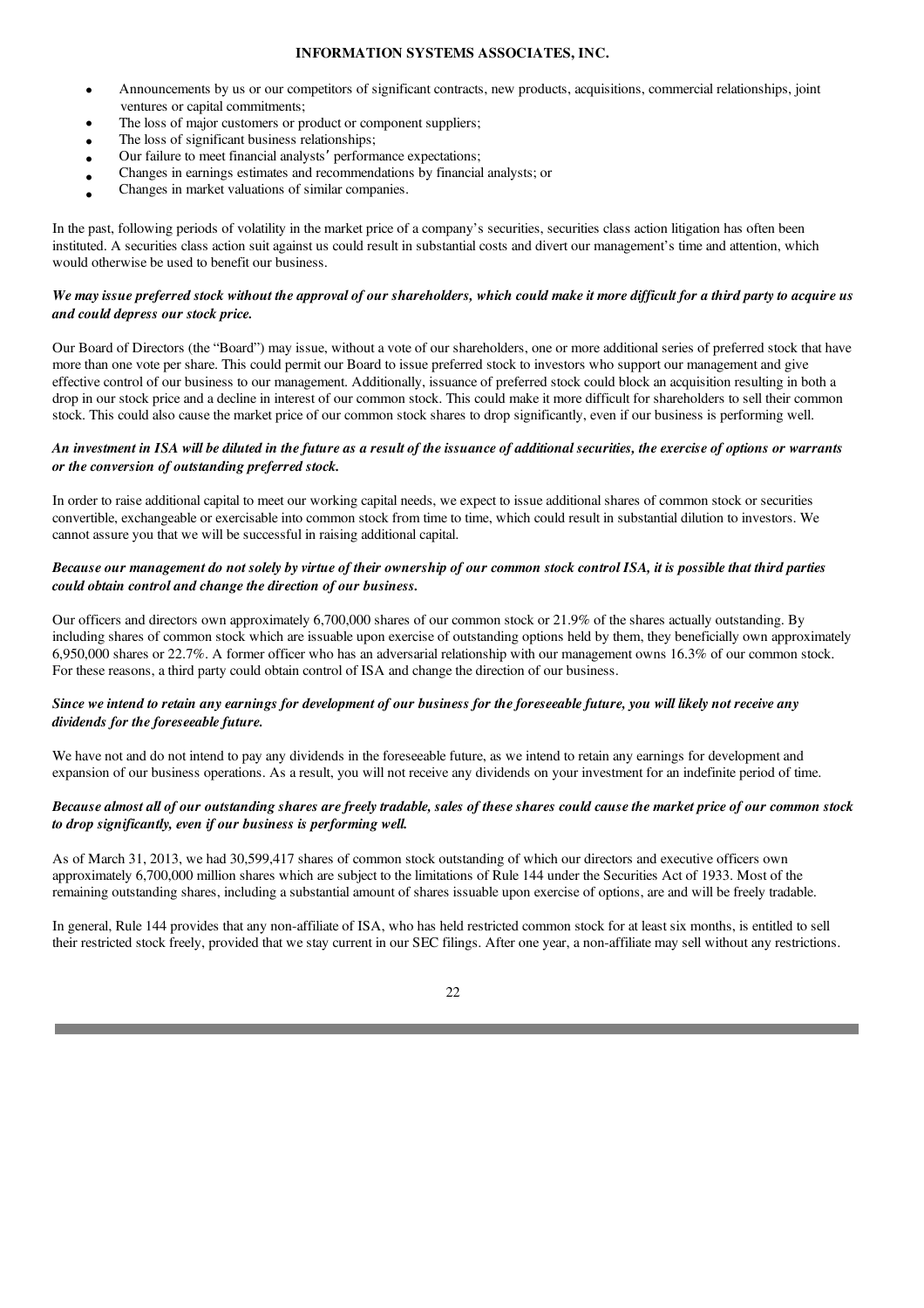An affiliate of ISA may sell after six months with the following restrictions:

- (i) we are current in our filings,
- (ii) certain manner of sale provisions, and
- (iii) filing of Form 144.

Because almost all of our outstanding shares are freely tradable and a number of shares held by our affiliates may be freely sold (subject to Rule 144 limitations), sales of these shares could cause the market price of our common stock to drop significantly, even if our business is performing well.

#### Because we may not be able to attract the attention of major brokerage firms, it could have a material impact upon the price of our *common stock.*

It is not likely that securities analysts of major brokerage firms will provide research coverage for our common stock since the firm itself cannot recommend the purchase of our common stock under the penny stock rules referenced in an earlier risk factor. The absence of such coverage limits the likelihood that an active market will develop for our common stock. It may also make it more difficult for us to attract new investors at times when we require additional capital.

#### Cautionary Note Regarding Forward-Looking Statements

This report on Form 10-Q contains forward-looking statements involving our liquidity and capital raising efforts. The words "believe," "may," "estimate," "continue," "anticipate," "intend," "should," "plan," "could," "target," "potential," "is likely," "will," "expect" and similar expressions, as they relate to us, are intended to identify forward-looking statements. We have based these forward-looking statements largely on our current expectations and projections about future events and financial trends that we believe may affect our financial condition, results of operations, business strategy and financial needs.

The results anticipated by any or all of these forward-looking statements might not occur. Important factors, uncertainties and risks that may cause actual results to differ materially from these forward-looking statements are contained in the above Risk Factors. We undertake no obligation to publicly update or revise any forward-looking statements, whether as the result of new information, future events or otherwise. For more information regarding some of the ongoing risks and uncertainties of our business, see the Risk Factors and our other filings with the SEC.

## ITEM 2. UNREGISTERED SALES OF EQUITY SECURITIES AND USE OF PROCEEDS

None

#### ITEM 3. DEFAULTS UPON SENIOR SECURITIES

None.

# ITEM 4. MINE SAFETY DISCLOSURES

None.

# ITEM 5. OTHER INFORMATION

None.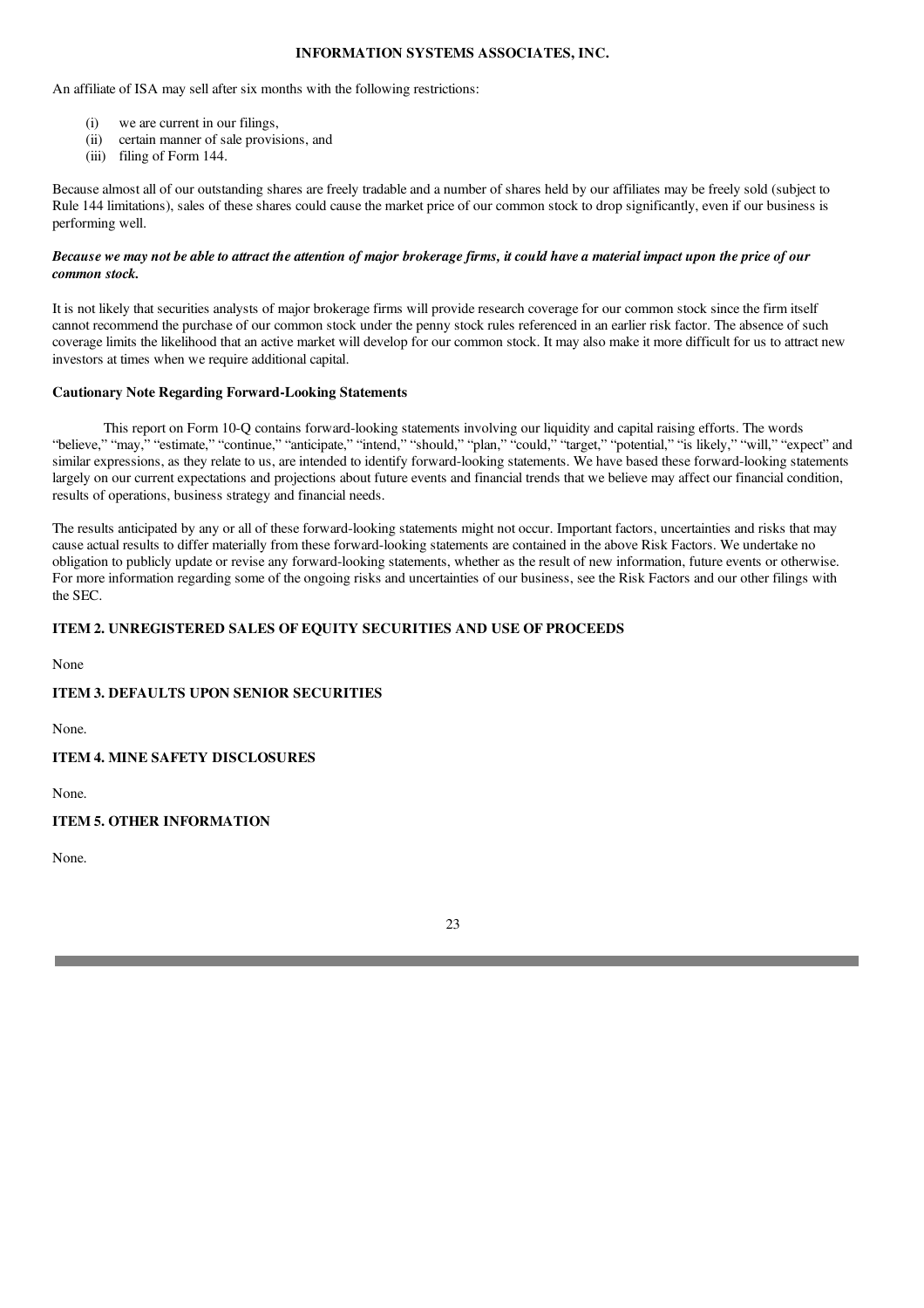# ITEM 6. EXHIBITS

———————

|         |                                                                            |        |                                  |               | <b>Filed or</b>  |
|---------|----------------------------------------------------------------------------|--------|----------------------------------|---------------|------------------|
| Exhibit |                                                                            |        | <b>Incorporated by Reference</b> |               | <b>Furnished</b> |
| No.     | <b>Exhibit Description</b>                                                 | Form   | Date                             | <b>Number</b> | Herewith         |
|         |                                                                            |        |                                  |               |                  |
| 3.1     | Articles of Incorporation                                                  | $SB-2$ | 4/7/07                           | 3.1           |                  |
| 3.2     | Articles of Amendment to the Articles of Incorporation                     | $SB-2$ | 4/7/07                           | 3.2           |                  |
| 3.3     | <b>Bylaws</b>                                                              | $SB-2$ | 4/7/07                           | 3.4           |                  |
| 10.1    | WSR Consulting Agreement dated September 11, 2009                          | $8-K$  | 10/16/9                          | 10.3          |                  |
| 10.2    | Form of Revolving Line of Credit                                           |        |                                  |               | Filed            |
| 10.3    | Form of Note Payable OID                                                   |        |                                  |               | Filed            |
| 10.4    | Form of Option Agreement                                                   |        |                                  |               | Filed            |
| 31.1    | Certification of Principal Executive Officer (302)                         |        |                                  |               | Filed            |
| 31.2    | Certification of Principal Financial Officer (302)                         |        |                                  |               | Filed            |
| 32.1    | Certification of Principal Executive and Principal Financial Officer (906) |        |                                  |               | Furnished*       |
| 101.INS | <b>XBRL</b> Instance Document                                              |        |                                  |               | $***$            |
| 101.SCH | <b>XBRL Taxonomy Extension Schema Document</b>                             |        |                                  |               | $***$            |
| 101.CAL | <b>XBRL Taxonomy Extension Calculation Linkbase Document</b>               |        |                                  |               | **               |
| 101.DEF | XBRL Taxonomy Extension Definition Linkbase Document                       |        |                                  |               | **               |
| 101.LAB | <b>XBRL Taxonomy Extension Label Linkbase Document</b>                     |        |                                  |               | $**$             |
| 101.PRE | <b>XBRL Taxonomy Extension Presentation Linkbase Document</b>              |        |                                  |               | **               |

\* This exhibit is being furnished rather than filed and shall not be deemed incorporated by reference into any filing, in accordance with Item 601 of Regulation S-K.

\*\* Attached as Exhibit 101 to this report are the Company's financial statements for the quarter ended March 31, 2013 formatted in XBRL (eXtensible Business Reporting Language). The XBRL-related information in Exhibit 101 to this report shall not be deemed "filed" or a part of a registration statement or prospectus for purposes of Sections 11 or 12 of the Securities Act, and is not filed for purposes of Section 18 of the Securities Exchange Act of 1934, or otherwise subject to the liabilities of those sections.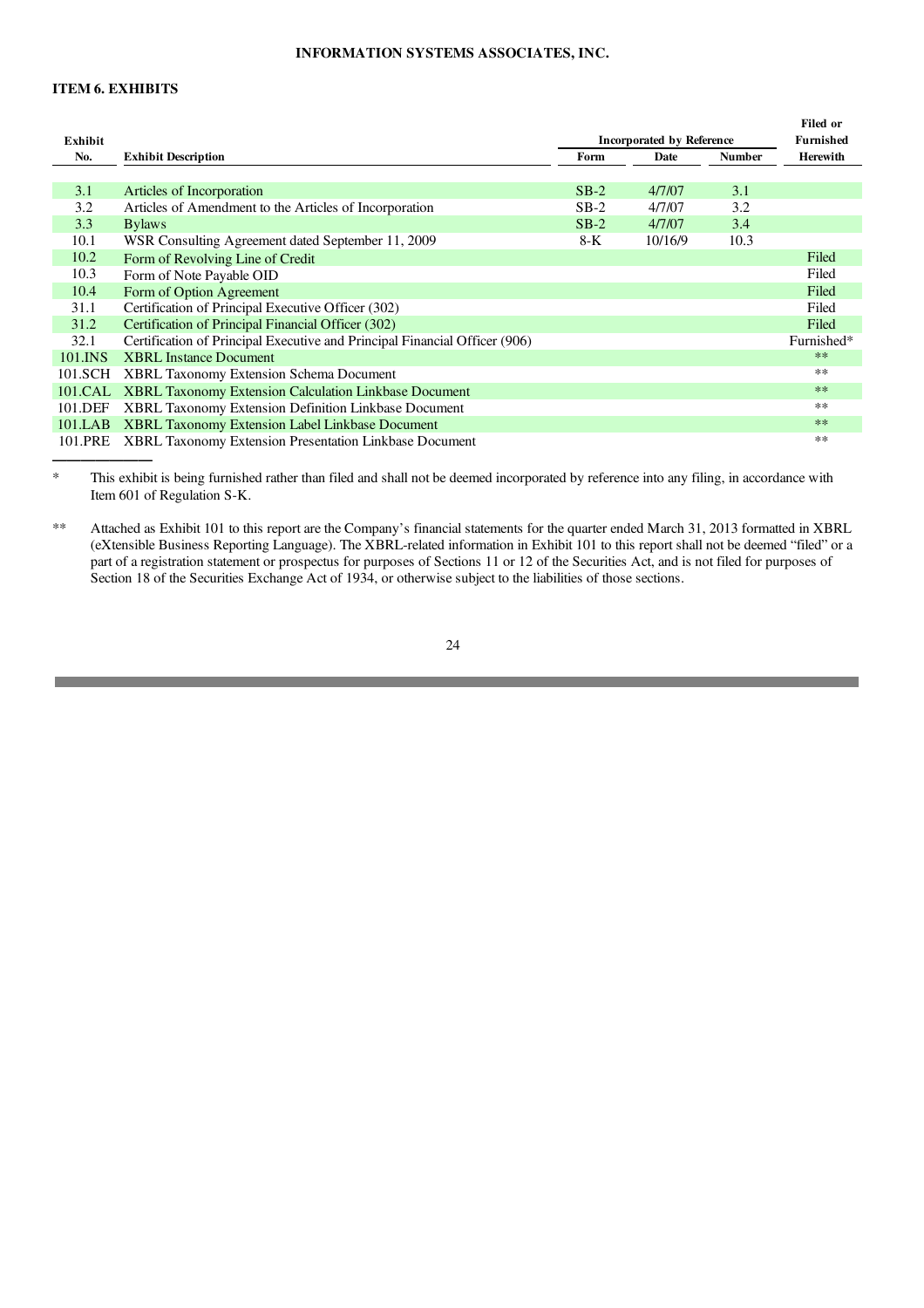### Signatures

Pursuant to the requirements of the Securities Exchange Act of 1934, the registrant has duly caused this report to be signed on its behalf by the undersigned, there unto duly authorized.

# INFORMATION SYSTEMS ASSOCIATES, INC.

Date: May 15, 2013 By: /s/ Joseph P. Coschera

Joseph P. Coschera Chief Executive Officer

Date: May 15, 2013 By: /s/ Jacquelyn B. Bolles Jacquelyn B. Bolles Chief Financial Officer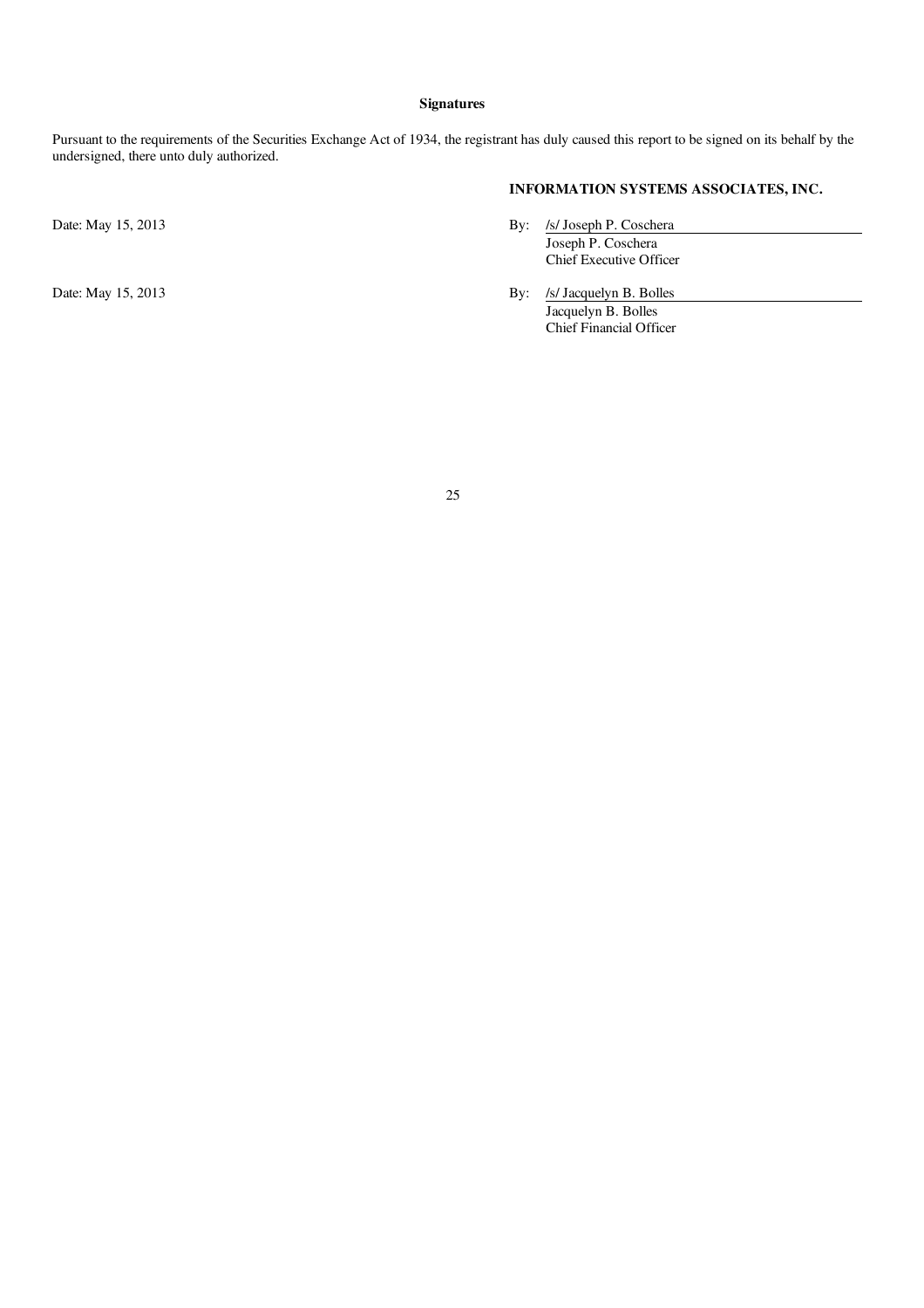# **REVOLVING CREDIT LINE AGREEMENT**

Intending to be legally bound by this Revolving Credit Line Agreement ("Agreement"), dated

, an individual, whose mailing address is

(the "Lender") and INFORMATION SYSTEMS ASSOCIATES, INC., a Florida corporation, whose mailing address is 819 SW Federal Hwy, Suite 206, Stuart, FL 34994 (the "Borrower") agree as follows:

# **I. Revolving Credit**

- **1.1 In General**. Subject to the terms of this Agreement, the lender hereby establishes a credit facility in favor of the Borrower (the "Credit Facility") under which the Lender will extend credit to the Borrower from time to time until \_\_\_\_\_\_\_\_\_\_(the "Credit Termination Date"), by way of Loans pursuant to Section 1.2 hereof. Each extension of credit shall be in such amount as the Borrower may request, but the aggregate principal amount of all extensions of credit at any one time outstanding shall not exceed \$  $\blacksquare$ "Commitment"). At the discretion of the lender, the Borrower may obtain credit, repay without penalty and obtain further credit as provided for under this Agreement, from the date hereof until the Credit Termination Date, in either the full amount of the Commitment or any lesser sum.
- **1.2 Drawings.** The Borrower may draw on the Commitment in the following manner(s): By obtaining a cash advance (each such cash advance herein referred to as a "Loan").
- **1.3 Purpose.** The proceeds of the Loans and other extensions of credit under the Credit Facility shall be used exclusively for purchase order financing or other working capital purposes approved in advance.
- **1.4 Security.** The Credit Facility and Loans and other extensions of credit shall be secured by all receivables not otherwise pledged or encumbered.
- **1.5 Requests for Loans or Credit.** In respect of each Loan and each other extension of credit, the Borrower shall give to the Lender at least one Business Day's telephonic notice of the Borrower's request therefor (in each case confirmed prior to disbursement of the Loan or other extension of credit by a written "Notice of Borrowing" in the form of Exhibit A attached hereto).

# **1.6 Interest; Repayment of Loans and Credit.**

- (a) Interest Rate. Borrower agrees to pay interest on the outstanding principal balance of each Loan at a fixed rate of 30% per month calculated on the daily amount outstanding. Interest shall be computed on the basis of the actual number of days elapsed between payments and on the basis of a 365-day year (or, in leap years, on the basis of a 366-day year). The daily rate will be calculated by dividing the monthly rate times the number of months and dividing by the actual number of days in a year which for the purposes of this agreement is 366. In no event shall the Borrower be obligated to pay any amount under this Agreement that exceeds the maximum amount allowable by law. If any sum is collected in excess of the applicable maximum amount allowable by law, the excess collected shall, at the Lender's discretion, be applied to reduce the principal balance of the Loans or returned to the Borrower.
- (b) Repayment of Loans.
	- (1) Payment Schedule.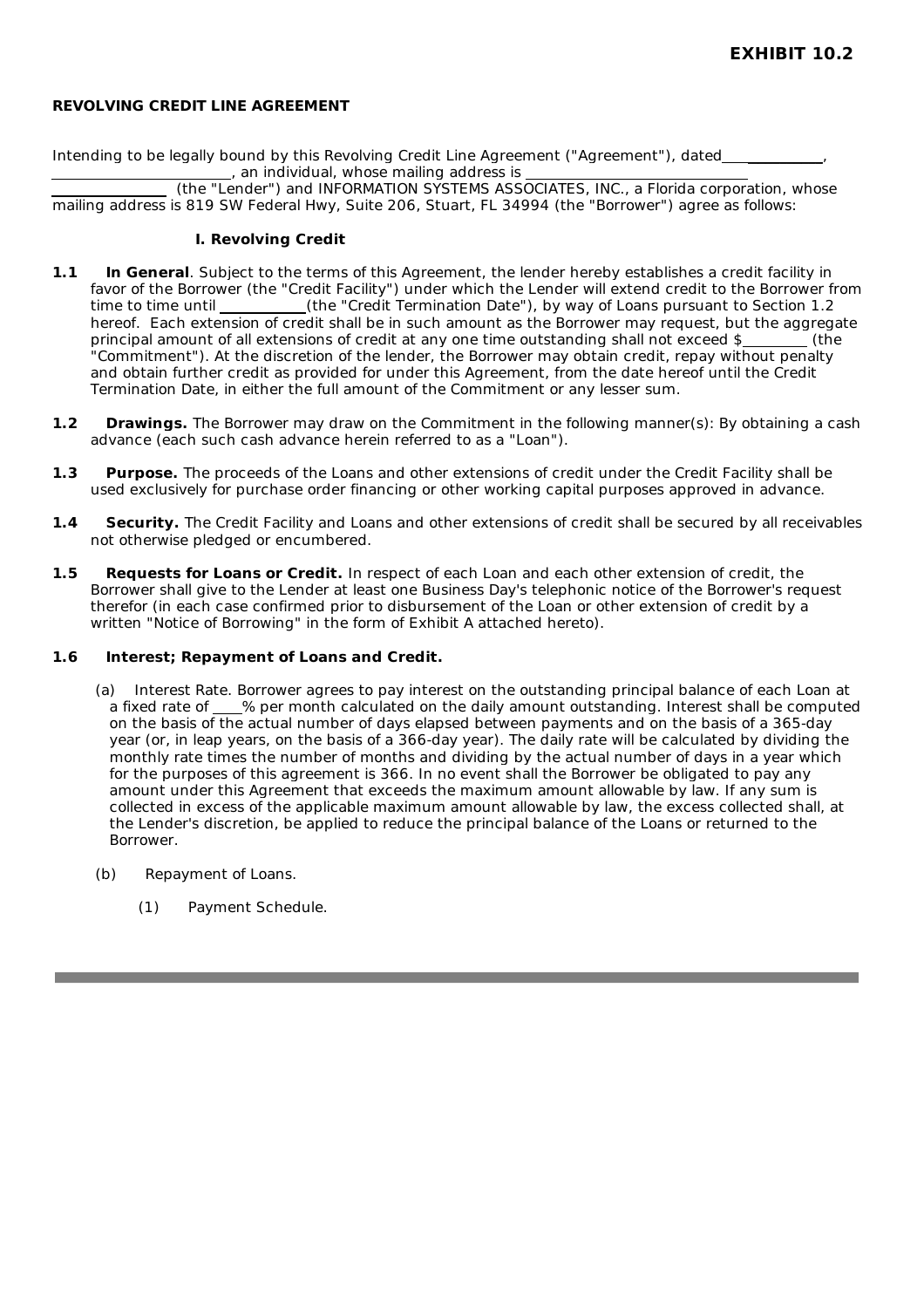The Borrower agrees to make monthly payments to the Lender of all accrued interest on the outstanding principal balance of each Loan on the first day of each month during the term of this Agreement.

(2) Currency, Place and Dates of Payments. Payments shall be made in United States money at the Lender's address stated above, or at such other place as the Lender shall have designated by written notice to the Borrower. Any payment due on a day that is not a Business Day shall be made on the next succeeding Business Day and the extension of time shall be included in the computation of interest.

(3) Evidence of Making and Repayment of Loans. The Lender's records evidencing the date of disbursement and principal amount of each Loan and the amounts of all repayments of principal and payments of interest on each Loan shall constitute prima facie evidence of the making and repayment of such Loans and of the payment of such interest. However, Lender's making of erroneous notations in its records shall not affect the Borrower's obligation to repay the outstanding balance of principal under a Loan, and accrued interest thereon, as provided in this Agreement.

- **1.7 Evidence of Indebtedness; Loan Documents.** The Credit Facility is or is to be evidenced and/or secured by this Agreement, a Master Note in the form attached as Exhibit B and all such other documents as the Lender may require from time to time to effectuate the intent of this Agreement, together with all renewals, extensions and modifications thereto (collectively the "Loan Documents").
- **1.8 Borrower's Obligations.** The Borrower's obligations to pay, observe, and perform all indebtedness, liabilities, covenants and other obligations on the part of the Borrower to be paid, observed and performed under this Agreement and the remainder of the Loan Documents are herein collectively called the "Obligations".

# **II. Conditions of Lending**

- **2.1 First Loan or Other Extension of Credit.** The obligation of the Lender to make the first Loan or other extension of credit under this Agreement is subject to the satisfaction of all of the following conditions on or before the date on which the Lender shall grant such Loan or other extension of credit (the "Closing Date"):
	- (a) Documents Required for Closing. The Lender shall have received, in each case in form and substance satisfactory to the Lender, such fully executed originals or certified copies as the Lender may have requested of each of the following, in each case as amended through the Closing Date:
		- (1) Loan Documents. All of the Loan Documents.
		- (2) Consents. Evidence that all parties to the Loan (except the Lender) have obtained all necessary and appropriate authority, approvals and consents to execute and deliver the Loan Documents.

(3) Organizational Documents. If any party to the Loan Documents (except the Lender) is a corporation, partnership, trust, association or other recognized legal entity other than a natural person (a "Legal

Entity"), all instruments pursuant to which such Legal Entity was organized and by which its internal affairs are governed and, if requested by the Lender, a Certificate of Good Standing, evidencing such Legal Entity's good standing and authority to conduct its business in the jurisdiction(s) in which it conducts its business.

(4) Insurance. Evidence of the Borrower's compliance with the provisions stated below in Section

4.6.

- (b) Certain Other Events. On the Closing Date:
	- (1) The representations and warranties contained in III shall be true.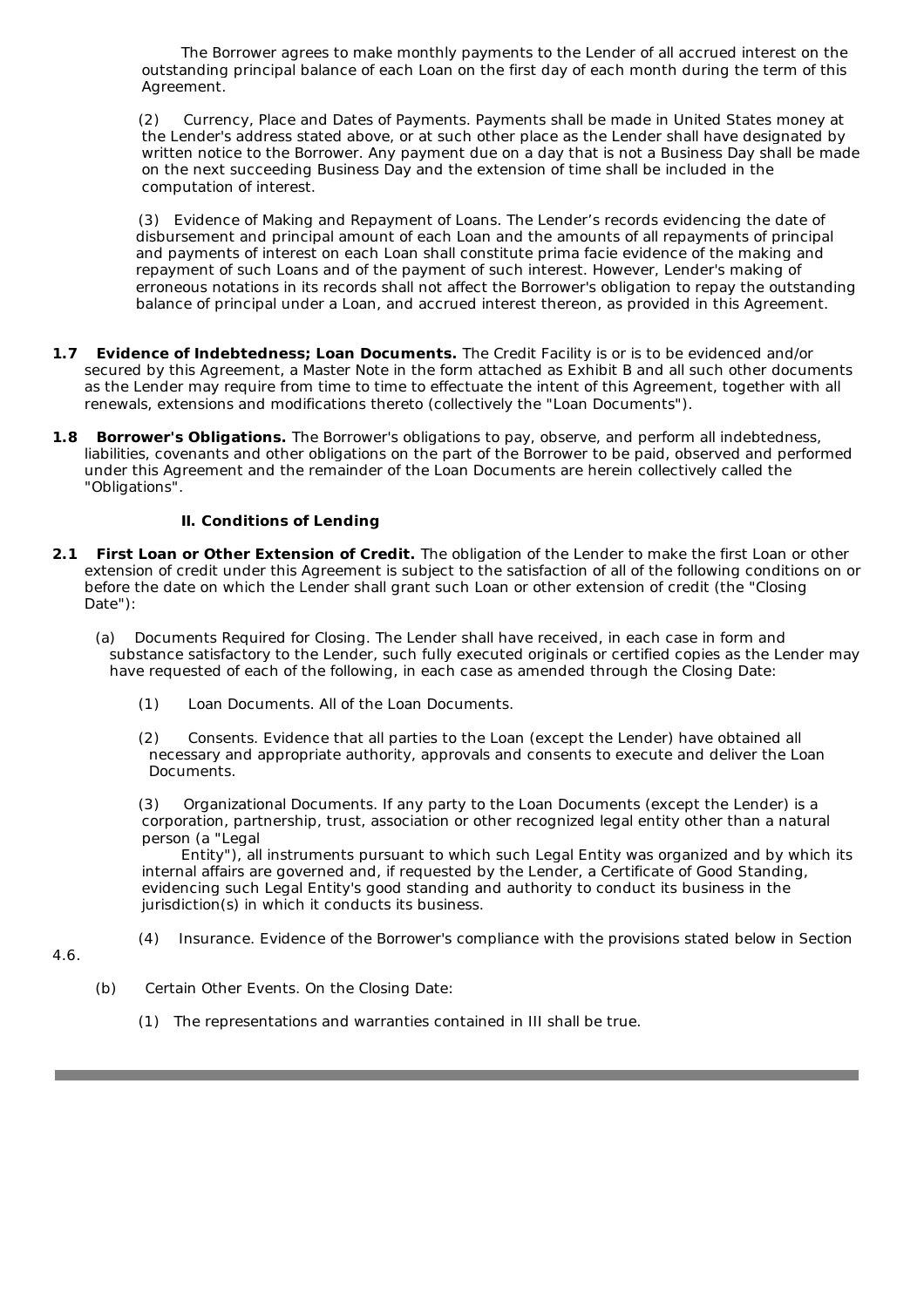(2) No event shall have occurred and be continuing that (i) constitutes an Event of Default, or (ii) with the giving of notice or passage of time, or both, would constitute an Event of Default.

(3) No material adverse change shall have occurred in the financial condition of the Borrower or any Guarantor since the date of the most recent of the Borrower's and Guarantor's financial statements available to the Lender.

**2.2 Subsequent Loans or Extensions of Credit.** The obligation of the Lender to make the second or any subsequent Loan or other extension of credit is subject to (i) the prior satisfaction of all conditions stated above in Section 2.1, (ii) the satisfaction as of the date of such subsequent Loan or other extension of credit of the conditions stated above in Sections 2.1(b)(2) through 2.1(b)(3) of this Agreement, and (iii) the delivery to the Lender of such additional Loan Documents as may have been reasonably requested by the Lender in respect to such subsequent Loan or other extension of credit. Any subsequent loans or extensions of credit are at the sole discretion of the lender.

# **III. Representations and Warranties**

To induce the Lender to make the Commitment available to the Borrower, the Borrower makes the following representations and warranties to the Lender, which representations and warranties shall survive the execution of this Agreement and continue so long as the Borrower is indebted to the Lender under the Loan Documents, and until payment in full of the Credit Facility:

- **3.1 Organization.** The Borrower, if it is a Legal Entity, as well as each Legal Entity comprising the Borrower, is duly organized, validly existing and in good standing under the laws of the jurisdiction of its organization, and has the lawful power to own its properties and to engage in the business it conducts.
- **3.2 No Breach**. The execution and performance of the Loan Documents will not immediately, or with the passage of time or the giving of notice, or both:
	- (1) Violate any law or result in a default under any contract, agreement, or instrument to which the Borrower is a party or by which the Borrower or its property is bound; or
	- (2) Result in the creation or imposition of any security interest in, or lien or encumbrance on, any of the assets of the Borrower, except in favor of the Lender.
- **3.3 Authorization.** The Borrower has the power and authority to incur and perform the Obligations, and, if the Borrower is a Legal Entity, the Borrower has taken all corporate, partnership, or other action necessary to authorize the execution and delivery of the Loan Documents and its incurring of the Obligations.
- **3.4 Validity.** This Agreement is, and the remainder of the Loan Documents when delivered will be, legal, valid, binding, and enforceable in accordance with their respective terms.
- **3.5 Financial Statements.** All financial statements heretofore given by the Borrower to the Lender, including any schedules and notes pertaining thereto, were prepared in accordance with generally accepted accounting principles, consistently applied, ("GAAP") and fully and fairly present the financial condition of the Borrower at the dates thereof and the results of operations for the periods covered thereby, and as of the date of this Agreement there have been no material adverse changes in the financial condition or business of the Borrower from the date of the most recent financial statements given to the Lender.
- **3.6 Taxes.** Except as otherwise permitted by this Agreement, the Borrower has filed all tax returns it was required by law to have filed prior to the date of this Agreement, has paid or caused to be paid all taxes, assessments, and other governmental charges that were due and payable prior to the date of this Agreement, and has made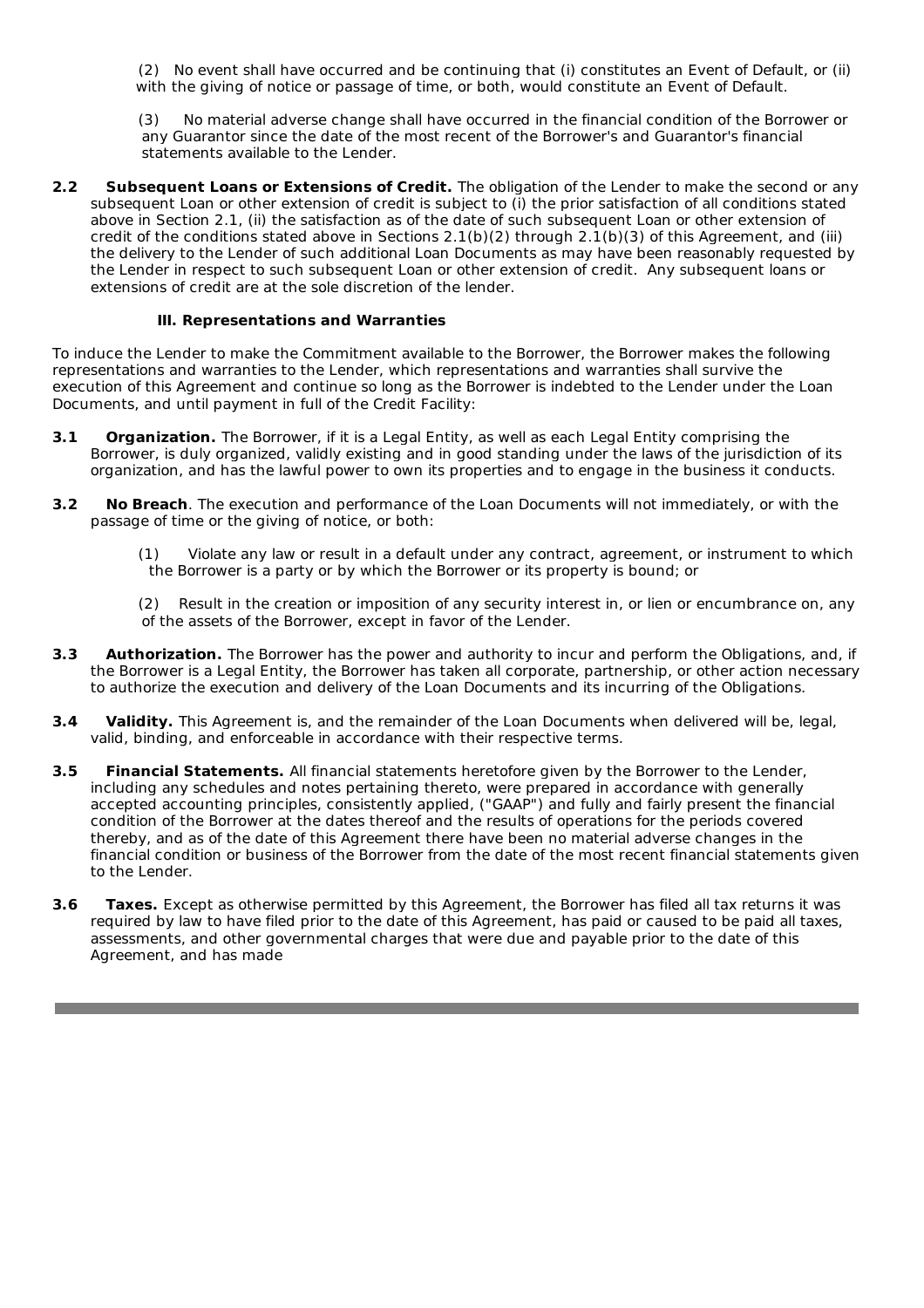adequate provision for the payment of such taxes, assessments, or other charges accruing but not yet payable, and the Borrower has no knowledge of any deficiency or additional assessment in a materially important amount in connection with any taxes, assessments, or charges not provided for on its books.

- **3.7 Compliance with Law**. Except to the extent that the failure to comply would not materially interfere with the conduct of the business of the Borrower, the Borrower has complied with all applicable laws in respect of: (1) restrictions, specifications, or other requirements pertaining to products that the Borrower sells or to the services it performs; and (2) the conduct of its business.
- **3.8 Statements and Omissions.** No representation or warranty by the Borrower contained in this Agreement or in any certificate or other document furnished by the Borrower pursuant to this Agreement contains any untrue statement of material fact or omits to state a material fact necessary to make such representation or warranty not misleading in light of the circumstances under which it was made.
- **3.9 No Pending Actions.** There is no pending or threatened litigation affecting the Borrower or any Collateral that may have a material adverse effect on the business of the Borrower or the Collateral.

# **IV. Affirmative Covenants**

For so long as the Commitment or any of the Obligations remains outstanding, the Borrower will, unless otherwise permitted by the Lender in writing:

- **4.1 Payments.** Punctually pay when due all sums which may be due under the Loan Documents.
- **4.2 Accounting Records.** Maintain accurate and proper accounting records and books in accordance with GAAP, and provide the Lender with access to such books and accounting records at the Lender's request during the Lender's normal business hours.
- **4.3 Financial Reporting.** Furnish the Lender with financial reports, certified as true and correct by the Borrower's chief financial officer, in reasonable detail and form approved by the Lender, as follows:
	- (a) Not later than 90 days after and as of the end of each fiscal year a financial statement of the Borrower, audited by a firm of independent certified public accountants acceptable to the Lender, which financial statements shall include a balance sheet and statements of income and cash flow, all prepared in accordance with GAAP;
	- (b) Not later than 45 days after and as of the end of each fiscal quarter Borrower's Form 10-Q pursuant to Sections 13 or 15(d) of the Securities Exchange Act of 1934;
	- (c) From time to time such other information as the Lender may reasonably request.
- **4.4 Existence.** If the Borrower is a Legal Entity, preserve and maintain the Borrower's legal existence and timely file all necessary and appropriate documents and exhibits and pay all appropriate fees and charges in connection therewith.
- **4.5 Observance of Laws.** Conduct the Borrower's business activities in an efficient and regular manner and comply with all requirements of all applicable state, federal and local laws, rules and regulations.
- **4.6 Insurance.** Maintain and keep in force insurance of the types and in such amounts as are satisfactory to the Lender, and in no event less than amounts customarily carried in lines of business similar to the Borrower's, including but not limited to, property and casualty, commercial general liability and workers' compensation insurance, and provide the Lender with a schedule or schedules or certificates of insurance from time to time setting forth all insurance then in effect along with copies of all such policies.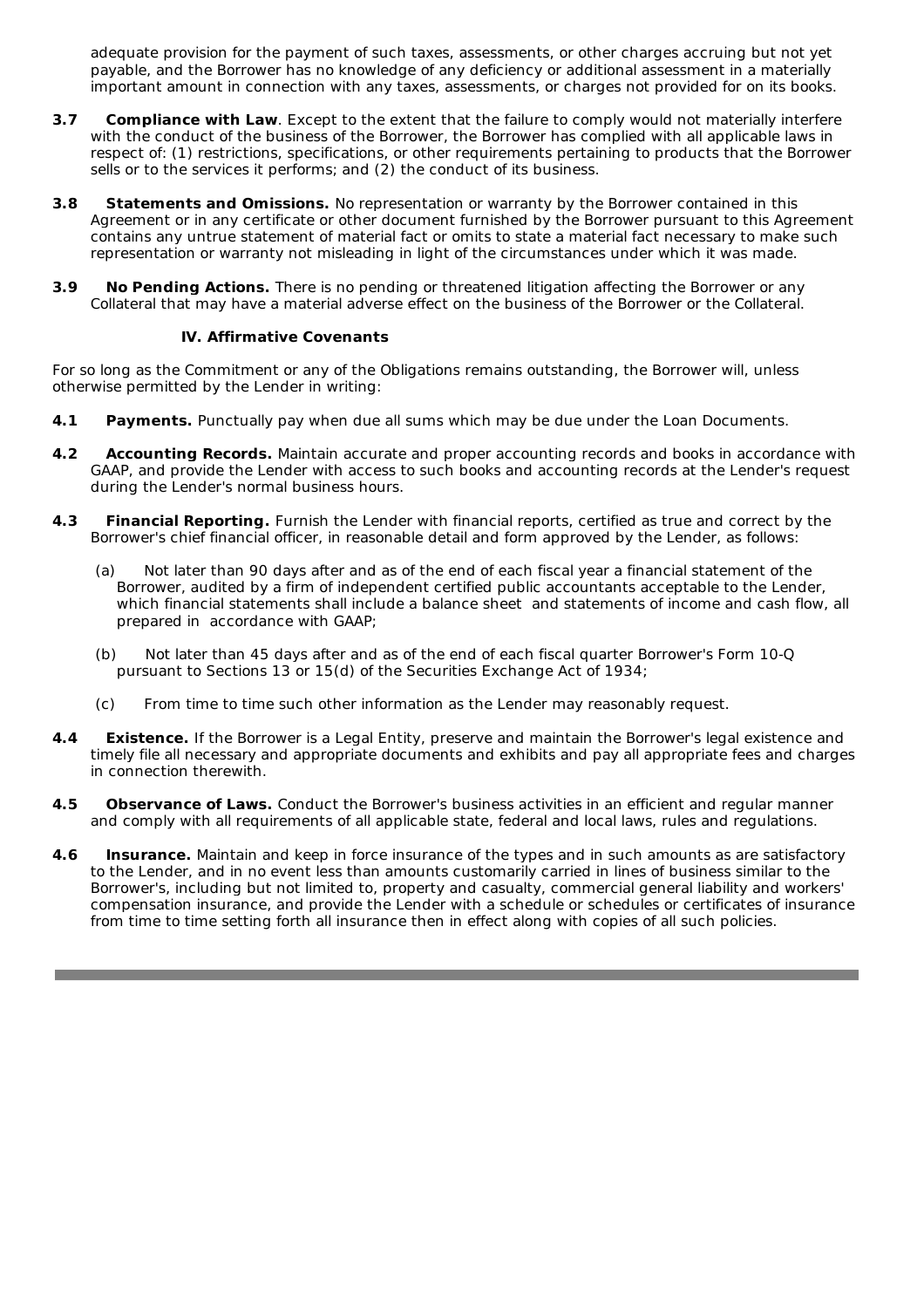- **4.7 Facilities.** Keep all of the Borrower's property and business premises in a good state of repair and condition, make all necessary repairs, renewals and replacements thereto from time to time so that such property and business premises shall be fully and efficiently preserved and maintained, keep such property and business premises free and clear of all liens, charges or encumbrances except those consented to by the Lender in writing and permit the Lender's authorized representatives to make reasonable inspections of the Borrower's property and business premises.
- **4.8 Taxes and Other Liabilities.** Pay and discharge when due all of the Borrower's indebtedness, obligations, assessments and taxes, except such as the Borrower may in good faith contest or as to which a bona fide dispute may exist, provided that the Borrower has provided evidence satisfactory to the Lender regarding the Borrower's ability to pay the disputed items in the event they are determined to be justly due.
- **4.9 Notice to the Lender.** Promptly give notice to the Lender of (a) the occurrence of any Event of Default, (b) any change in the name or organizational structure of the Borrower, (c) any uninsured loss through fire, theft, liability or property damage exceeding \$50,000.00, (d) any pending or threatened litigation affecting the Borrower or any

Collateral involving an amount exceeding \$50,000.00, (e) any event which could have a material adverse effect on the ability of the Borrower to continue its business operations in the ordinary course, (f) any change in the Borrower's principal place of business, and (g) any change in the location of any Collateral.

**4.10 Hazardous Materials.** Abide at all times by all applicable hazardous laws, rules and regulations and immediately notify the Lender of any claim or threatened claim affecting any property owned, leased or occupied by the Borrower.

# **V. Negative Covenants**

For so long as the Commitment or any of the Obligations remains outstanding, the Borrower will not, without the prior written consent of the Lender:

- **5.1 Use of Funds.** Use any of the proceeds of the Commitment for any purpose except as set forth in Section 1.3 of this Agreement.
- **5.2 Merger, Consolidation, Sale of Stock or Assets.** Merge into or consolidate with any Legal Entity, acquire or establish any operating subsidiaries or acquire all or substantially all of the capital stock or assets of any other legal entity, or (unless the Borrower is a publicly-held Legal Entity) sell, or permit to be sold, assigned, pledged or transferred, any interest in the Borrower or legal entities comprising the Borrower or any of its operating subsidiaries; or sell, assign, transfer, pledge, mortgage, or otherwise dispose of all or substantially all of the major assets of the Borrower, except in the ordinary course of its business.
- **5.3 Business.** Materially change the character of the Borrower's current business, or engage in any type of business other than the Borrower's current business.

# **VI. The Lender's Rights Upon Default**

- **6.1 Events of Default.** Each of the following events is an "Event of Default" under this Agreement:
	- (a) The Borrower's failure to pay when due any sum payable to the Lender under the Loan Documents or under any other agreement or note between the Lender and the Borrower, whether now existing or hereafter executed;
	- (b) The Borrower's failure to perform or observe any other obligation of the Borrower to the Lender (including, without limitation, all obligations undertaken in any of the Loan Documents);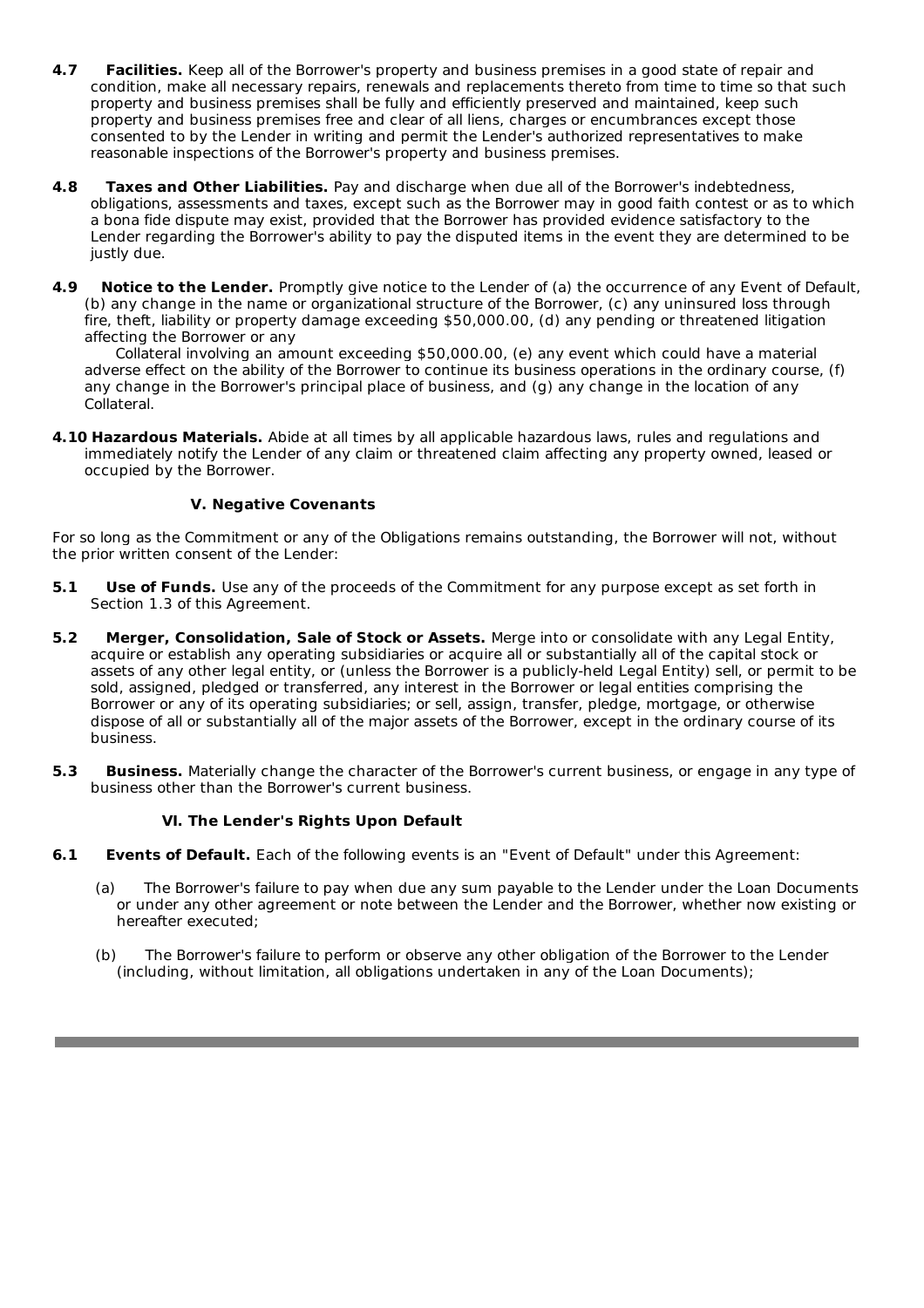- (c) The dissolution or insolvency of the Borrower;
- (d) The commencement of any proceeding or the taking of any act by or against the Borrower for any relief under bankruptcy, insolvency or similar laws for the protection of debtors, or for the appointment of a receiver of the business or assets of the Borrower or the Borrower's inability (or admission ofinability) to pay his, her, or its debts as they become due;
- (e) Any governmental authority having jurisdiction over the revokes any authorization or permit materially affecting the Borrower's ability to do business;
- (f) The Borrower defaults in the payment of any material debt owed by the Borrower to any person or entity other than the Lender, if such default permits the acceleration of such debt;
- (g) Any representation, warranty, or other information made or furnished by the Borrower in respect of the Credit Facility is or shall be untrue or materially misleading;
- (h) The Lender reasonably believes there has been a material impairment of or decrease in either the Borrower's ability to pay or perform the Obligations or the value of the Collateral or any guaranty given to secure payment of the Obligations;
- (i) A final judgment (which alone or with other outstanding final judgments) is rendered against the Borrower in an aggregate amount of \$100,000 or more, and each such judgment is not discharged or stayed pending appeal within 30 days after entry of such judgment or is not discharged within 30 days after the expiration of any such stay;
- (j) Any third party obtains a court order enjoining or prohibiting the Borrower or the Lender from performing any of its respective obligations under the Loan Documents and such order is not discharged within 60 days after its issuance; or
- (k) The Borrower fails to pay when due any amount relating to any plan governed by the Employee Retirement Income Security Act of 1974, as amended.
- **6.2 The Lender's Rights.** If an Event of Default shall occur and be continuing the Lender shall have, in addition to any and all other rights and remedies, legal or equitable, available to the Lender under any and all of the Loan Documents or at law, the following additional rights and remedies:
	- (a) The absolute right to deny to the Borrower any further Loan or extension of credit (the Lender's obligation to extend any further credit to the Borrower shall immediately terminate);
	- (b) The right, at the option of the Lender, to declare, without notice, the entire principal amount and accrued interest for any Loan or extension of credit outstanding under this Agreement, plus any fees and charges reasonably incurred by the Lender under any of the Loan Documents, immediately due and payable;

# **VII. Miscellaneous**

- **7.1 Further Assurance.** From time to time within five Business Days after the Lender's demand, the Borrower will execute and deliver such additional documents and provide such additional information as may be reasonably requested by the Lender to carry out the intent of this Agreement.
- **7.2 Enforcement and Waiver by the Lender.** The Lender shall have the right at all times to enforce the provisions of the Loan Documents, as they may be amended from time to time, in strict accordance with their terms, notwithstanding any conduct or custom on the part of the Lender in refraining from so doing at any time or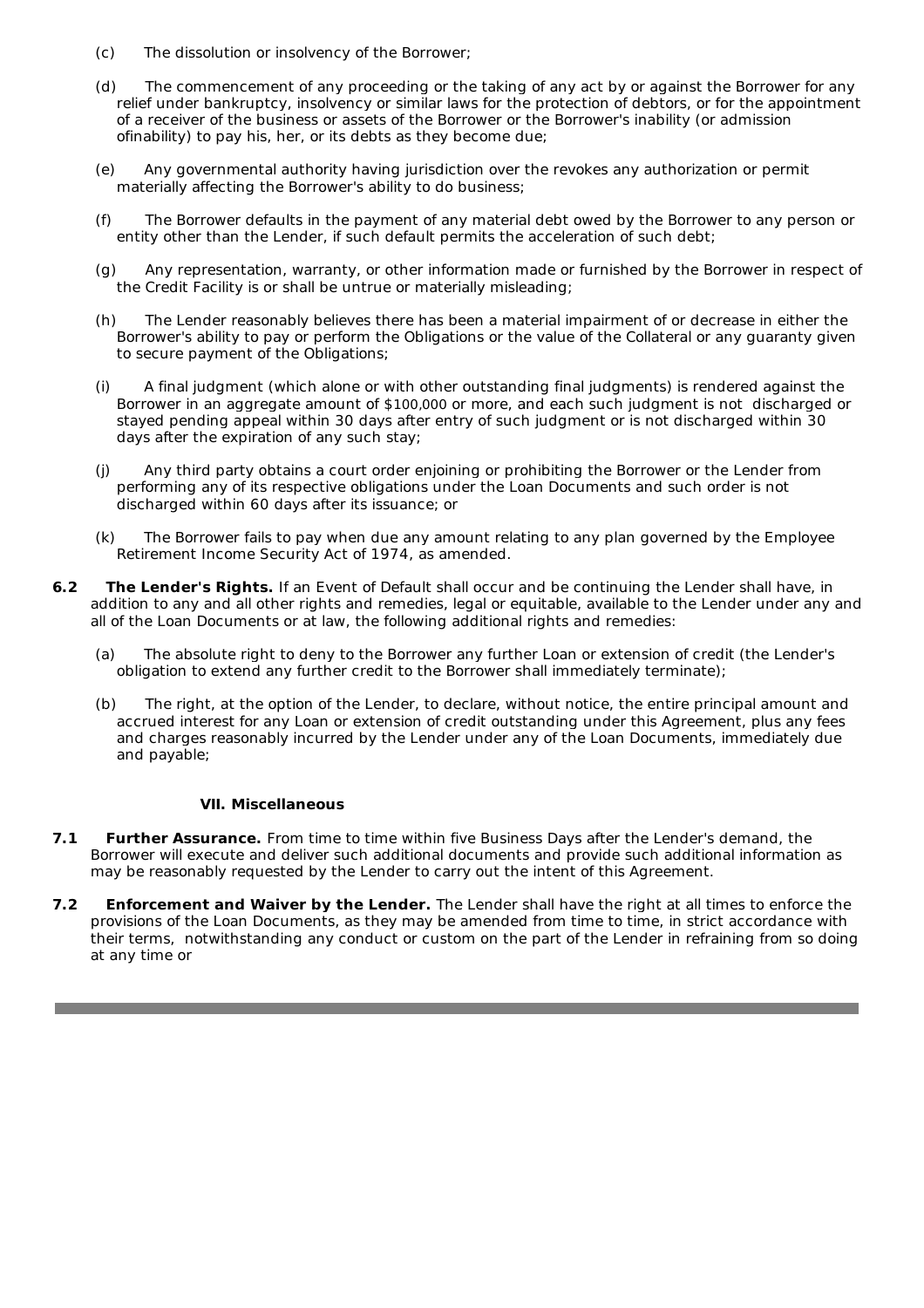times. The failure of the Lender at any time or times to enforce its rights under such provisions, strictly in accordance with the same, shall not be construed as having created a custom in any way or manner contrary to specific provisions of the Loan Documents or as having in any way or manner modified or waived the same. All rights and remedies of the Lender are cumulative and concurrent and the exercise of one right or remedy shall not be deemed a waiver or release of any other right or remedy.

- **7.3 Expenses of the Lender.** The Borrower will, on demand, reimburse to the Lender all reasonable expenses, including reasonable attorneys' fees (including allocated costs of the Lender's in-house counsel), incurred by the Lender in connection with the administration, amendment, modification, workout, or enforcement of the Loan Documents and the collection or attempted collection of the indebtedness evidenced by the Loan Documents, whether or not legal proceedings are commenced.
- **7.4 Notices.** Any notices or consents required or permitted by this Agreement or the remainder of the Loan Documents shall be in writing and shall be deemed delivered if delivered in person or if sent by certified mail, postage prepaid, return receipt requested, or by FAX, at the addresses or FAX numbers noted below, unless such address or FAX number is changed by written notice hereunder:

# **BORROWER**

# **LENDER**

ISA, INC. Mr. Joseph Coschera, CEO 819 SW Federal Highway Stuart, Florida 34994 PHONE: (772) 403-2992 (772) 403-2994

- **7.5 Waiver and Release by the Borrower.** To the maximum extent permitted by applicable law, the Borrower (and each of them, if more than one):
	- (a) Waives notice and opportunity to be heard, after acceleration of the indebtedness evidenced by the Loan Documents, before exercise by the Lender of the remedy of setoff or of any other remedy or procedure permitted by any applicable law or by any prior agreement with the Borrower, and, except where specifically required by this Agreement or by any applicable law, notice of any other action taken by the Lender;
	- (b) Waives presentment, demand for payment, notice of dishonor, and any and all other notices or demands in connection with the delivery, acceptance, performance, or enforcement of this, and consents to any extension of time (and even multiple extensions of time for longer than the original term), renewals, releases of any person or organization liable for the payment of the Obligations under this Agreement, and waivers or modifications or other indulgences that may be granted or consented to by the Lender in respect of the Loans and other extensions of credit evidenced by this Agreement;

# And

- (c) Releases the Lender and its officers, agents, and employees from all claims for loss or damage caused by any act or omission on the part of any of them except willful misconduct.
- **7.6 Sales and Participations.** The Borrower consents to the Lender's negotiation, offer, and sale to third parties ("Participants") of the Credit Facility or participating interests in the Credit Facility, to any and all discussions and agreements heretofore or hereafter made between the Lender and any Participant or prospective Participant regarding the interest rate, fees, and other terms and provisions to the Credit Facility, and to the Lender's disclosure to any Participant or prospective Participant, from time to time, of such financial and other information pertaining to the Borrower and the Credit Facility as the Lender and such Participant or prospective Participant may deem appropriate (whether public or non-public, confidential or non-confidential, and including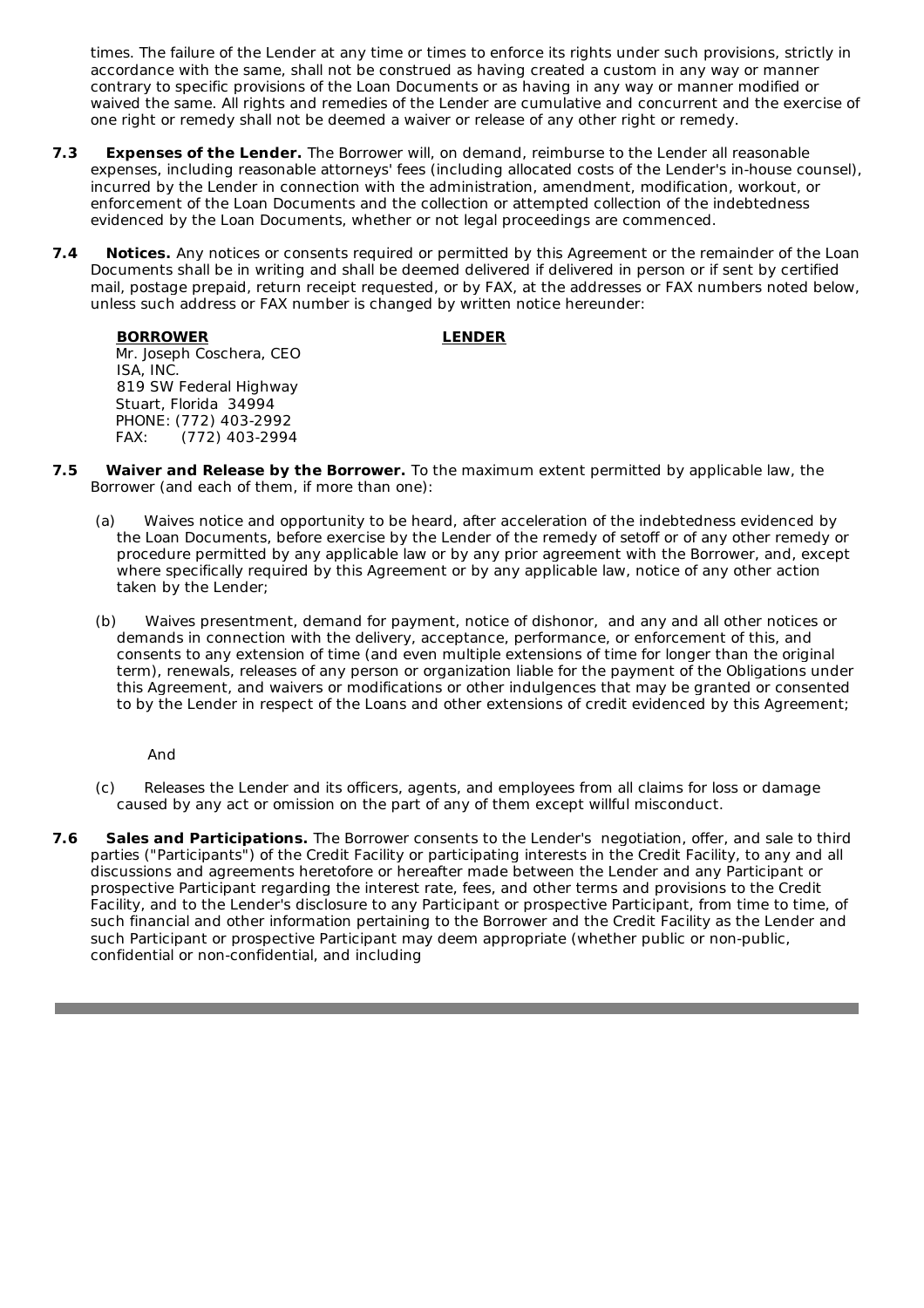information relating to any insurance required to be carried by the Borrower and any financial or other information bearing on the Borrower's creditworthiness and the value of any Collateral). The Borrower acknowledges that the Lender's disclosure of such information to any Participant or prospective Participant constitutes an ordinary and necessary part of the process of effectuating and servicing the Credit Facility.

- **7.7 Applicable Law.** The laws of the State of Florida shall govern the construction of this Agreement and the rights and remedies of the parties hereto.
- **7.8 Binding Effect.** This Agreement shall inure to the benefit of the parties hereto and their respective heirs, personal representatives, successors and permitted assigns, and shall be binding on the parties hereto and their respective heirs, personal representatives, successors and assigns.
- **7.9 Merger.** This Agreement and the remainder of the Loan Documents constitute the full and complete agreement between the Lender and the Borrower with respect to the Credit Facility, and all prior oral and written agreements, commitments, and undertakings shall be deemed to have been merged into the Loan Documents and such prior oral and written agreements, commitments, and undertakings shall have no further force or effect, except to the extent expressly incorporated in the Loan Documents.
- **7.10 Amendments; Consents.** No amendment, modification, supplement, or waiver of any provision of this Agreement or the other Loan Documents, and no consent to any departure by the Borrower therefrom, may in any event be effective unless in writing signed by the Lender, and then only in the specific instance and for the specific purpose given.

# **7.11 Assignments.**

.

- (a) The Borrower shall have no right to assign any of its rights or obligations under the Loan Documents without the prior written consent of the Lender.
- (b) The Lender may sell participations in the Credit Facility, as contemplated by Section 7.6 above.
- **7.12 Severability.** If any provision of any of the Loan Documents shall beheld invalid under any applicable law, such invalidity shall not affect any other provision of the Loan Documents that can be given effect without the invalid provision, and, to this end, the provisions of the Loan Documents are severable.
- **7.13 Time is of the Essence.** Time is of the essence under and in respect of this Agreement.
- **7.14 Headings.** The headings of the various provisions of this Agreement are inserted for convenience of reference only and shall not affect the meaning or construction of any provision.
- **7.15 Counterparts.** This Agreement may be executed in counterparts, each of shall be an original instrument and all of which shall together constitute one and the same agreement.
- **7.16 Dispute Resolution.** Any controversy or claim arising out of or relating to this Agreement or any of the other Loan Documents shall, at the request of either party, be decided by binding arbitration conducted in the State of Florida without a judge or jury, under the auspices of the American Arbitration. The arbitrator will apply any applicable statute of limitations and will determine any controversy concerning whether an issue is suitable for arbitration. Judgment upon the arbitration award may be entered in any court having jurisdiction. The prevailing party will be entitled to recover its reasonable attorneys' fees and costs as determined by the arbitrator. This agreement to arbitrate shall not limit or restrict the right, if any, of any party to exercise before, during or following any arbitration proceeding, with respect to any claim or controversy, self-help remedies such as setoff, to foreclose a mortgage or lien or other security interest in any Collateral judicially or by power of sale, or to obtain provisional or ancillary remedies such as injunctive relief from a court having jurisdiction.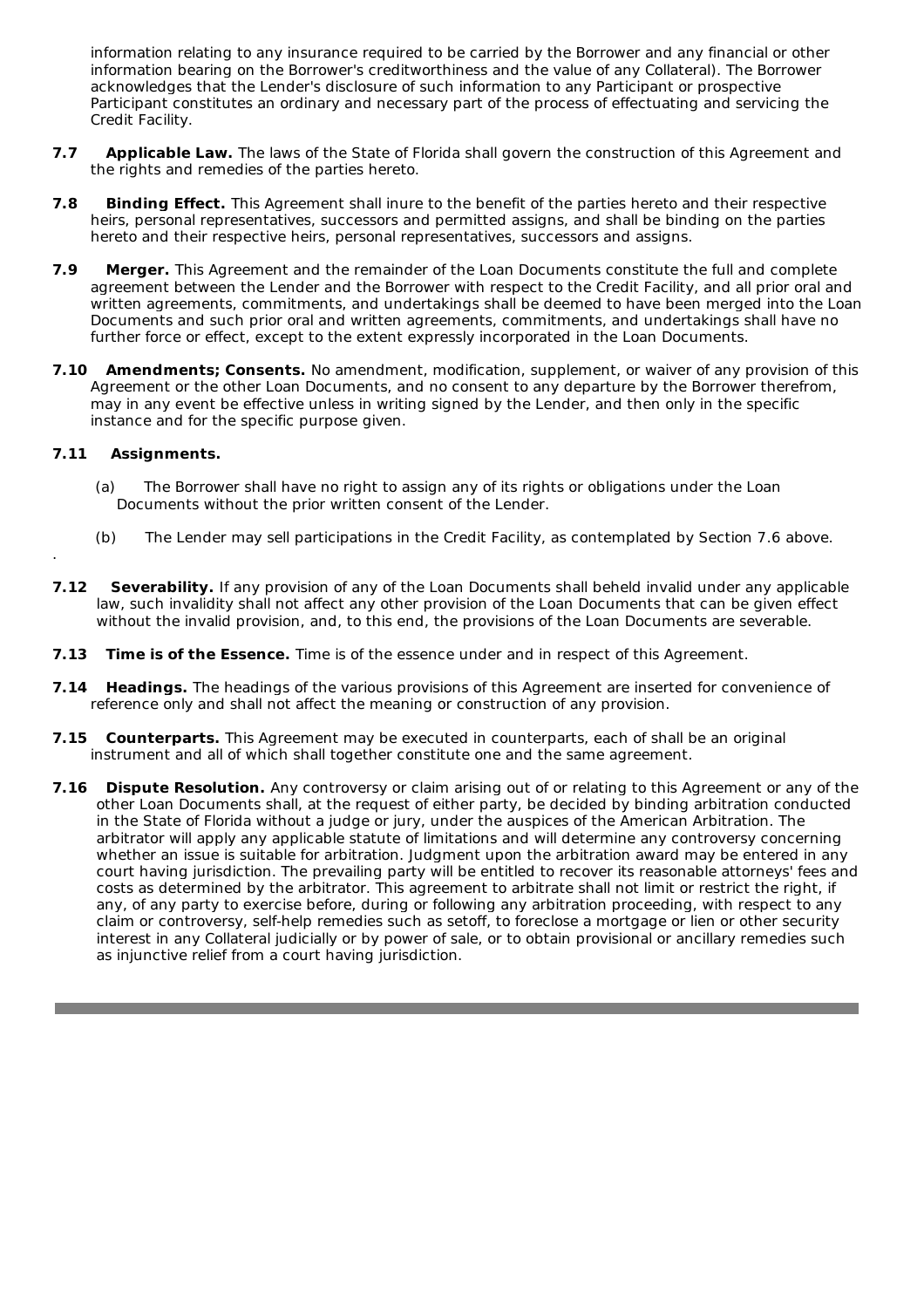Either party may seek those remedies without waiving its right to submit the controversy or claim in question to arbitration.

# **VIII. Definitions**

- **8.1 Interest Rate shall have the meaning given in Section 1.6.**
- **8.2 Business Day shall have the meaning given in Section 1.6(b)(2).**
- **8.3 Closing Date shall have the meaning given in Section 2.1.**
- **8.4 Commitment shall have the meaning given in Section 1.1.**
- **8.5 Credit Facility shall have the meaning given in Section 1.1.**
- **8.6 Credit Termination Date shall have the meaning given in Section 1.1.**
- **8.7 Event of Default shall have the meaning given in Section 6.1.**
- **8.8 GAAP shall have the meaning given in Section 3.5.**
- **8.9 Legal Entity shall have the meaning given in Section 2.1(a)(3).**
- **8.10 Loan shall have the meaning given in Section 1.2.**
- **8.11 Loan Documents shall have the meaning given in Section 1.8.**
- **8.12 Notice of Borrowing shall have the meaning given in Section 1.5.**
- **8.13 Obligations shall have the meaning given in Section 1.9.**
- **8.14 Participant shall have the meaning given in Section 7.6.**

**IN WITNESS WHEREOF, the Borrower and the Lender have duly executed this Agreement.**

| ISA, INC.<br><b>Borrower</b> | Lender |  |  |  |  |
|------------------------------|--------|--|--|--|--|
| Bv:                          | Bv:    |  |  |  |  |
| Title:                       | Lender |  |  |  |  |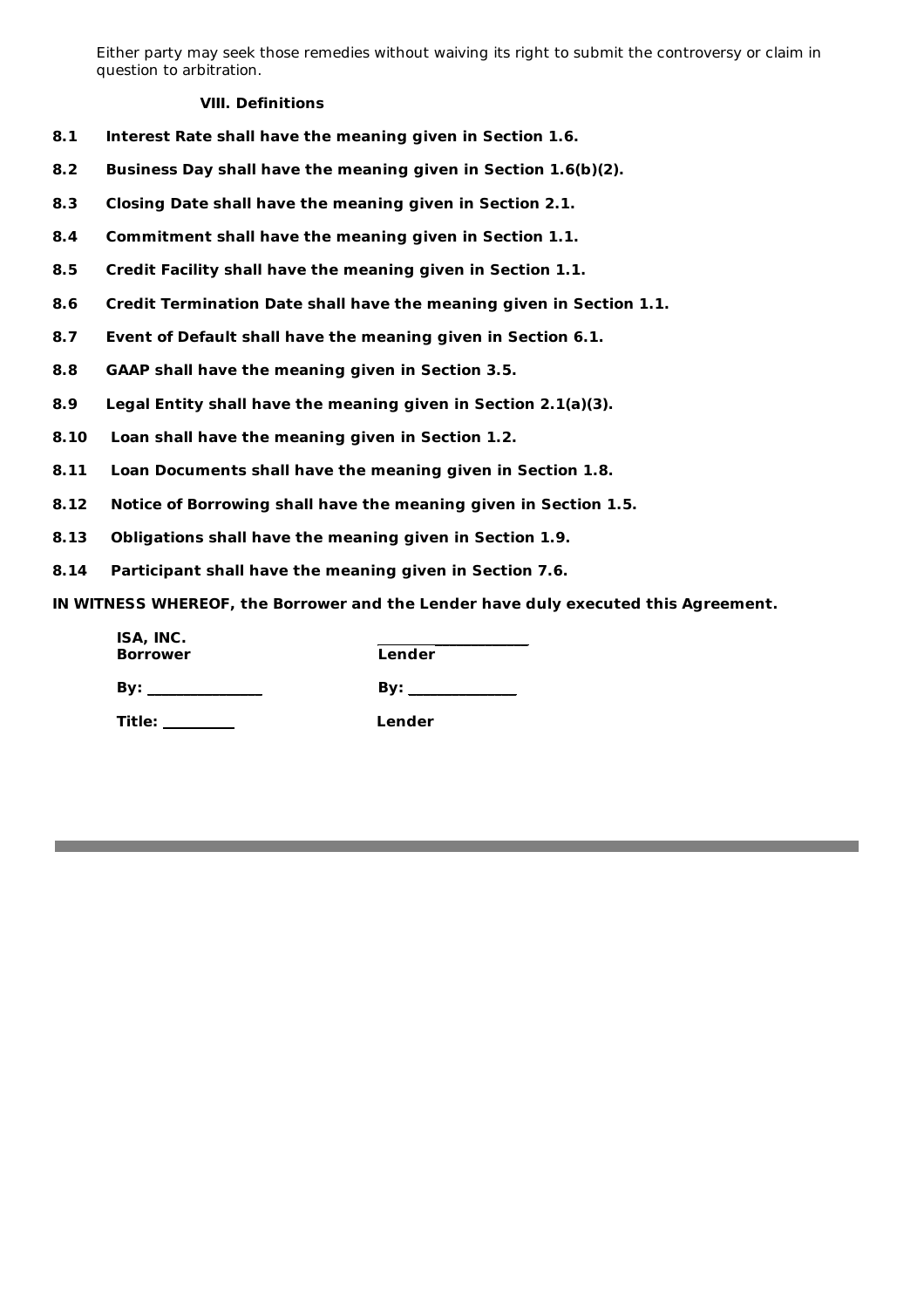# **EXHIBIT A**

# **Notice of Borrowing**

DATE: \_\_\_\_\_\_\_\_\_\_\_\_

TO:  $\mathcal{L}=\mathcal{L}^{\mathcal{L}}$  , where  $\mathcal{L}^{\mathcal{L}}$ 

SUBJECT: Revolving Credit Line Agreement (the "Agreement") dated\_\_\_\_\_\_\_\_\_\_\_\_\_\_, between\_ \_\_\_\_\_\_\_\_\_\_\_\_\_\_\_\_\_\_\_ (the "Lender") and ISA, INC. (the "Borrower").

Pursuant to Section 1.5 of the Agreement, the Borrower hereby requests a draw under the Credit Facility and confirms the following instructions therefor (capitalized terms not defined herein shall have the respective meanings assigned in the Agreement):

# **FORM OF DRAWING -** LOAN

Requested Date: Principal Amount:  $\overline{\phantom{a}}$  , where  $\overline{\phantom{a}}$  $\mathcal{L}=\mathcal{L}$ 

# **METHOD OF DRAWING**

Wire Transfer

Or

Credit to Borrower's Deposit Account  $#$  \_\_\_\_\_ N/A\_\_\_\_\_\_\_ maintained with the Lender.

Wire funds to:

 $ABA \#$ : Bank Account Number: Special Instructions:

# **Borrower hereby certifies as follows:**

- 1. The representations and warranties set forth in Article III of the Agreement are true and correct on and as of the date hereto, provided that the representations and warranties set forth in the first sentence of Section 3.5 of the Agreement shall be deemed to be made with respect to the financial statements most recently delivered to the Lender pursuant to the Agreement.
- 2. As of the date hereof, no event has occurred and is continuing (a) constitutes an Event of Default under the Agreement, or (b) with the giving of notice or passage of time, or both, would constitute an Event of Default. The Borrower has observed and performed all of the Borrower's covenants and other agreements, and satisfied every condition, contained in the Agreement and in the other Loan Documents, to be observed, performed or satisfied by the Borrower.

ISA, INC.

| By: |                      |
|-----|----------------------|
|     | Authorized Signatory |
|     | <b>Borrower</b>      |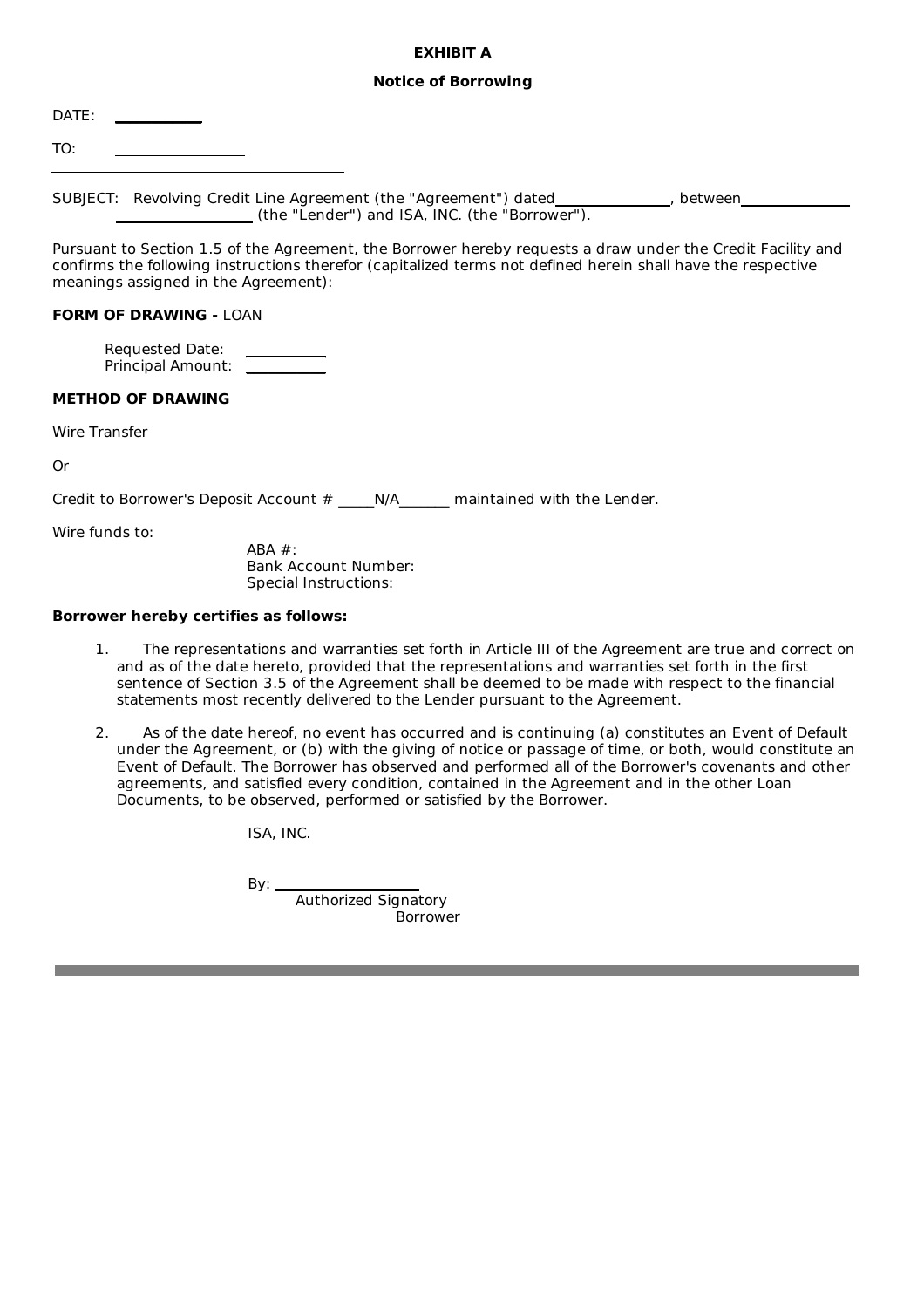# **Exhibit B**

# **Master Note**

Amount: \$\_\_\_\_\_\_\_\_\_\_

Location: \_\_\_\_\_\_\_\_\_\_\_

Date: \_\_\_\_\_\_\_\_\_\_

The undersigned ("Borrower") promises to pay to the order of \_\_\_\_\_\_\_\_\_\_\_\_\_\_\_\_ ("Lender") the principal amount of \$\_\_\_\_\_\_\_\_\_\_\_or so much thereof as shall have been disbursed by the Lender and may remain outstanding, together with interest on outstanding balances of principal in accordance with and under the terms of that certain Revolving Credit Line Agreement of even date, between Lender and Borrower, relating to the Credit Facility therein described.

ISA, INC.

By: \_\_\_\_\_\_\_\_\_\_\_\_\_\_\_\_\_\_ Title: \_\_\_\_\_\_\_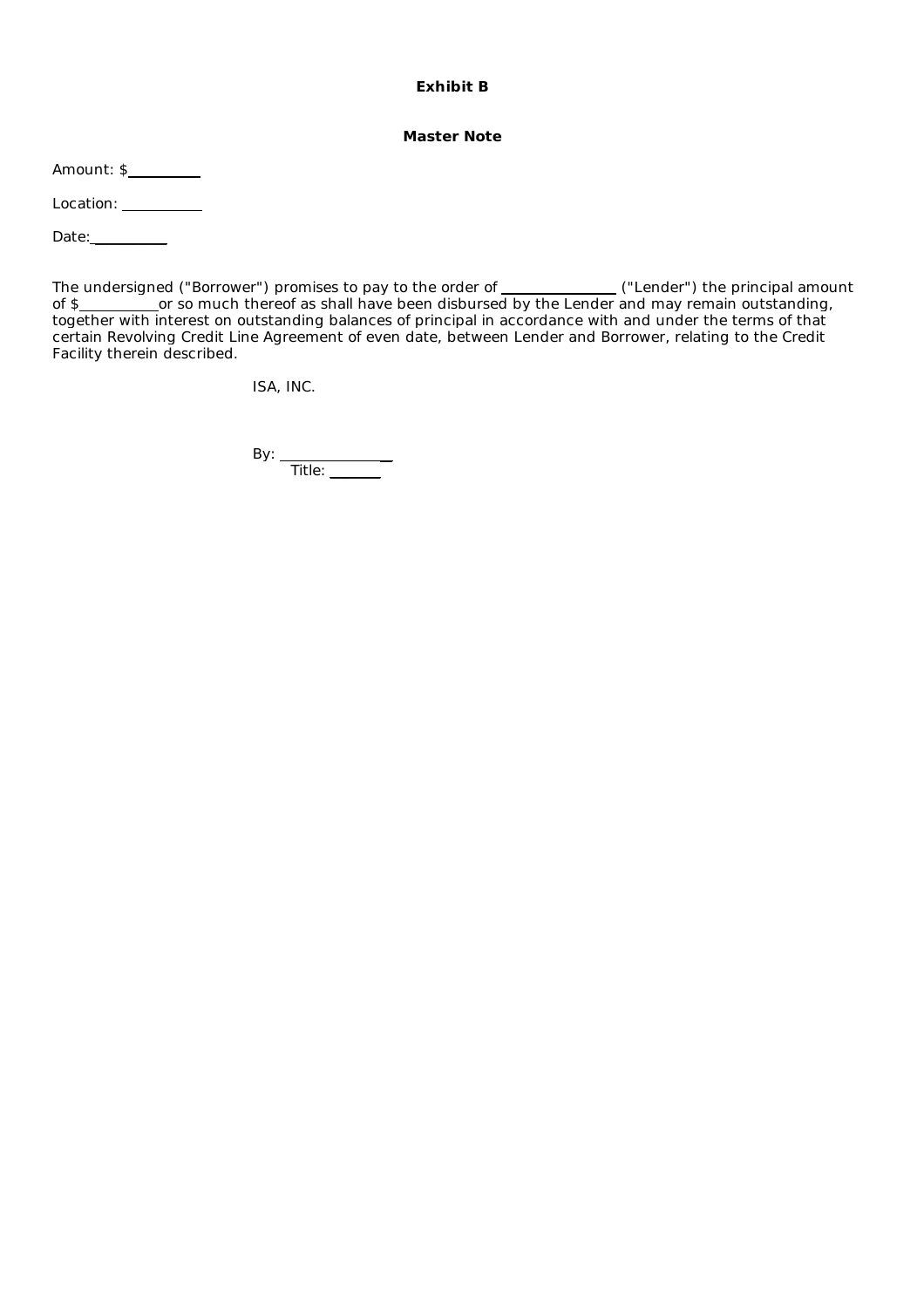# **PROMISSORY NOTE**

**Borrower:**Information Systems Associates of 819 SW Federal Highway, Suite 206, Stuart, FL 34994 (individually and collectively the "Borrower")

# Lender:

# **Principal Amount: \$\_\_\_\_\_\_\_\_\_\_**

- 1. FOR VALUE RECEIVED, The Borrower promises to pay to Sherri L. Halpert at such address as may be provided in writing to the Borrower, the principal sum of ten thousand (\$\_\_\_\_\_\_\_\_) USD, including original issue discount interest at the rate of \_\_ percent per month in advance.
- 2. This note is due and payable in full on or before \_\_\_\_\_\_\_\_\_\_.
- 3. At any time while not in default under this Note, the Borrower may pay the outstanding balance then owing under this Note to \_\_\_\_\_\_\_\_\_\_\_\_\_\_\_\_\_\_\_\_\_\_\_\_without further bonus or penalty.
- 4. This Note will be construed in accordance with and governed by the laws of the State of Florida.
- 5. If any term, covenant, condition or provision of this Note is held by a court of competent jurisdiction to be invalid, void or unenforceable, it is the parties' intent that such provision be reduced in scope by the court only to the extent deemed necessary by that court to render the provision reasonable and enforceable and the remainder of the provisions of this Note will in no way be affected, impaired or invalidated as a result.
- 6. All costs, expenses and expenditures including, and without limitation, the complete legal costs incurred by **Example 2** enforcing this Note as a result of any default by the Borrower, will be added to the principal then outstanding and will immediately be paid by the Borrower.
- 7. This Note will enure to the benefit of and be binding upon the respective heirs, executors, administrators, successors and assigns of the Borrower and\_\_\_\_\_\_\_\_\_\_\_\_\_\_\_\_\_\_\_\_\_\_. The Borrower waives presentment for payment, notice of non-payment, protest and notice of protest.
- 8. This Note is secured by the following security (the 'Security'): Receivables from professional services contracts which have been factored and will be paid when received from the factoring entity.
- 9. The Borrower grants to a security interest in the Security until this Note is paid in full. will be listed as a lender on the title of the Security whether or not \_\_\_\_\_\_\_\_\_\_\_\_\_ elects to perfect the security interest in the Security.

IN WITNESS WHEREOF Information Systems Associates has duly affixed its signature by a duly authorized officer under seal on this

# **SIGNED, SEALED, AND DELIVERED**.

Information Systems Associates per: (SEAL)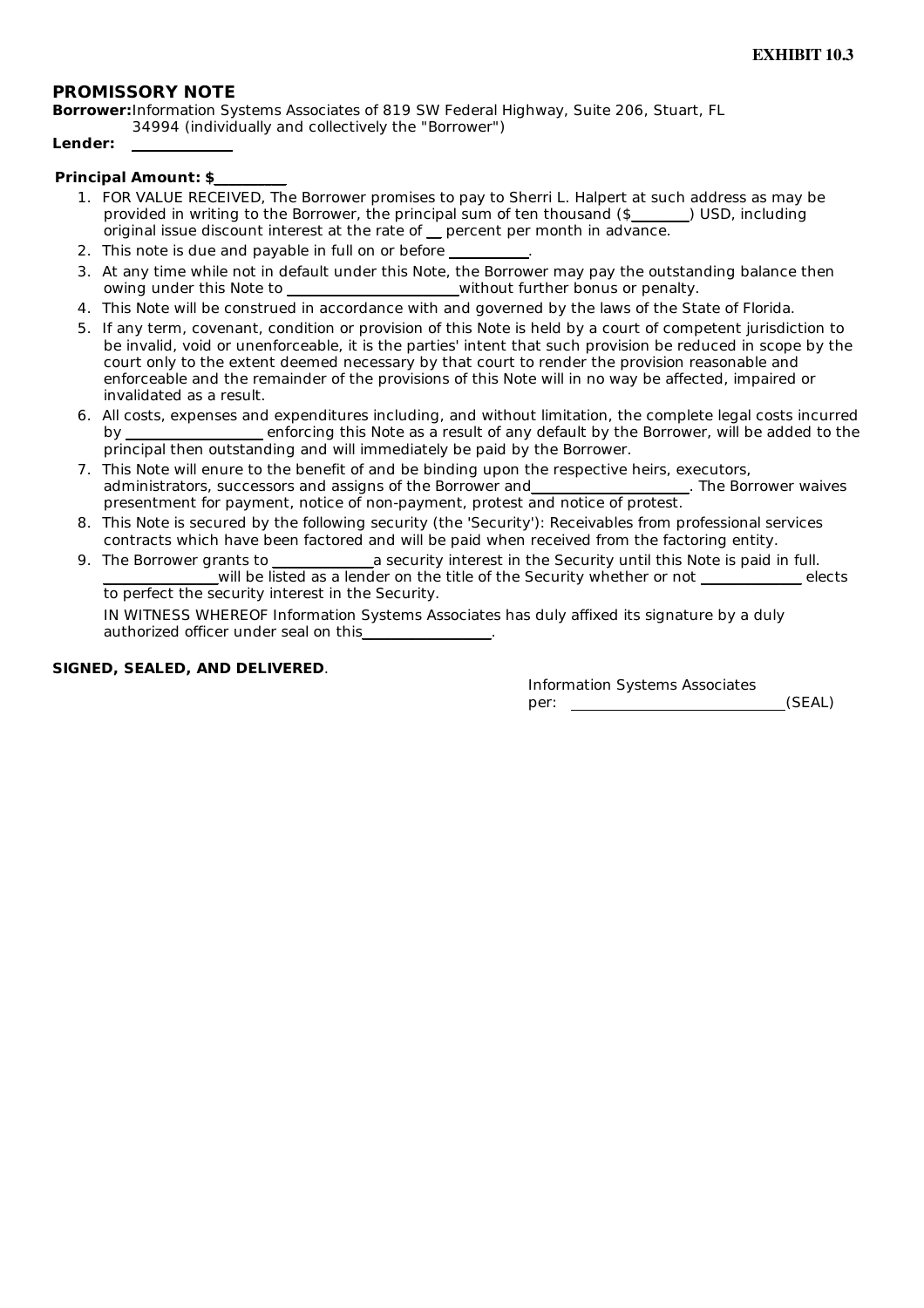THIS OPTION AND THE UNDERLYING SHARES OF COMMON STOCK HAVE NOT BEEN REGISTERED UNDER THE SECURITIES ACT OF 1933 (THE "SECURITIES ACT"), OR ANY OTHER SECURITIES LAWS, HAVE BEEN TAKEN FOR INVESTMENT, AND MAY NOT BE SOLD OR TRANSFERRED OR OFFERED FOR SALE OR TRANSFER UNLESS A REGISTRATION STATEMENT UNDER THE SECURITIES ACT AND OTHER APPLICABLE SECURITIES LAWS WITH RESPECT TO SUCH SECURITIES IS THEN IN EFFECT, OR IN THE OPINION OF COUNSEL TO THE ISSUER OF THESE SECURITIES, SUCH REGISTRATION UNDER THE SECURITIES ACT AND OTHER APPLICABLE SECURITIES LAWS IS NOT REQUIRED.

Date:

# OPTION FOR THE PURCHASE OF SHARES OF COMMON STOCK OF INFORMATION SYSTEMS ASSOCIATES,INC.

THIS IS TO CERTIFY that, for value received, \_\_\_\_\_\_\_\_\_\_\_, of \_\_\_\_\_\_\_\_\_\_\_\_\_\_ (the "Holder"), is entitled to purchase, subject to the terms and conditions hereinafter set forth, \_\_\_\_\_\_\_\_\_\_\_\_\_\_\_\_\_\_\_\_\_\_(\_\_\_\_\_\_\_\_\_) shares of Information Systems Associates, Inc., a Florida corporation (the "Company") common stock, \_\_\_\_\_\_\_ par value per share ("Common Stock"), and to receive certificates for the Common Stock so purchased. The exercise price of this Option is \$\_\_\_\_\_\_\_\_\_ per share, subject to adjustment as provided below (the "Exercise Price").

1. Exercise Period and Vesting. These Options vest:

subject to continued employment with the Company. Once vested, the options may be exercised by the Holder at any time through \_\_\_\_\_ p.m., New York time, \_\_\_\_\_\_\_\_\_\_\_, (the "Exercise Period"). This Option will terminate automatically and immediately upon the expiration of the Exercise Period.

2. Exercise of Option. This Option may be exercised, in whole or in part, at any time and from time to time during the Exercise Period. Such exercise shall be accomplished by tender to the Company of an amount equal to the Exercise Price multiplied by number of underlying shares being purchased (the "Purchase Price"), in cash, by wire transfer or by certified check or bank cashier's check, payable to the order of the Company, together with presentation and surrender to the Company of this Option with an executed subscription agreement in substantially the form attached hereto as Exhibit A (the "Subscription"). Upon receipt of the foregoing, the Company will deliver to the Holder, as promptly as possible, a certificate or certificates representing the shares of Common Stock so purchased, registered in the name of the Holder or itstransferee (as permitted under Section 3 below). With respect to any exercise of this Option, the Holder will for all purposes be deemed to have become the holder of record of the number of shares of Common Stock purchased hereunder on the date a properly executed Subscription and payment of the Purchase Price is received by the Company (the "Exercise Date"), irrespective of the date of delivery of the certificate evidencing such shares, except that, if the date of such receipt is a date on which the stock transfer books of the Company are closed, such person will be deemed to have become the holder of such shares at the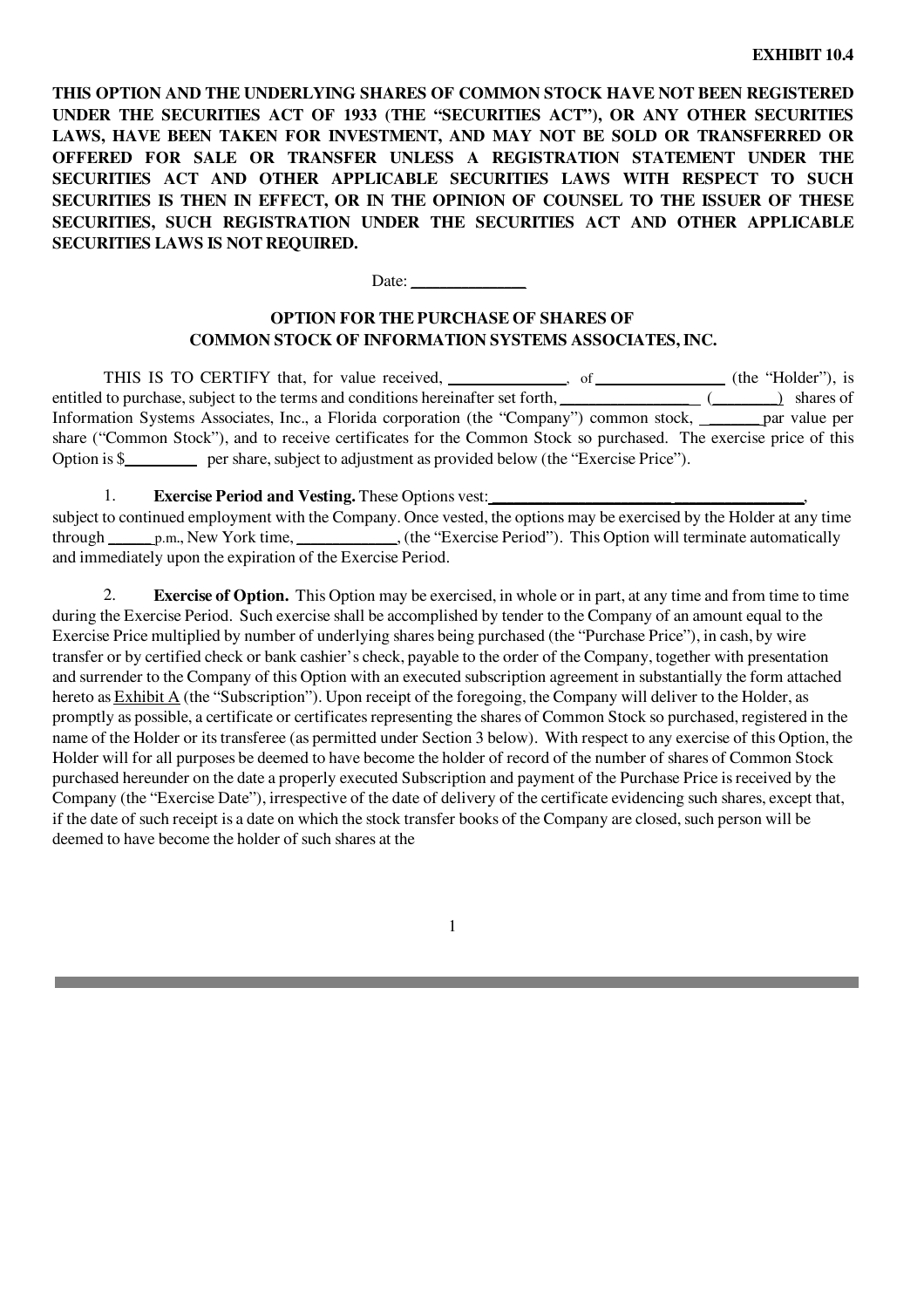close of business on the next succeeding date on which the stock transfer books are open. Fractional shares of Common Stock will not be issued upon the exercise of this Option. In lieu of any fractional sharesthat would have been issued but for the immediately preceding sentence, the Holder will be entitled to receive cash equal to the current market price of such fraction of a share of Common Stock on the trading day immediately preceding the Exercise Date. In the event this Option is exercised in part, the Company shall issue a new Option to the Holder covering the aggregate number of shares of Common Stock asto which this Option remains exercisable for.

#### 3. Transferability and Exchange.

(a) This Option, and the Common Stock issuable upon the exercise hereof, may not be sold, transferred, pledged or hypothecated unless the Company shall have been provided with an opinion of counsel reasonably satisfactory to the Company that such transfer is not in violation of the Securities Act of 1933 ("Securities Act"), and any applicable state securitieslaws. Subject to the satisfaction of the aforesaid condition, this Option and if the underlying shares of Common Stock may not all be sold under Rule 144 of the Securities Act, the shares of Common Stock shall be transferable from time to time by the Holder upon written notice to the Company. If this Option istransferred, in whole or in part, the Company shall, upon surrender of this Option to the Company, deliver to each transferee a Option evidencing the rights of such transferee to purchase the number of shares of Common Stock that such transferee is entitled to purchase pursuant to such transfer. The Company may place a legend similar to the legend at the top of this Option on any replacement Option and on each certificate representing shares issuable upon exercise of this Option or any replacement Options. Only registered Holder may enforce the provisions of this Option against the Company. A transferee of the original registered Holder becomes a registered Holder only upon delivery to the Company of the original Option and an original Assignment, substantially in the form set forth in Exhibit B attached hereto.

 $(b)$ This Option is exchangeable upon itssurrender by the Holder to the Company for new Options of like tenor and date representing in the aggregate the right to purchase the number of shares purchasable hereunder, each of such new Optionsto represent the right to purchase such number of shares as may be designated by the Holder at the time of such surrender (not to exceed the aggregate number of shares underlying this Option).

#### 4. Adjustments to Exercise Price and Number of Shares Subject to Option.

The Exercise Price and the number of shares of Common Stock purchasable upon the exercise of this Option are subject to adjustment from time to time upon the occurrence of any of the eventsspecified in this Section 4. For the purpose of this Section 4, "Common Stock" meansshares now or hereafter authorized of any class of Common Stock of the Company, however designated, that hasthe right to participate in any distribution of the assets or earnings of the Company without limit asto per share amount (excluding, and subject to any prior rights of, any class or series of preferred stock).

(a) In case the Company shall (i) pay a dividend or make a distribution in shares of Common Stock to Holder of shares of Common Stock, (ii) subdivide its outstanding shares of Common Stock into a greater number of shares, (iii) combine its outstanding shares of Common Stock into a smaller number of shares, or (iv) issue by reclassification of itsshares of Common Stock other securities of the Company, then the Exercise Price in effect at the time of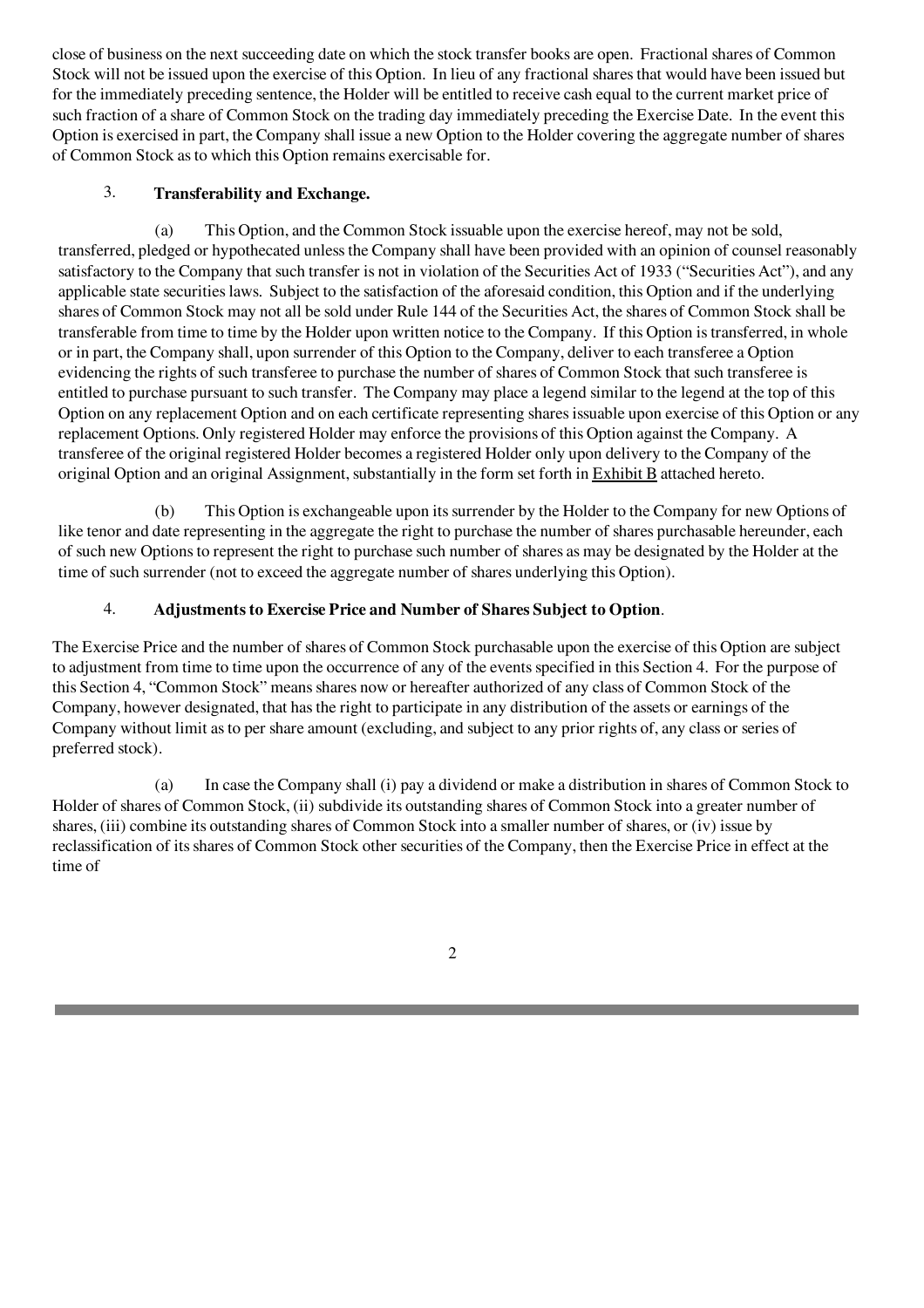the record date for such dividend or on the effective date of such subdivision, combination or reclassification, and/or the number and kind of securities issuable on such date, shall be proportionately adjusted so that the Holder of the Option thereafter exercised shall be entitled to receive the aggregate number and kind of shares of Common Stock (or such other securities other than Common Stock) of the Company, at the same aggregate Exercise Price, that, if such Option had been exercised immediately prior to such date, the Holder would have owned upon such exercise and been entitled to receive by virtue of such dividend, distribution,subdivision, combination or reclassification. Such adjustment shall be made successively whenever any event listed above shall occur.

(b) In case the Company shall fix a record date for the making of a distribution of cash, evidences of indebtedness or assets, or subscription rights or Optionsto all Holders of Common Stock (including any such distribution made in connection with a consolidation or merger in which the Company isthe surviving corporation), the Exercise Price to be in effect after such record date shall be determined by multiplying the Exercise Price in effect immediately prior to such record date by a fraction, the numerator of which shall be the Fair Market Value per share of Common Stock on such record date, less the amount of cash to be distributed or the Fair Market Value (as determined in good faith by, and reflected in a formal resolution of, the Board of Directors of the Company) of the portion of the assets or evidences of indebtedness so to be distributed, or of such subscription rights or Options, applicable to one share of Common Stock, and the denominator of which shall be the Fair Market Value per share of Common Stock. Such adjustment shall be made successively whenever such a record date isfixed; and in the event that such distribution is not so made, the Exercise Price shall again be adjusted to be the Exercise Price which would then be in effect if such record date had not been fixed. When determining Fair Market Value of the Company's Common Stock, Fair Market Value shall mean: (i) if the principal trading market for such securities is a national securities exchange including The Nasdaq Stock Market, or the Over-the-Counter Bulletin Board ("OTCBB") (or a similar system then in use), the last reported sales price on the principal market the trading day immediately prior to such record date; or (ii) if subsection (i) is not applicable, and if bid and ask prices for shares of Common Stock are reported by the principal trading market or the Pink Sheets, the average of the high bid and low ask prices so reported for the trading day immediately prior to such record date. Notwithstanding the foregoing, if there is no last reported sales price or bid and ask prices, asthe case may be, for the day in question, then Fair Market Value shall be determined as of the latest day prior to such day for which such last reported sales price or bid and ask prices, as the case may be, are available, unless such securities have not been traded on an exchange or in the over-the-counter market for 30 or more daysimmediately prior to the day in question, in which case the Fair Market Value shall be determined in good faith by, and reflected in a formal resolution of, the Board of Directors of the Company.

(c) Notwithstanding any provision herein to the contrary, no adjustment in the Exercise Price shall be required unless such adjustment would require an increase or decrease of at least 1% in the Exercise Price; provided, however, that any adjustments which by reason of this Section 4(c) are not required to be made shall be carried forward and taken into account in any subsequent adjustment. All calculations under this Section 4 shall be made to the nearest cent or the nearest one-hundredth of a share, asthe case may be.

(d) In the event that at any time, as a result of an adjustment made pursuant to Section 4(a) above, the Holders of any Option thereafter exercised shall become entitled to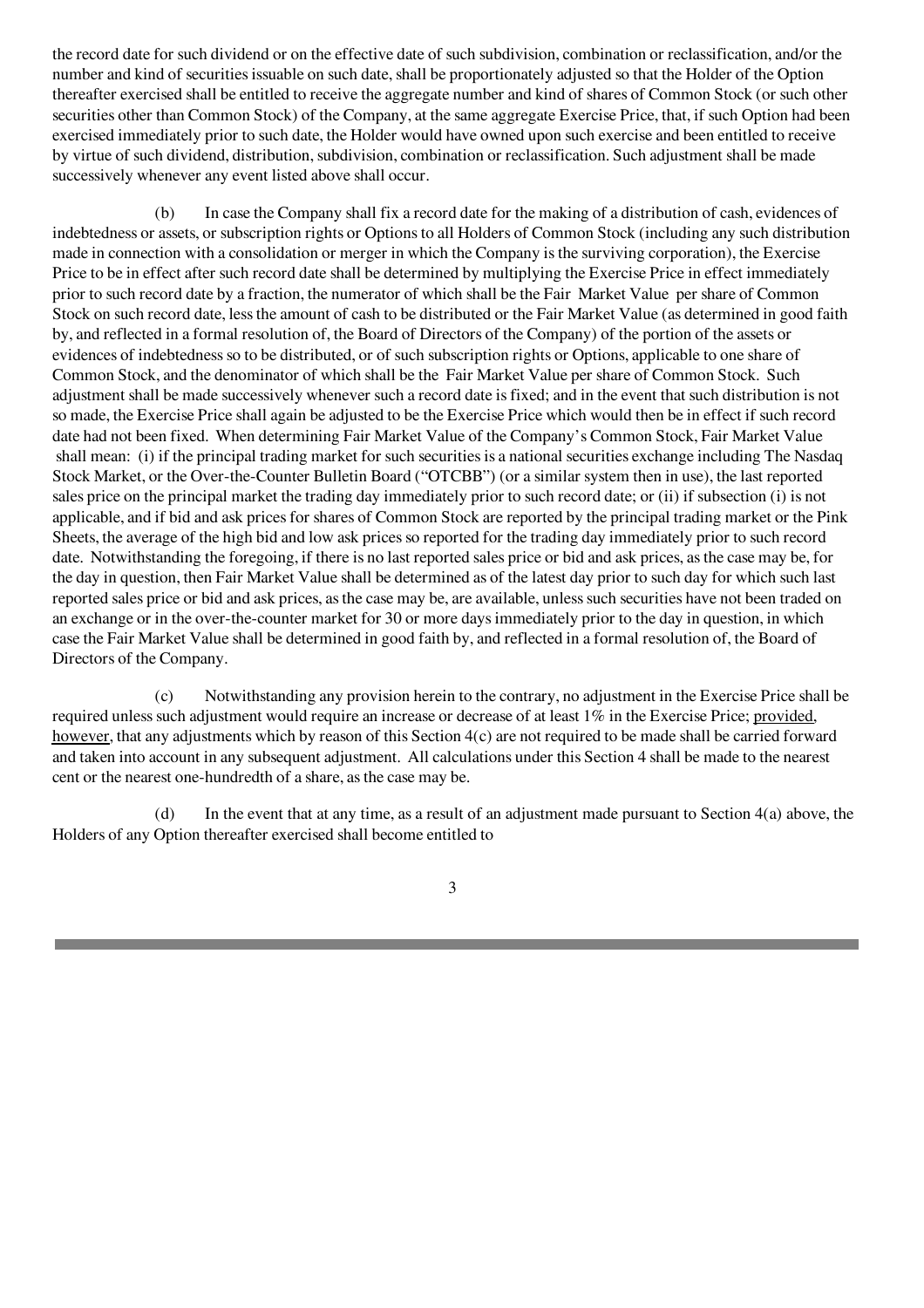receive any shares of capital stock of the Company other than shares of Common Stock, thereafter the number of such other shares so receivable upon exercise of any Option shall be subject to adjustment from time to time in a manner and on terms as nearly equivalent as practicable to the provisions with respect to the shares of Common Stock contained in this Section 4, and the other provisions of this Option shall apply on like termsto any such other shares.

(e) If the Company merges or consolidates into or with another corporation or entity, or if another corporation or entity merges into or with the Company (excluding such a merger in which the Company is the surviving or continuing corporation and which does not result in any reclassification, conversion, exchange, or cancellation of the outstanding shares of Common Stock), or if all or substantially all of the assets or business of the Company are sold or transferred to another corporation, entity, or person, then, as a condition to such consolidation, merger, or sale (any a "Transaction"), lawful and adequate provision shall be made whereby the Holder shall have the right from and after the Transaction to receive, upon exercise of this Option and upon the terms and conditions specified herein and in lieu of the shares of the Common Stock that would have been issuable if this Option had been exercised immediately before the Transaction, such shares of stock, securities, or assets as the Holder would have owned immediately after the Transaction if the Holder had exercised this Option immediately before the effective date of the Transaction.

(f) In case any event shall occur as to which the other provisions of this Section 4 are not strictly applicable but the failure to make any adjustment would not fairly protect the purchase rights represented by this Option in accordance with the essential intent and principles hereof, then, in each such case, the Company shall effect such adjustment, on a basis consistent with the essential intent and principles established in this Section 4, as may be necessary to preserve, without dilution, the purchase rights represented by this Option.

5. No Registration Rights. The Option has not been registered under the Securities Act. Unless (i) the appropriate period under Rule 144 of the Securities Act has expired so that the shares may be sold without restrictions of any kind, or (ii) an effective registration statement exists with a current prospectus for the shares of Common Stock, upon exercise, the stock certificates shall bear the following legend:

"The securities represented by this certificate have not been registered under the Securities Act of 1933 (the "Securities Act"), and may not be offered for sale or sold except pursuant to (i) an effective registration statement under the Securities Act, or (ii) an opinion of counsel to the issuer of these securities that an exemption from registration under the Securities Act is available".

6. Reservation of Shares. The Company agrees at all times to reserve and hold available out of its authorized but unissued shares of Common Stock the number of shares of Common Stock issuable upon the full exercise of this Option. The Company further covenants and agreesthat all shares of Common Stock that may be delivered upon the exercise of this Option will, upon delivery, be fully paid and non-assessable and free from all taxes, liens and charges with respect to the purchase thereof hereunder.

7. Notices to Holder. Upon any adjustment of the Exercise Price (or number of shares of Common Stock issuable upon the exercise of this Option) pursuant to Section 4, the Company shall promptly thereafter cause to be given to the Holder written notice of such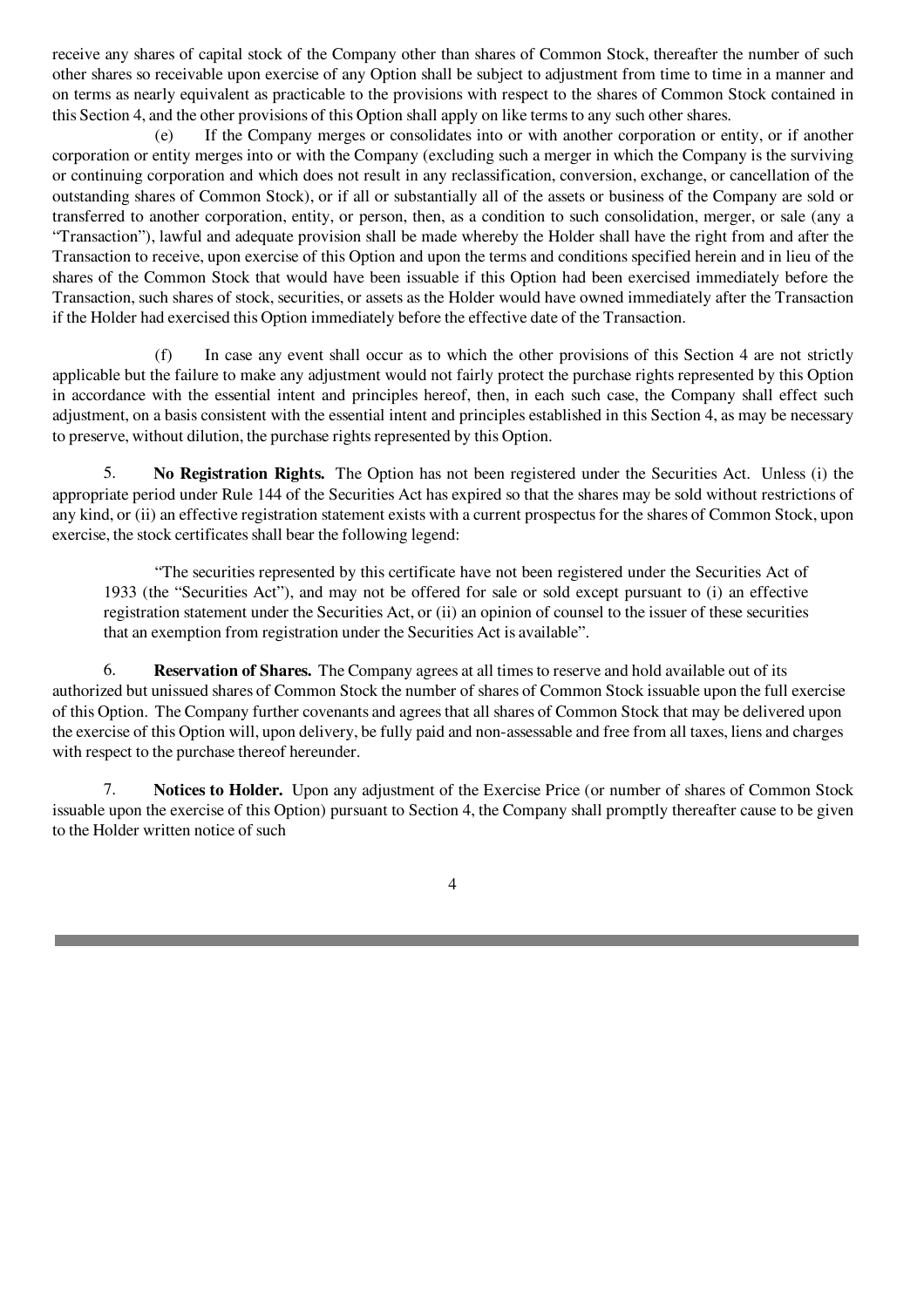adjustment. Such notice shall include the Exercise Price (and/or the number of shares of Common Stock issuable upon the exercise of this Option) after such adjustment, and shall set forth in reasonable detail the Company's method of calculation and the facts upon which such calculations were based. Where appropriate, such notice shall be given in advance and included as a part of any notice required to be given under the other provisions of this Section 7.

In the event of (a) any fixing by the Company of a record date with respect to the Holder of any class of securities of the Company for the purpose of determining which of such Holder are entitled to dividends or other distributions, or any rights to subscribe for, purchase or otherwise acquire any shares of capital stock of any class or any other securities or property, or to receive any other right, (b) any capital reorganization of the Company, or reclassification or recapitalization of the capital stock of the Company or any transfer of all or substantially all of the assets or business of the Company to, or consolidation or merger of the Company with or into, any other entity or person, or (c) any voluntary or involuntary dissolution or winding up of the Company, then and in each such event the Company will give the Holder a written notice specifying, as the case may be (i) the record date for the purpose of such dividend, distribution, or right, and stating the amount and character of such dividend, distribution, or right; or (ii) the date on which any such reorganization, reclassification, recapitalization, transfer, consolidation, merger, conveyance, dissolution, liquidation, or winding up is to take place and the time, if any is to be fixed, as of which the Holder of record of Common Stock (or such capital stock or securities receivable upon the exercise of this Option) shall be entitled to exchange their shares of Common Stock (or such other stock securities) for securities or other property deliverable upon such event. Any such notice shall be given at least 10 days prior to the earliest date therein specified.

8. No Rights as a Stockholder. This Option does not entitle the Holder to any voting rights or other rights as a stockholder of the Company, nor to any other rights whatsoever except the rights herein set forth. Provided, however, the Company shall not enter into any merger agreement in which it is not the surviving entity, or sell all or substantially all of its assets unlessthe Company shall have first provided the Holder with 10 days' prior written notice.

9. Additional Covenants of the Company. For so long as the Common Stock is listed for trading or trades on any national securities exchange including The Nasdaq Stock Market or the OTCBB, the Company shall, upon issuance of any shares for which this Option is exercisable, at its expense, promptly obtain and maintain the listing or qualifications for trading of such shares.

The Company shall comply with the reporting requirements of Sections 13 and 15(d) of the Securities Exchange Act of 1934 for so long as and to the extent that such requirements apply to the Company.

The Company shall not, by amendment of its Certificate of Incorporation or through any reorganization, transfer of assets, consolidation, merger, dissolution, issuance or sale of securities, or any other voluntary action, avoid or seek to avoid the observance or performance of any of the terms of this Option. Without limiting the generality of the foregoing, the Company (a) shall comply with Section 6 of this Option and have available sufficient shares of Common Stock to be issued from time to time upon exercise of this Option, (b) will not increase the par value of any shares of Common Stock issuable upon exercise of this Option above the amount payable therefore upon such exercise, and (c) will take all such actions as may be necessary or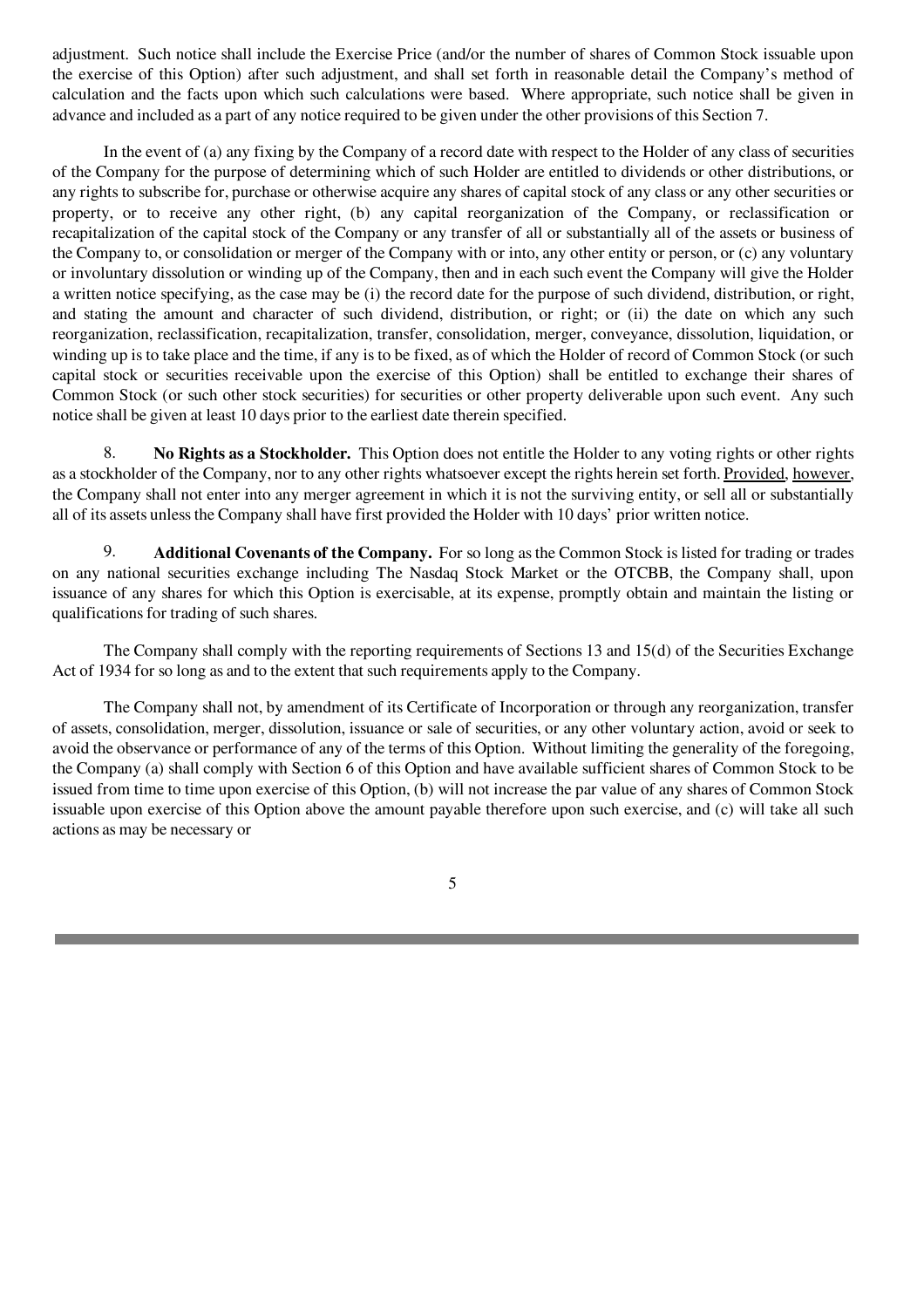appropriate in order that the Company may validly and legally issue fully paid and non-assessable stock.

10. Successors and Assigns. This Option shall be binding upon and inure to the benefit of the Company, the Holder and their respective successors and permitted assigns.

11. Notices. The Company agrees to maintain a ledger of the ownership of this Option (the "Ledger"). Any notice hereunder shall be given by Federal Express or other overnight delivery service for delivery on the next business day if to the Company, at its principal executive office and, if to the Holder, to their address shown in the Ledger of the Company; provided, however, that either the Company or the Holder may at any time on three days' written notice to the other designate or substitute another address where notice is to be given. Notice shall be deemed given and received after a Federal Express or other overnight delivery service is delivered to the carrier.

12. Severability. Every provision of this Option is intended to be severable. If any term or provision hereof is illegal or invalid for any reason whatsoever, such illegality or invalidity shall not affect the remainder of this Option.

13. Governing Law. This Option shall be governed by and construed in accordance with the laws of the State of Delaware without giving effect to the principles of choice of lawsthereof.

14. Attorneys' Fees. In any action or proceeding brought to enforce any provision of this Option, the prevailing party shall be entitled to recover reasonable attorneys' fees in addition to its costs and expenses and any other available remedies.

15. Entire Agreement. This Option (including the Exhibits attached hereto) constitutes the entire understanding between the Company and the Holder with respect to the subject matter hereof, and supersedes all prior negotiations, discussions, agreements and understandingsrelating to such subject matter.

IN WITNESS WHEREOF, the Company has caused this Option to be executed by its duly authorized officer as of the date first set forth above.

Information Systems Associates, Inc.

 $\mathbf{By:}$ 

Title: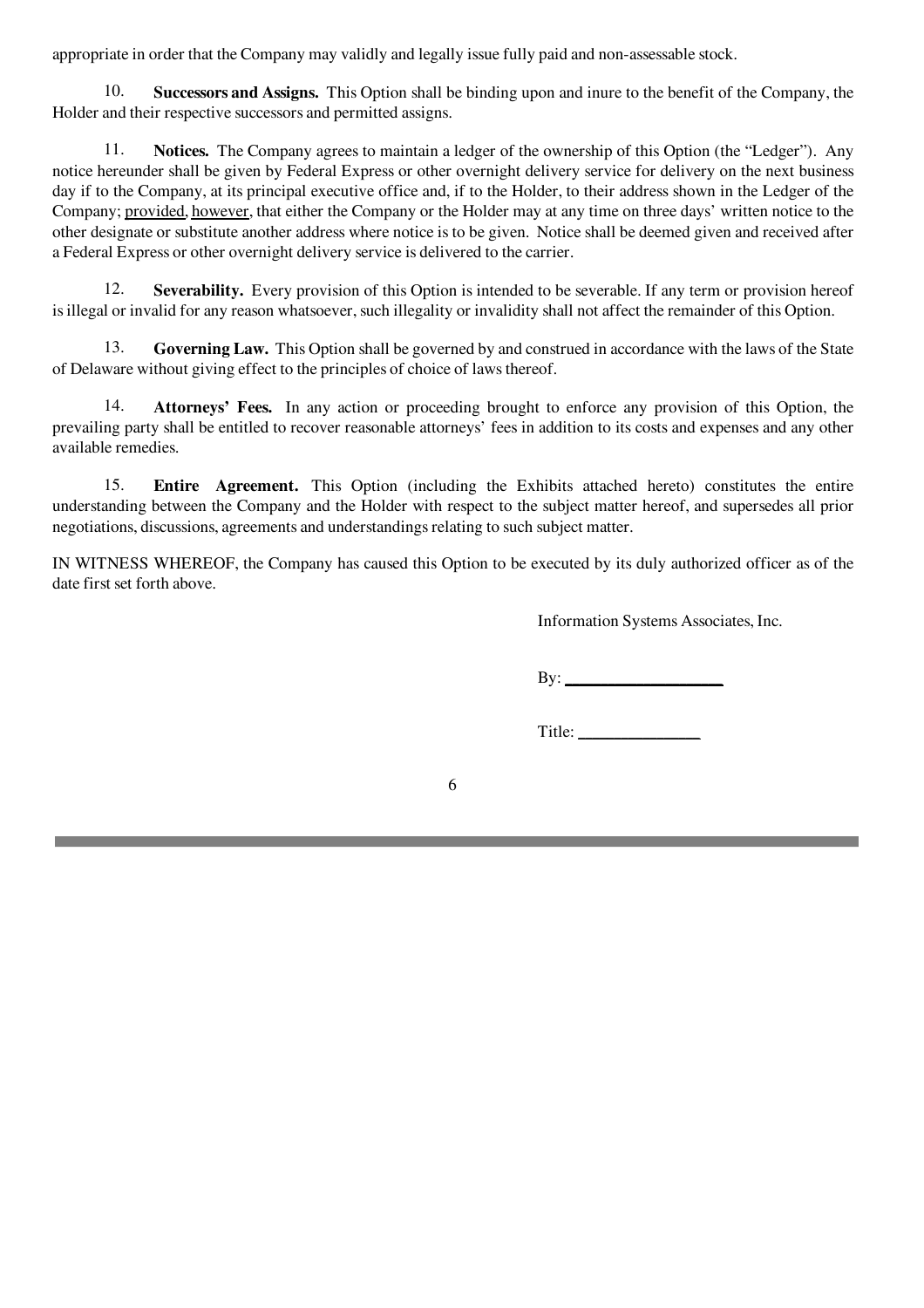### Exhibit A

# SUBSCRIPTION FORM

(To be Executed by the Holder to Exercise the Rights To Purchase Common Stock Evidenced by the Within Option)

The undersigned hereby irrevocably subscribes for shares of the Common Stock (the "Stock") of Information Systems Associates, Inc. (the "Company") pursuant to and in accordance with the terms and conditions of the attached Option (the "Option"), and hereby makes payment of \$\_\_\_\_\_\_\_ therefor by [tendering cash, wire transferring or delivering a certified check or bank cashier's check, payable to the order of the Company] [surrendering \_\_\_\_\_\_\_ shares of Common Stock received upon exercise of the Option, which shares have an aggregate fair market value equal to the Purchase Price as required in Section 2 of the Option]. The undersigned requests that a certificate for the Stock be issued in the name of the undersigned and be delivered to the undersigned at the address stated below. If the Stock is not all of the shares purchasable pursuant to the Option, the undersigned requests that a new Option of like tenor for the balance of the remaining shares purchasable thereunder be delivered to the undersigned at the address stated below.

In connection with the issuance of the Stock, I hereby represent to the Company that I am acquiring the Stock for my own account for investment and not with a view to, or for resale in connection with, a distribution of the shares within the meaning of the Securities Act of 1933, as amended (the "Securities Act").

I understand that if at this time the Stock has not been registered under the Securities Act, I must hold such Stock indefinitely unless the Stock is subsequently registered and qualified under the Securities Act or is exempt from such registration and qualification. I shall make no transfer or disposition of the Stock unless (a) such transfer or disposition can be made without registration under the Securities Act by reason of a specific exemption from such registration and such qualification, or (b) a registration statement has been filed pursuant to the Securities Act and has been declared effective with respect to such disposition. I agree that each certificate representing the Stock delivered to me shall bear substantially the same legend as set forth on the front page of the Option.

I further agree that the Company may place stop transfer orders with its transfer agent having the same effect as the above legend. The legend and stop transfer notice referred to above shall be removed only upon my furnishing to the Company an opinion of counsel (reasonably satisfactory to the Company) to the effect that such legend may be removed.

| Date:<br>the control of the control of the control of the control of the control of the control of |                                                                                |
|----------------------------------------------------------------------------------------------------|--------------------------------------------------------------------------------|
|                                                                                                    | Print Name:<br>the control of the control of the control of the control of the |
|                                                                                                    | Address:                                                                       |
| Date:                                                                                              |                                                                                |
|                                                                                                    | Print Name:                                                                    |
|                                                                                                    | Address:                                                                       |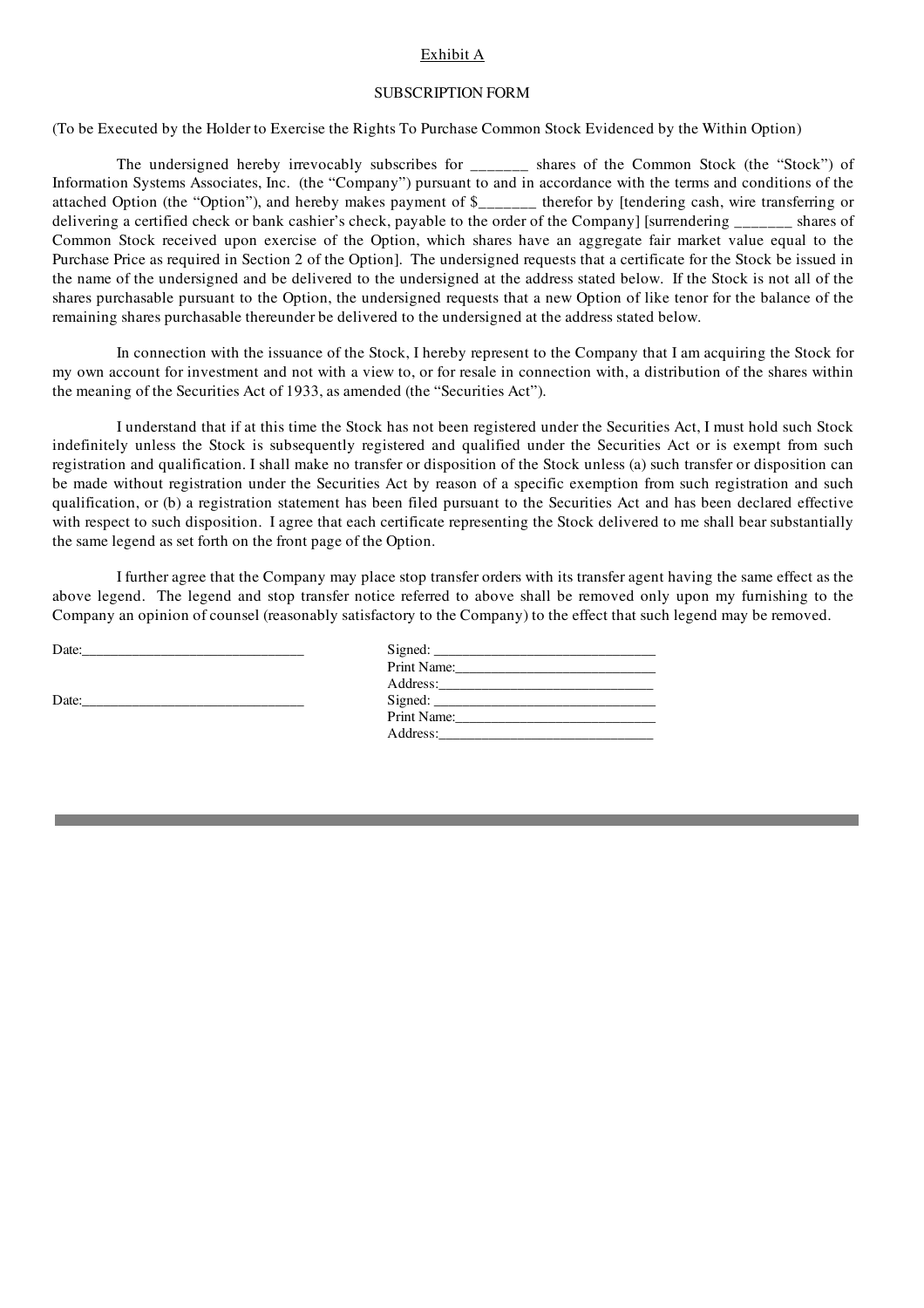# Exhibit B

# ASSIGNMENT

(To be Executed by the Holder to Effect Transfer of the Attached Option)

For Value Received \_\_\_\_\_\_\_\_\_\_\_\_\_\_\_\_\_\_\_\_\_\_\_ hereby sells, assigns and transfers to \_\_\_\_\_\_\_\_\_\_\_\_\_\_\_\_\_\_\_\_\_\_\_\_\_ the Option attached hereto and the rights represented thereby to purchase \_\_\_\_\_\_\_\_\_ shares of Common Stock in accordance with the terms and conditions hereof, and does hereby irrevocably constitute and appoint \_\_\_\_\_\_\_\_\_\_\_\_\_\_\_\_\_\_\_\_\_\_\_\_\_\_\_ as attorney to transfer such Option on the books of the Company with full power of substitution.

Dated: Please print or typewrite name and address of assignee:

Signed:

Please insert Social Security or other Tax Identification Number of Assignee:

Dated:

Please print or typewrite name and address of assignee:

Signed:

Please insert Social Security or other Tax Identification Number of Assignee: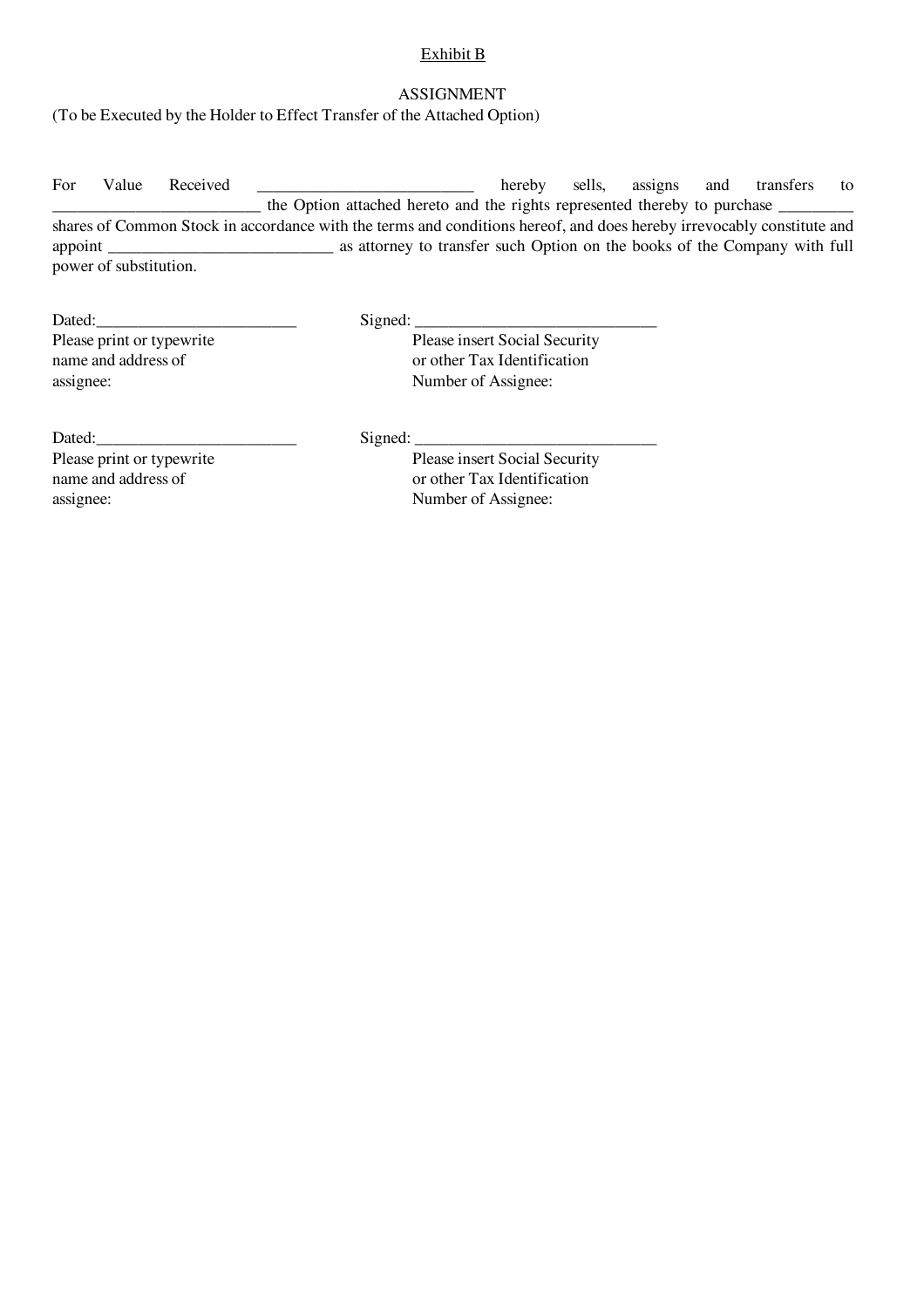# CERTIFICATION OF PRINCIPAL EXECUTIVE OFFICER

I, Joseph Coschera, certify that:

1. I have reviewed this quarterly report on Form 10-Q of Information Systems Associates, Inc.;

2. Based on my knowledge, this report does not contain any untrue statement of a material fact or omit to state a material fact necessary to make the statements made, in light of the circumstances under which such statements were made, not misleading with respect to the period covered by this report;

3. Based on my knowledge, the financial statements, and other financial information included in this report, fairly present in all material respects the financial condition, results of operations and cash flows of the registrant as of, and for, the periods presented in this report;

4. The registrant's other certifying officer(s) and I are responsible for establishing and maintaining disclosure controls and procedures (as defined in Exchange Act Rules 13a-15(e) and 15d-15(e)) and internal control over financial reporting (as defined in Exchange Act Rules  $13a-15(f)$  and  $15d-15(f)$  for the registrant and have:

a) Designed such disclosure controls and procedures, or caused such disclosure controls and procedures to be designed under our supervision, to ensure that material information relating to the registrant, including its consolidated subsidiaries, is made known to us by others within those entities, particularly during the period in which this report is being prepared;

 $h)$ Designed such internal control over financial reporting, or caused such internal control over financial reporting to be designed under our supervision, to provide reasonable assurance regarding the reliability of financial reporting and the preparation of financial statements for external purposes in accordance with generally accepted accounting principles;

c) Evaluated the effectiveness of the registrant's disclosure controls and procedures and presented in this report our conclusions about the effectiveness of the disclosure controls and procedures, as of the end of the period covered by this report based on such evaluation; and

d) Disclosed in this report any change in the registrant's internal control over financial reporting that occurred during the registrant's most recent fiscal quarter (the registrant's fourth fiscal quarter in the case of an quarterly report) that has materially affected, or is reasonably likely to materially affect, the registrant's internal control over financial reporting; and

5. The registrant's other certifying officer(s) and I have disclosed, based on our most recent evaluation of internal control over financial reporting, to the registrant's auditors and the audit committee of the registrant's board of directors (or persons performing the equivalent functions):

a) All significant deficiencies and material weaknesses in the design or operation of internal control over financial reporting which are reasonably likely to adversely affect the registrant's ability to record, process, summarize and report financial information; and

b) Any fraud, whether or not material, that involves management or other employees who have a significant role in the registrant's internal control over financial reporting.

Date: May 15, 2013

# /s/ Joseph Coschera

Joseph Coschera Chief Executive Officer (Principal Executive Officer)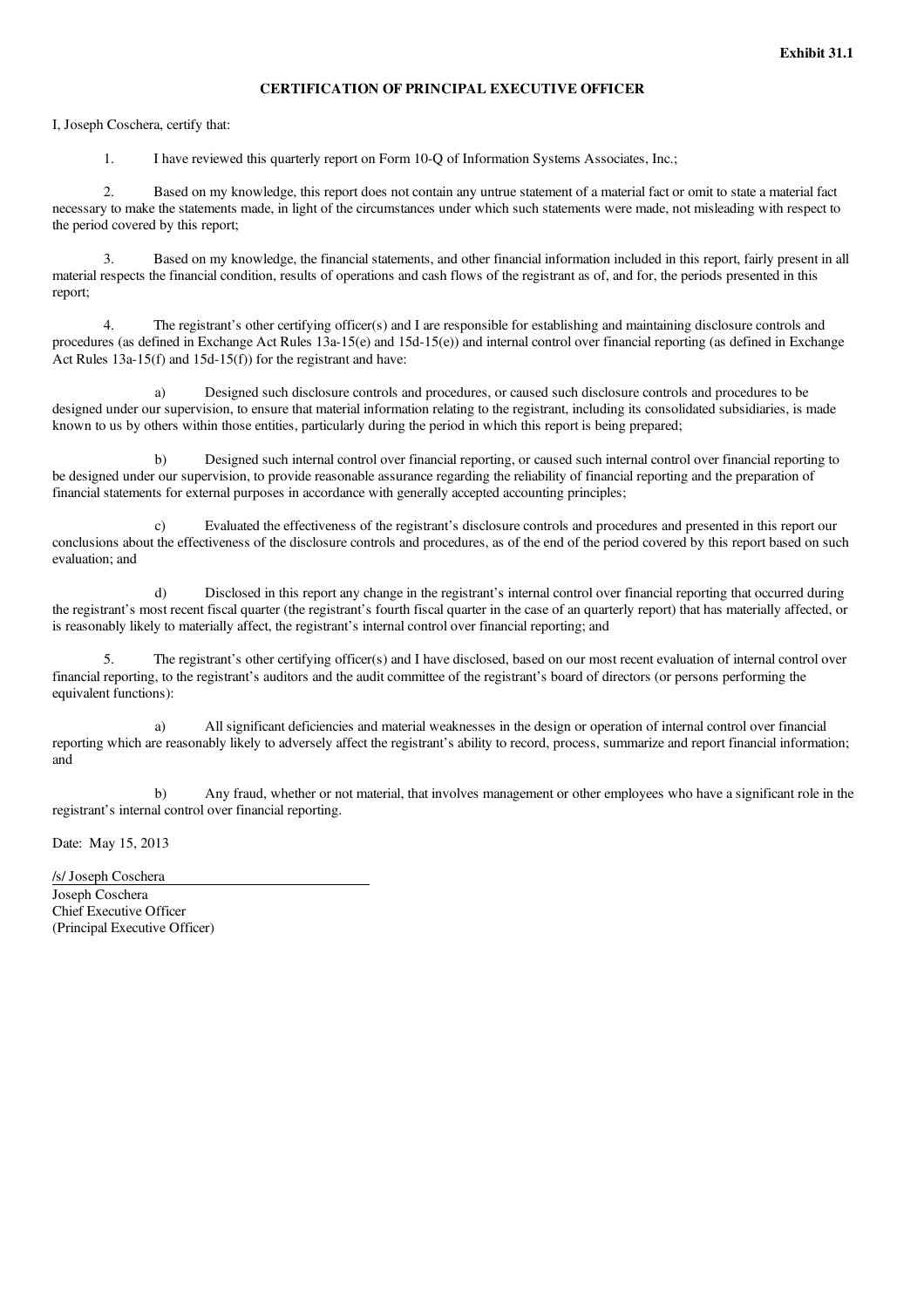# CERTIFICATION OF PRINCIPAL FINANCIAL OFFICER

I, Jacquelyn B. Bolles, certify that:

1. I have reviewed this quarterly report on Form 10-Q of Information Systems Associates, Inc.;

 $\mathcal{L}$ Based on my knowledge, this report does not contain any untrue statement of a material fact or omit to state a material fact necessary to make the statements made, in light of the circumstances under which such statements were made, not misleading with respect to the period covered by this report;

3. Based on my knowledge, the financial statements, and other financial information included in this report, fairly present in all material respects the financial condition, results of operations and cash flows of the registrant as of, and for, the periods presented in this report;

4. The registrant's other certifying officer(s) and I are responsible for establishing and maintaining disclosure controls and procedures (as defined in Exchange Act Rules 13a-15(e) and 15d-15(e)) and internal control over financial reporting (as defined in Exchange Act Rules 13a-15(f) and 15d-15(f)) for the registrant and have:

a) Designed such disclosure controls and procedures, or caused such disclosure controls and procedures to be designed under our supervision, to ensure that material information relating to the registrant, including its consolidated subsidiaries, is made known to us by others within those entities, particularly during the period in which this report is being prepared;

b) Designed such internal control over financial reporting, or caused such internal control over financial reporting to be designed under our supervision, to provide reasonable assurance regarding the reliability of financial reporting and the preparation of financial statements for external purposes in accordance with generally accepted accounting principles;

c) Evaluated the effectiveness of the registrant's disclosure controls and procedures and presented in this report our conclusions about the effectiveness of the disclosure controls and procedures, as of the end of the period covered by this report based on such evaluation; and

d) Disclosed in this report any change in the registrant's internal control over financial reporting that occurred during the registrant's most recent fiscal quarter (the registrant's fourth fiscal quarter in the case of an quarterly report) that has materially affected, or is reasonably likely to materially affect, the registrant's internal control over financial reporting; and

5. The registrant's other certifying officer(s) and I have disclosed, based on our most recent evaluation of internal control over financial reporting, to the registrant's auditors and the audit committee of the registrant's board of directors (or persons performing the equivalent functions):

a) All significant deficiencies and material weaknesses in the design or operation of internal control over financial reporting which are reasonably likely to adversely affect the registrant's ability to record, process, summarize and report financial information; and

b) Any fraud, whether or not material, that involves management or other employees who have a significant role in the registrant's internal control over financial reporting.

Date: May 15, 2013

/s/ Jacquelyn B. Bolles

Jacquelyn B. Bolles Chief Financial Officer (Principal Financial Officer)